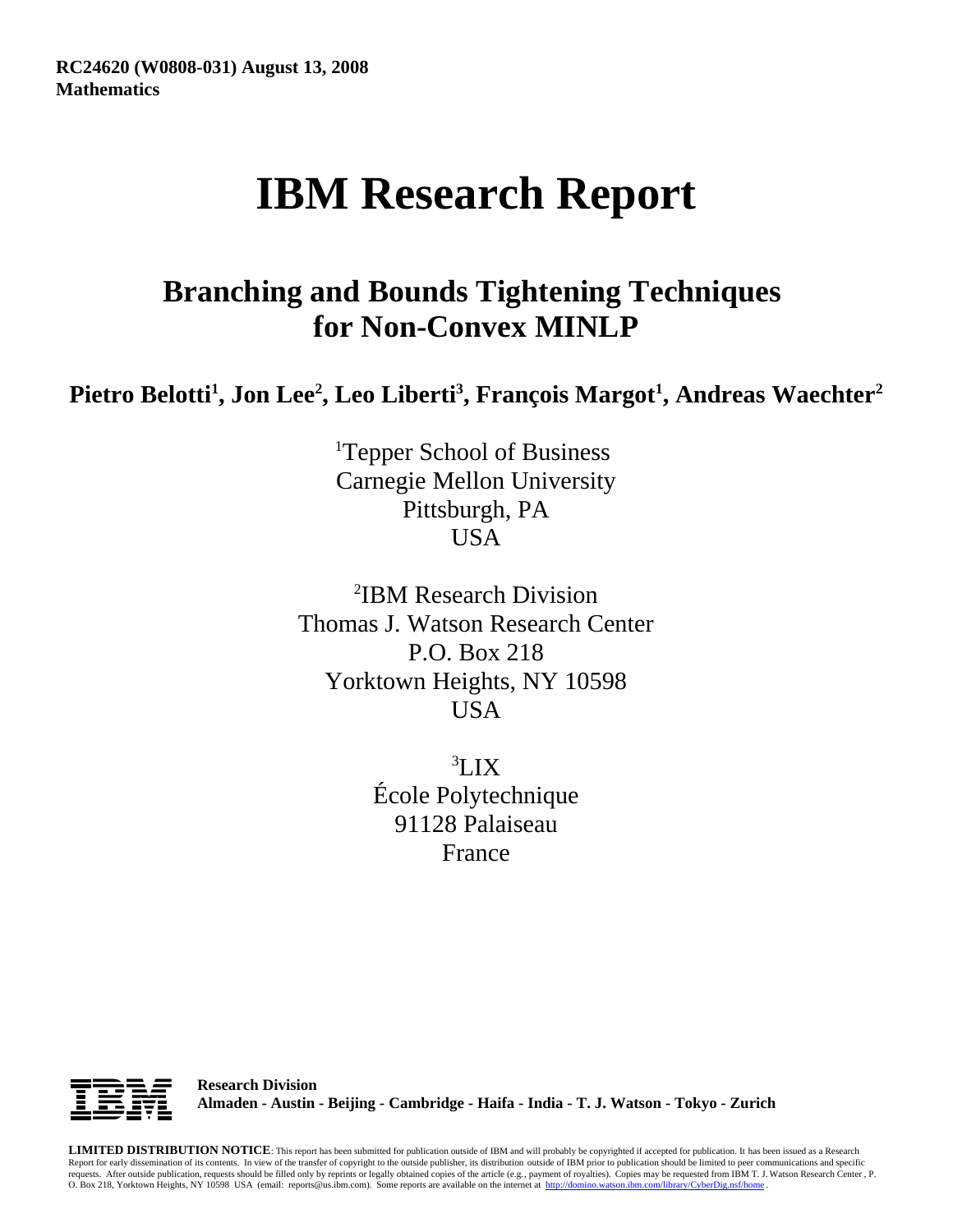### Branching and bounds tightening techniques for non-convex MINLP

Pietro Belotti<sup>\*,†</sup>, Jon Lee<sup>‡</sup>, Leo Liberti<sup> $\diamond$ </sup>, François Margot<sup>†</sup>, and Andreas Wächter<sup>‡</sup>

Many industrial problems can be naturally formulated using Mixed Integer Nonlinear Programming (MINLP). Motivated by the demand for Open-Source solvers for real-world MINLP problems, we have developed a spatial Branch-and-Bound software package named couenne (Convex Over- and Under-ENvelopes for Nonlinear Estimation). In this paper, we present the structure of couenne and discuss in detail our work on two of its components: bounds tightening and branching strategies. We then present experimental results on a set of MINLP instances including some industrial applications. We also compare the performance of couenne with a state-of-the-art solver for nonconvex MINLPs.

#### <span id="page-1-0"></span>1. Nonconvex MINLP: Introduction and applications

Consider the following Mixed Integer Nonlinear Programming (MINLP) problem:

$$
\begin{array}{ll}\n(\mathbf{P}') & \min \quad f(x) \\
s.t. \quad g_j(x) \le 0 & \forall j \in M \\
x_i^l \le x_i \le x_i^u & \forall i \in N_0 \\
x_i \in \mathbb{Z} & \forall i \in N_0^I \subseteq N_0,\n\end{array}
$$

where f and the  $g_j$  are possibly nonconvex functions,  $n = |N_0|$  is the number of variables, and  $x = (x_i)_{i \in N_0}$  is the *n*-vector of variables. We assume that f and all  $g_j$ 's are *factorable*, i.e., they are expressed as  $\sum_i \prod_k h_{ik}(x)$ , where all functions  $h_{ik}(x)$  are univariate — notice that binary operators such as division or power are also included in this framework (this definition extends that given in [\[53](#page-35-0)] by considering an arbitrary number of factors in the product).

This general type of problem finds applications in a number of fields: Chemical Engineering [\[16](#page-34-0), [31](#page-35-1), [41](#page-35-2)], Portfolio Optimization [\[23\]](#page-34-1), and Computational Biology [\[48](#page-35-3), [49,](#page-35-4) [65\]](#page-35-5) are just a few examples. Both the integrality of a subset of variables and the possible nonconvexity of  $f$  and the  $g_j$  create difficulties when solving this type of problem.

When f is linear and all of the  $g_i$  are affine, we have a Mixed Integer Linear Programming (MILP) problem, a class of difficult problems for which practical Branch-and-Cut methods have been successfully developed [\[40,](#page-35-6) [63](#page-35-7), [85](#page-36-0)]. These methods have three essential ingredients: a bounding scheme returning a lower

<sup>⋆</sup>Corresponding author (email: belotti@cmu.edu).

<sup>†</sup>Tepper School of Business, Carnegie Mellon University, Pittsburgh PA.

<sup>‡</sup> IBM T.J. Watson Research Center, Yorktown Heights NY.

 $\sqrt[6]{\text{LIX}}$ , École Polytechnique, 91128 Palaiseau, France.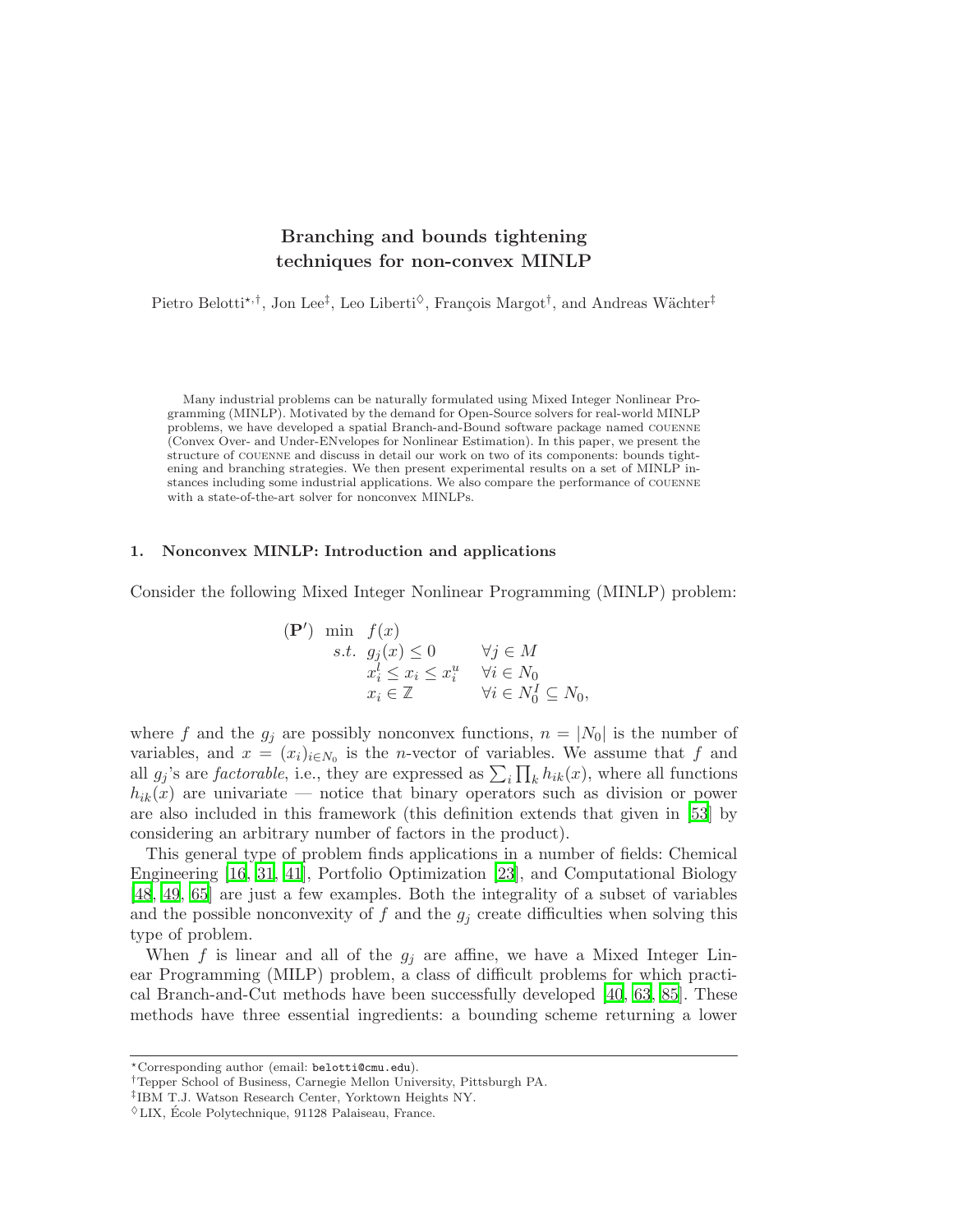bound on the optimal value of the problem, a branching scheme partitioning a problem into two or more smaller problems, and a cutting scheme adding valid inequalities to the problem. The key ingredient in the process is the computation of an optimal solution  $\bar{x}$  of the linear relaxation of the problem (i.e., the relaxation obtained by ignoring the integrality requirement on the variables). The bounding scheme is then simply the computation of the objective value of the solution  $\bar{x}$  of the relaxation. A simple branching scheme is to select an integer variable  $x_i$  whose value  $\bar{x}_i$  is not integer and to create two problems — one obtained by appending the inequality  $x_i \leq |\bar{x}_i|$  to the problem and the other obtained by appending the inequality  $x_i \geq |\bar{x}_i| + 1$  to the problem. Finally, the cutting scheme uses various algebraic techniques for generating inequalities satisfied by all feasible solutions, but violated by  $\bar{x}$ .

The adaptation of these techniques to solve MINLP is a challenging research area. The present work squarely lies in this area, as we pursue the implementation of a general-purpose algorithm for solving MINLP based on existing software tools for MILP. The numerous industrial applications that are inherently nonlinear and nonconvex provide a strong incentive for developing efficient MINLP solvers.

When the functions f and the  $g_j$  are nonlinear but convex, a Branch-and-Cut approach mimicking closely the steps of the MILP case can be used [\[17](#page-34-2), [28,](#page-35-8) [66](#page-36-1)]. However, when some of these functions are nonconvex, many additional difficulties have to be overcome. As an example, computing a lower bound on the optimal value of the problem becomes much harder. Indeed, relaxing the integrality of the variables yields a nonconvex Nonlinear Program (NLP) with potentially many local minima. A valid lower bound can be obtained by finding a global minimum of the relaxed problem, a task not even aimed at by most current NLP solvers, or via convex relaxations of P′ . As a result, the simple branching scheme described above is not sufficient, as branching might be necessary even if the problem has no integer variables.

The method of choice for solving nonconvex MINLPs is Branch-and-Bound (BB), an implicit enumeration of the local minima based on a divide and conquer approach. This method sequentially solves *subproblems* of  $P'$  that are obtained by partitioning the original solution space. The initial problem is subdivided into two or more subproblems and each is solved separately, if needed by recursively partitioning it into smaller subproblems. For each subproblem, one computes lower and upper bounds for the objective function value, bounds that are used to discard from the search those subproblems guaranteed to contain no global optimum. In the MINLP literature, BB algorithms are also called spatial Branch-and-Bound (sBB), and we use this term throughout the paper.

A vast body of literature covers solution techniques for problem P′ . The reader may refer to [\[39](#page-35-9), [78](#page-36-2), [79\]](#page-36-3), the surveys [\[36](#page-35-10), [45](#page-35-11)], and references therein for a general introduction on MINLP solvers. One of the first papers on continuous global optimization by Branch-and-Bound dates from 1969 [\[27](#page-35-12)]. In the 1970s and 1980s, work on continuous or mixed integer global optimization was scarce. Most of the papers published in this period dealt either with applications of global optimization to very specific cases, or with theoretical results concerning convergence proofs. One notable exception was the work of McCormick [\[53](#page-35-0)] who considered symbolic transformations of problems to formulate a convex relaxation of nonconvex NLPs. Branch-and-Bound techniques were proposed in order to solve particular classes of problems (e.g. concave minimization problems [\[38](#page-35-13)]). The first method that was able to deal with problems in the form  $P'$  was the Branch-and-Reduce algorithm [\[68](#page-36-4), [69](#page-36-5)]. Shortly afterwards, Floudas' team published their first article on the  $\alpha$ BB Branch-and-Bound method [\[10](#page-33-0)] which was then thoroughly explored and anal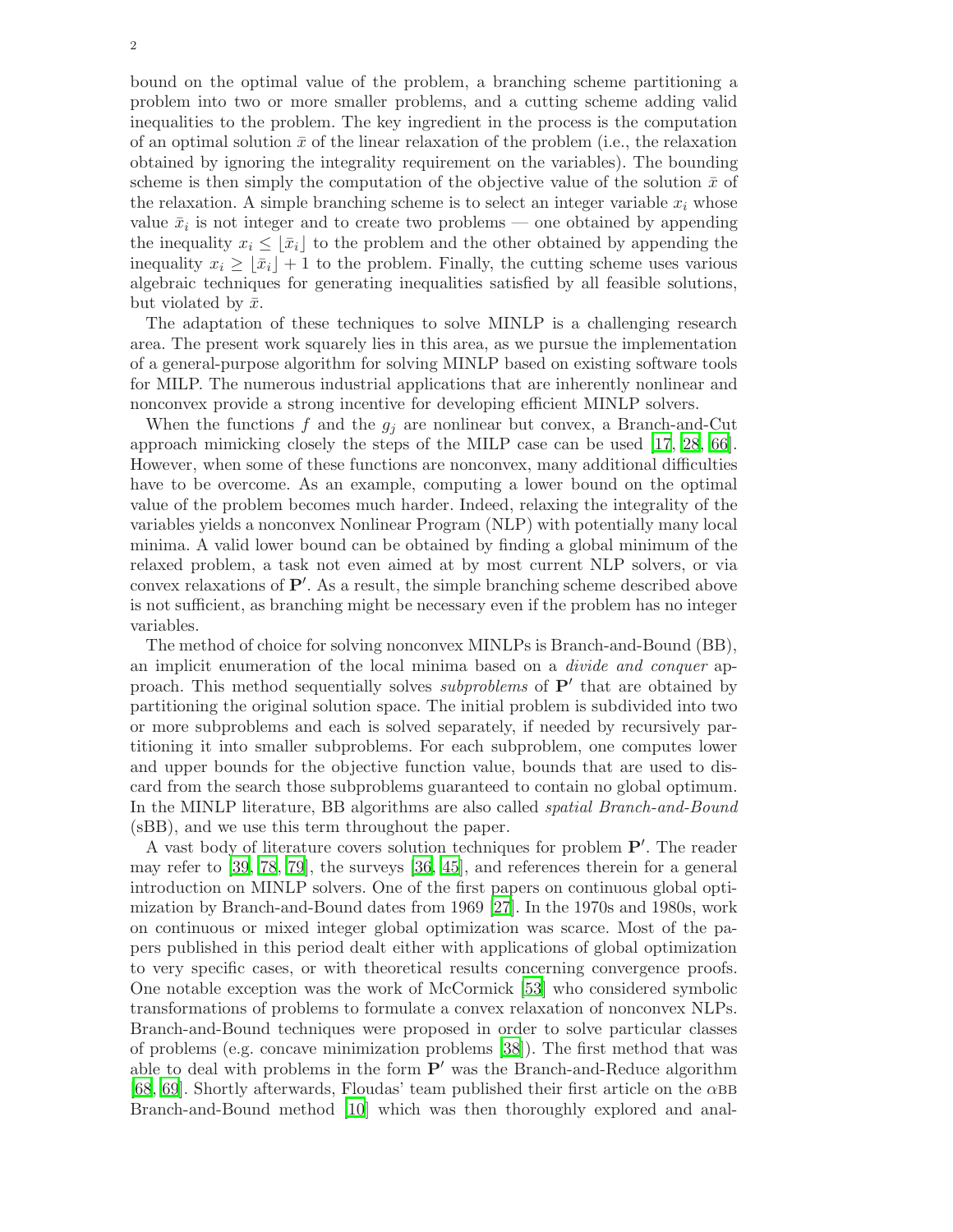ysed in several subsequent papers [\[3,](#page-33-1) [4](#page-33-2), [5](#page-33-3), [6,](#page-33-4) [7](#page-33-5), [8\]](#page-33-6). One notable limitation of the  $\alpha$ BB algorithm is that it relies on the functions being twice differentiable in the continuous variables. Since the introduction of the  $\alpha$ BB algorithm, a number of Branch-and-Select algorithms geared towards the most generic nonconvex MINLP formulation appeared in the literature, e.g. the Symbolic Reformulation sBB approach [\[75,](#page-36-6) [76](#page-36-7), [77\]](#page-36-8), the Reduced Space Branch-and-Bound approach [\[26\]](#page-35-14) (which only applies to continuous NLPs), the Branch-and-Contract algorithm [\[86\]](#page-36-9) (which also only applies to continuous NLPs) and Barton's Branch-and-Cut framework [\[42](#page-35-15)]. Several Interval Analysis based global optimization methods [\[61,](#page-35-16) [80](#page-36-10), [87](#page-36-11)] also belong to the sBB class of algorithms.

Several implementations are available for both the general problem  $\mathbf{P}'$  and some of its special cases. Among the exact approaches to solve  $P'$  we mention BARON [\[71](#page-36-12)] and LINDOGLOBAL [\[52\]](#page-35-17), which take advantage of a factorable formulation of  $\mathbf{P}'$  to derive valid bounds and exact solutions, while  $\alpha$ BB [\[6\]](#page-33-4) and LAGO [\[60](#page-35-18)] use linear and quadratic approximations of  $f$  and the  $g_j$  instead. A large amount of work has also been carried out for the special case of *convex* MINLPs, where f and the  $g_i$  are all convex [\[83\]](#page-36-13) or *quasi-convex* [\[58](#page-35-19)]. Well-known codes for solving convex MINLPs are: SBB [\[35](#page-35-20)], MINLP BB [\[28](#page-35-8), [29,](#page-35-21) [44](#page-35-22)], BONMIN [\[17\]](#page-34-2) and FILMINT [\[1](#page-33-7)]. Notice that solvers for convex MINLPs can be used on nonconvex problems as heuristics, as they may provide a feasible solution. In particular, the Branch-and-Bound algorithmic option of bonmin has some parameter options that can be set appropriately so as to encourage a search for good feasible solutions.

In this paper, we describe an Open-Source software package called couenne (Convex Over- and Under-ENvelopes for Nonlinear Estimation), implementing an  $sBB$  for problems of the form  $\mathbf{P}'$ . COUENNE is built within the COIN-OR framework [\[22](#page-34-3)]. Following the example of many other Open-Source codes, instead of focusing on the effectiveness of the algorithm, we have chosen to create a flexible structure, that any user with working knowledge of the  $C++$  language can easily change and specialize to a particular class of MINLP problems, or improve by adding new techniques to the general structure.

The next section describes the basic spatial Branch-and-Bound algorithm and introduces the specific building blocks (linearization, bounds tightening, branching, and heuristics) corresponding to subsequent sections of this paper. In Section [7,](#page-19-0) we present experimental tests conducted on a set of publicly available MINLP instances. Section [8](#page-31-0) closes the paper with a few comments.

#### 2. Spatial Branch-and-Bound

An sBB method creates a hierarchy of nodes represented by a binary tree, known as the *sBB tree*. At the root of the tree is the initial problem  $\mathbf{P}'$ ; partitioning  $\mathbf{P}'$  is equivalent to creating two descendent nodes 1 and 2, with corresponding problems  $P_1$  and  $P_2$ , which can in turn be partitioned. In the following, k denotes a node of the sBB tree containing a restriction  $P_k$  of  $P'$ , while  $\mathbf{CP}_k$  is the continuous (nonlinear) relaxation of  $\mathbf{P}_k$  and  $\hat{x}^k$  a local minimum of  $\mathbf{CP}_k$ . A valid lower bound on  $P_k$  can be obtained through its *convex* relaxation. COUENNE creates a linear relaxation of  $\mathbf{P}_k$ , which we denote  $\mathbf{LP}_k$ , and  $\bar{x}^k$  is an optimal solution of  $\mathbf{LP}_k$ .

A schematic description of the sBB algorithm is provided in Table [1;](#page-4-0) the right column gives a pointer to the section describing in detail the corresponding step as implemented in couenne. The essential components of any sBB algorithm are as follows:

• a method to compute a *lower bound* on  $P_k$ ;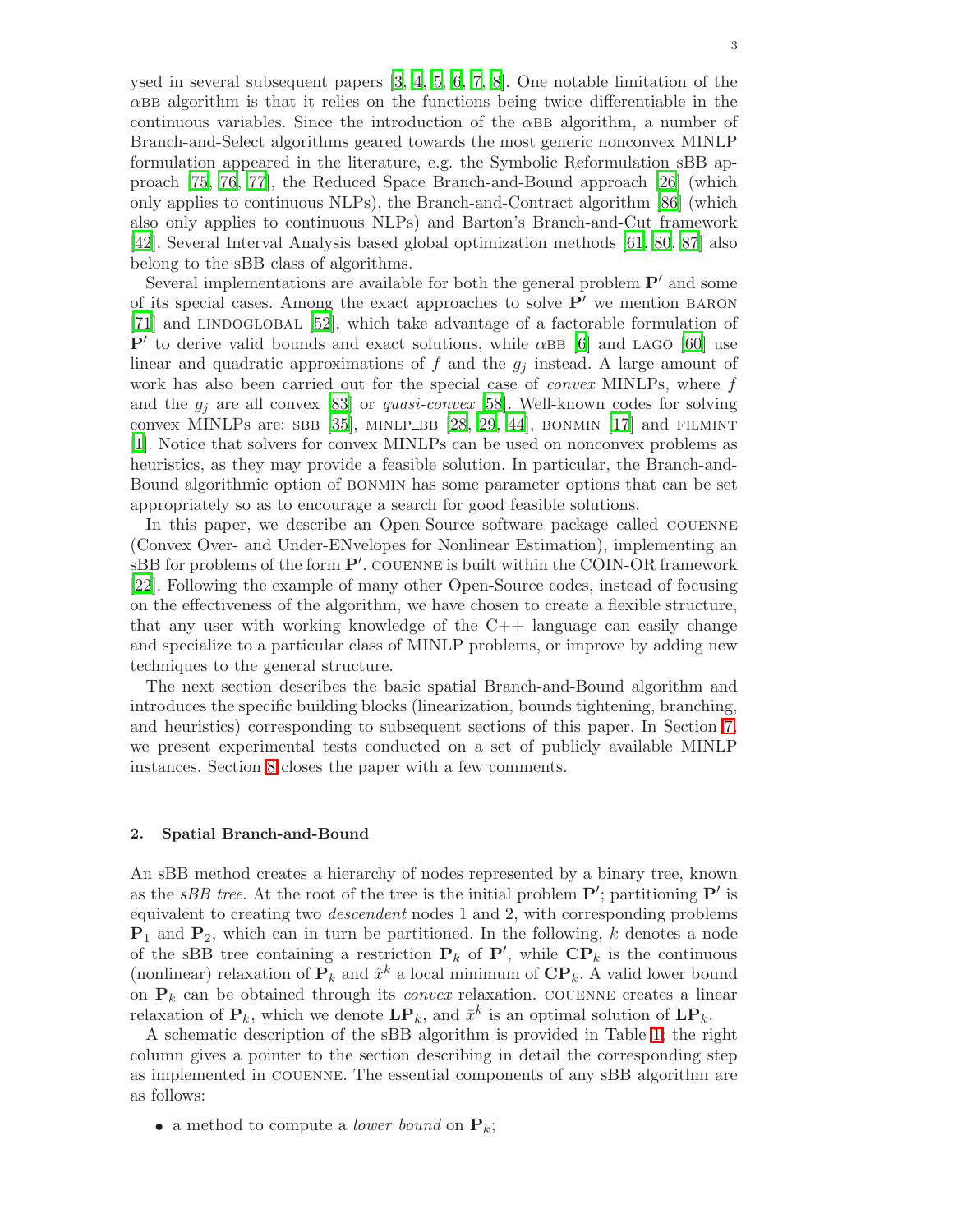| Input:  | Problem $P'$                                                           |            |
|---------|------------------------------------------------------------------------|------------|
| Output: | An optimal solution of $\mathbf{P}'$                                   |            |
|         | Define set $L$ of subproblems                                          |            |
|         | $L \leftarrow {\bf P}'$ ; $z^u \leftarrow +\infty$                     |            |
|         | while $L \neq \emptyset$                                               |            |
|         | choose $\mathbf{P}_k \in L$                                            |            |
|         | $L \leftarrow L \setminus {\bf P}_k$                                   |            |
|         | apply bounds tightening to $P_k$                                       | (Sec. 4)   |
|         | <b>if</b> $P_k$ is feasible, then                                      |            |
|         | generate a linear relaxation $\mathbf{LP}_k$ of $\mathbf{P}_k$         | (Sec. 3)   |
|         | repeat                                                                 |            |
|         | solve $\mathbf{LP}_k$ ; let $\bar{z}^k$ be the optimal objective value |            |
|         | refine linearization $\mathbf{LP}_k$                                   |            |
|         | until $\bar{z}^k$ does not improve sufficiently                        |            |
|         | (optional) find a local optimum $\hat{z}^k$ of $\mathbf{CP}_k$         | (Sec. 6)   |
|         | $z^u \leftarrow \min\{z^u, \hat{z}^k\}$                                |            |
|         | if $\bar{z}^k \leq z^u - \epsilon$ then                                |            |
|         | choose a variable $x_i$                                                | (Sec. 5.1) |
|         | choose a branching point $x_i^b$                                       | (Sec. 5.5) |
|         | create subproblems:                                                    |            |
|         | $\mathbf{P}_{k-}$ with $x_i \leq x_i^b$ ,                              |            |
|         | $\mathbf{P}_{k+}$ with $x_i \geq x_i^b$                                |            |
|         | $L \leftarrow L \cup \{P_{k-}, P_{k+}\}\$                              |            |
|         | output $z^u$                                                           |            |

<span id="page-4-0"></span>Table 1. An sBB algorithm for the MINLP  $P'$ .

- a method to compute an upper bound or a feasible solution for  $P_k$ ;
- a branching technique to partition  $P_k$ ;
- a bounds tightening procedure to reduce the feasible space of  $P_k$  and hence the running time of the algorithm — without eliminating any optimal solution.

The bounds tightening component is not essential for the convergence of the sBB, but an efficient implementation of this component can dramatically improve performances.

This paper focuses on two parts of the sBB algorithm: branching and bounds tightening. We discuss lower bounding by linearization in Section [3.](#page-4-1) In Section [4,](#page-8-0) we describe an implementation of bounds tightening, used before generating the linear relaxation  $\mathbf{LP}_k$  at each sBB node and in other parts of the sBB. In Section [5,](#page-12-0) we extend the idea of reliability branching [\[2](#page-33-8)] to continuous variables in an MINLP setting, and compare it with standard spatial branching techniques as well as one introduced by Tawarmalani and Sahinidis [\[79](#page-36-3)].

#### <span id="page-4-1"></span>3. Linearization of nonconvex MINLPs

The linear relaxation  $\mathbf{LP}_0$  of the root node problem  $\mathbf{P}_0$  is constructed in two steps: reformulation and linearization. The former translates the problem to an equivalent one that is easier to deal with from a symbolic viewpoint; the latter generates the actual linear relaxation. Reformulation is only required at the root node  $P_0$ , while linearization is also performed at all other nodes  $P_k$ . More specifically, the linearization  $\mathbf{LP}_k$  of node  $\mathbf{P}_k$  is a refinement of the one of the ancestor of  $\mathbf{P}_k$ .

Although this technique is well known in the Global Optimization community, we describe it in detail to introduce notation and concepts that are useful to discuss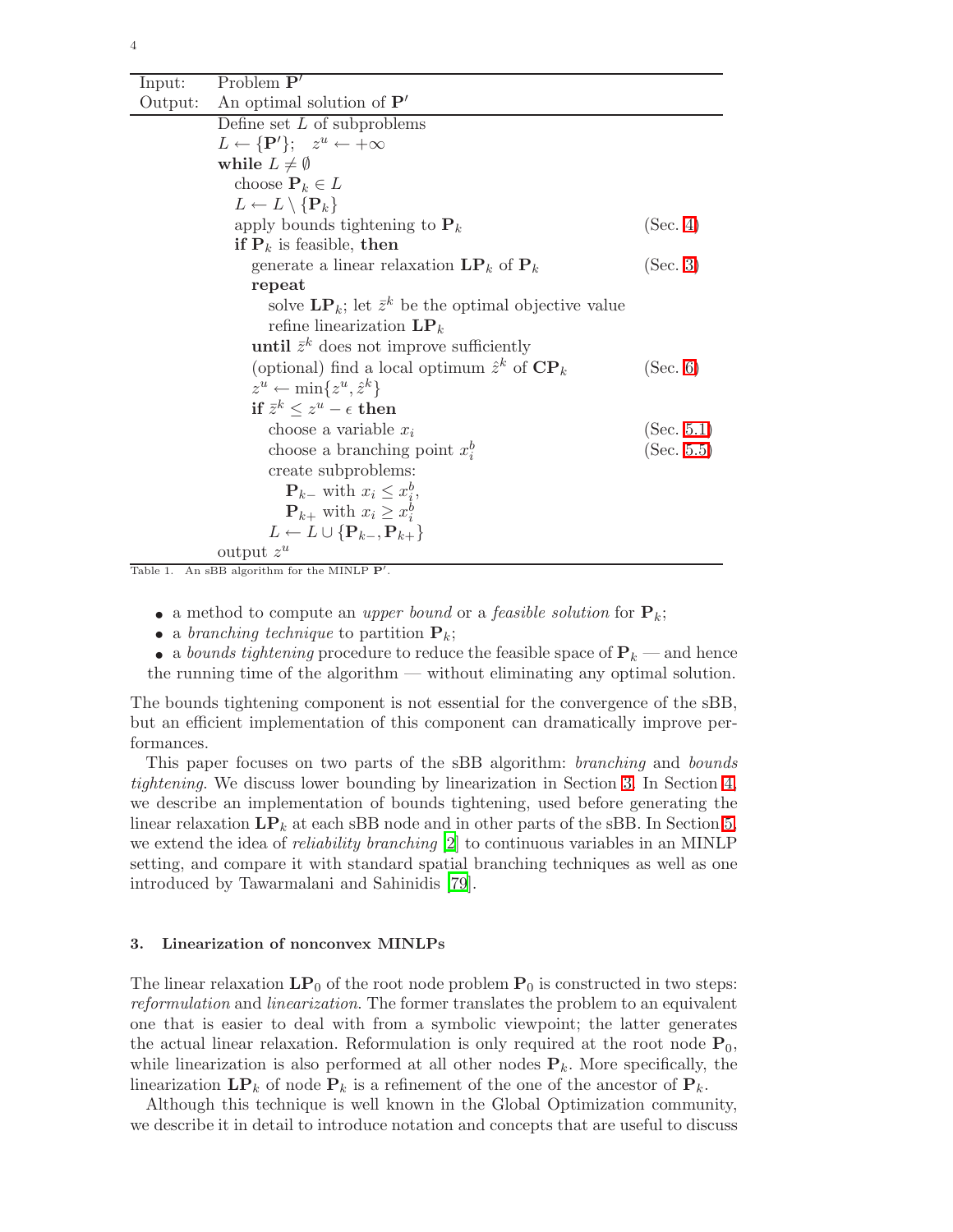#### 3.1. Reformulation

A factorable function  $h(x)$  is either a simple univariate function  $h(x_i) = x_i$  for some i, or it can be obtained using one of the following operations on other factorable functions  $h_j(x)$ :

- a linear combination,  $h(x) = a_0 + \sum_{j=1}^{k} a_j h_j(x);$
- a product,  $h(x) = \prod_{j=1}^{k} h_j(x);$
- a quotient,  $h(x) = h_1(x)/h_2(x);$
- a power,  $h(x) = h_1(x)^{h_2(x)}$ ; or

• a composition of univariate functions,  $h(x) = h_1(h_2(x))$  (e.g. sine, logarithm, exponential, absolute value. . . ).

The reformulation corresponding to  $h(x)$  is built recursively as follows: if  $h(x)$  is obtained using functions  $h_j(x)$  for  $j = 1, \ldots, k$ , a new *auxiliary* variable  $w_{n+j}$  is introduced as well as the *defining* constraint  $w_{n+j} = h_j(x)$  for  $j = 1, \ldots, k$ .

Let us define the set of operators as

 $\Theta = \{\text{sum}, \text{product}, \text{quotient}, \text{power}, \text{exp}, \text{log}, \text{sin}, \text{cos}, \text{abs}\}.$ 

The reformulation is applied recursively to  $h_j(x)$  until all auxiliary variables are associated with operators of  $\Theta$ , and each can thus be defined as  $w_{n+j} =$  $\vartheta_i(x,w_{n+1},w_{n+2}\ldots,w_{n+j-1})$  with  $\vartheta_i\in\Theta$ .

The power function  $\vartheta(x_i, x_j) = x_j^{x_i}$  is transformed into the univariate term  $\vartheta'(x_k) = e^{x_k}$ , where a new auxiliary variable  $x_k$  is associated with  $x_i \log x_j$ . This transformation gives an equivalent problem assuming that  $x_j > 0$  was implied by the other constraints. Otherwise, all solutions x such that  $x_j = 0$  are excluded.

Notice that this reformulation lifts the original problem to a larger space by adding a set of auxiliary variables indexed by  $Q = \{n+1, n+2, \ldots, n+q\}$ . It is an *opt-reformulation* [\[46](#page-35-23), [47](#page-35-24)], i.e. a reformulation where all local and global optima of the original problem are mapped into local and global optima of the reformulation. This allows us to use one linearization technique for each operator of Θ. The reformulation is, in general, as follows:

$$
\begin{aligned}\n(\mathbf{P}^{\prime\prime}) \quad & \min \quad w_{n+q} \\
 & s.t. \quad w_i = \vartheta_i(x, w_{n+1}, w_{n+2} \dots, w_{i-1}) \quad i \in Q \\
 & w_i^l \le w_i \le w_i^u \quad i \in Q \\
 & x_i^l \le x_i \le x_i^u \quad i \in N_0 \\
 & x_i \in \mathbb{Z} \quad i \in N_0^I \subseteq N_0 \\
 & w_i \in \mathbb{Z} \quad i \in Q_I \subseteq Q,\n\end{aligned}
$$

where  $\vartheta_i \in \Theta$  for all  $i \in Q$ ; we assume that the objective function is replaced by the last generated auxiliary variable  $x_{n+q}$ . We remark that the bounding box  $[w^l, w^u]$ and the integrality of auxiliaries  $w$  can be inferred from the bounds and integrality of the original variables x and from the constraints of  $\mathbf{P}'$ . From now on we drop the notation  $w_i = \vartheta_i(x, w_{n+1}, w_{n+2}, \ldots, w_{i-1})$  and use instead the more compact  $w_i = \vartheta_i(x, w)$ , keeping in mind that  $\vartheta_i(x, w)$  only depends on x and  $w_{n+1}, \ldots, w_{i-1}$ .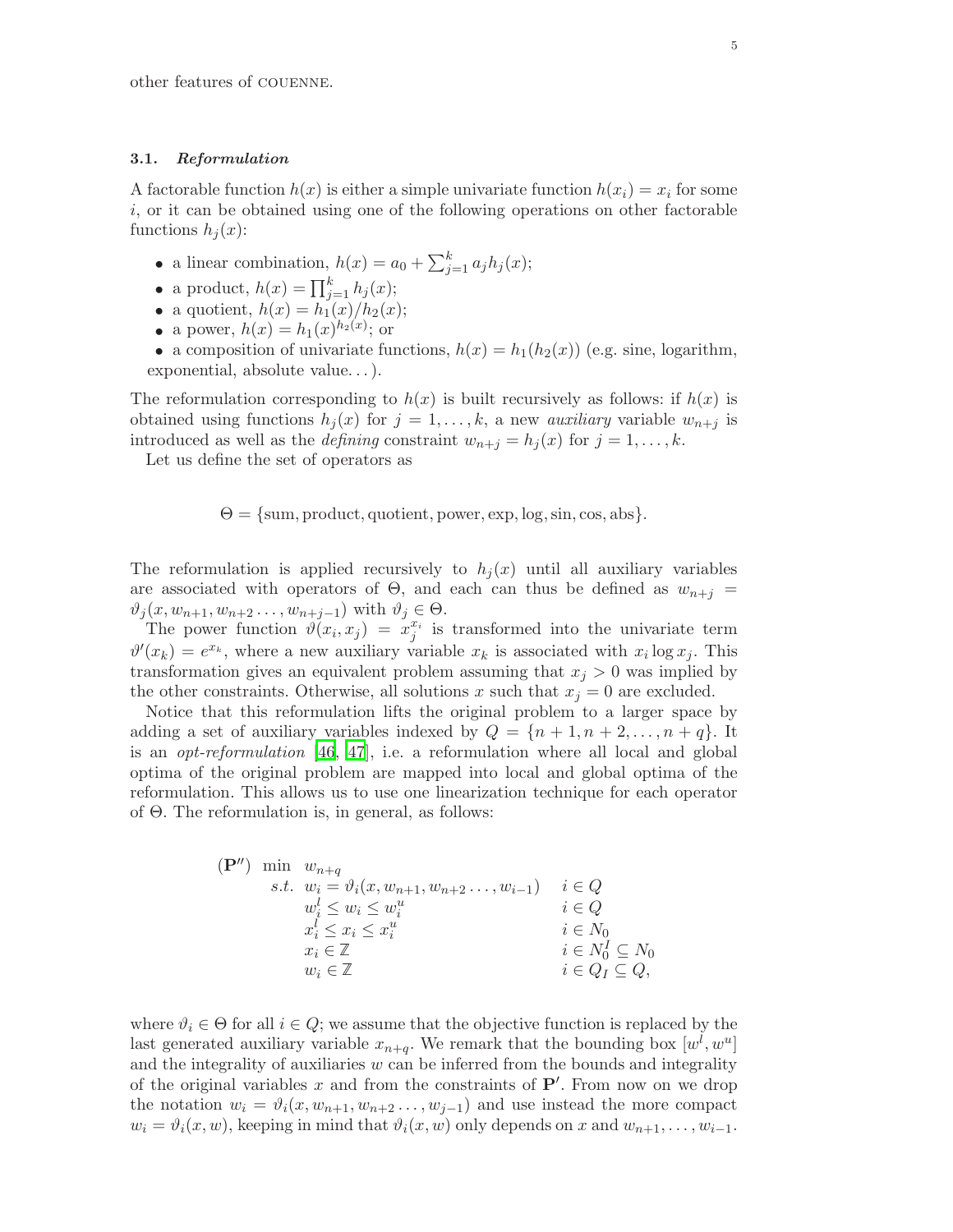#### <span id="page-6-0"></span>3.2. Structure of the reformulation

Reformulating  $P'$  produces an equivalent problem  $P''$  whose underlying structure — effectively represented as a directed acyclic graph  $(DAG)$  — can be used to improve the solution approach. Consider the directed graph  $G = (V, A)$  with  $V = \{1, 2, \ldots, n + q\}$  and an arc  $(i, j)$  if there is  $i \in V$  such that  $\vartheta_i(x, w)$  explicitly depends on the  $j$ -th variable (which can be either original or auxiliary). By definition, original variables have no outgoing arcs, as there is no  $\vartheta_i$  corresponding to original variables. Different occurrences of the same expression can either be assigned to different auxiliary variables, one per occurrence, or to the same variable. In both cases we obtain an opt-reformulation of the original problem. The latter case, which is implemented in couenne, allows for a DAG with larger and fewer connected components, which in turn yields improved results on bounds tightening procedures.

Once the reformulation is carried out, the distinction between original and auxiliary variables can be ignored for most purposes, and we simply obtain the following MINLP with more variables and nonlinear constraints exhibiting a simpler structure than the original one:

(P) min 
$$
x_{n+q}
$$
  
\ns.t.  $x_i = \vartheta_i(x)$   $i \in Q \subseteq N$   
\n $x_i^l \le x_i \le x_i^u$   $i \in N$   
\n $x_i \in \mathbb{Z}$   $i \in N_I \subseteq N$ ,

where  $N$  comprises both original and auxiliary variables and  $N_I$  is the set of indices of integer variables, including auxiliary variables constrained to be integer. Problem P is equivalent to the Smith's MINLP standard form [\[77](#page-36-8)]. In what follows, we assume that  $P$  is the problem at hand, and we make no distinction between original and auxiliary variables. As  $P$  and  $P'$  are equivalent, there is no need to re-define the problems  $P_k$  considered at each node of the sBB tree: these are simply restrictions of the root node problem P obtained through branching rules.

#### 3.3. Linearization

Consider the variable  $x_j = \vartheta_j(x)$  created in the reformulation phase, with  $\vartheta_j \in \Theta$ and the bounds  $B = [x^l, x^u]$  on x. An inequality  $ax \ge b$  is a linearization inequality for  $x_j = \vartheta_j(x)$  if it is satisfied by all points of the set  $\{x \in B : x_j = \vartheta_j(x)\}.$ A linearization for  $x_j = \vartheta_j(x)$  in B, or a  $\vartheta_j$ -linearization, is a system of linear inequalities  $A^jx \geq b^j$  such that  $X_{\text{LP}} := \{x \in B : A^jx \geq b^j\} \supseteq \{x \in B : x_j = b^j\}$  $\vartheta_j(x)$ . In the univariate case  $x_j = \vartheta_j(x_i)$ , with  $x_i^l \leq x_i \leq x_i^u$ , a  $\vartheta_j$ -linearization is a set  $\{(x_i, x_j) : a_h x_i + b_h x_j \ge c_h, h = 1, \ldots, H\}$ , such that all inequalities are satisfied by all points of the set  $\{(x_i, x_j) : x_j = \vartheta_j(x_i), x_i^l \le x_i \le x_i^u\}.$ 

If a  $\vartheta_j$ -linearization is created for each variable  $x_j = \vartheta_j(x), j \in Q$ , the overall linear problem  $\mathbf{LP}_0$ , defined as  $\min\{x_{n+q} : Ax \geq b\}$ , is a linear relaxation of  $\mathbf{P}_0$ , hence all feasible solutions of  $P_0$  are also feasible for  $LP_0$  and an optimal solution  $\bar{x}$  of LP<sub>0</sub> provides a valid lower bound  $\bar{x}_{n+q}$  for the optimal value of P<sub>0</sub>.

Analogously to reformulation, several degrees of freedom can be used to improve the performance of the lower bounding procedure, for instance by providing a more compact linear relaxation.

In order to obtain a good lower bound, couenne seeks a tight linearization while keeping low the number of inequalities in the linearization. Consider a variable defined as a univariate continuously differentiable function,  $x_i = \vartheta_i(x_i)$  with  $x_i \in [x_i^l, x_i^u]$ . If  $\vartheta_j$  is convex, then for any  $\tilde{x}_i \in [x_i^l, x_i^u]$  the inequality  $x_j \geq$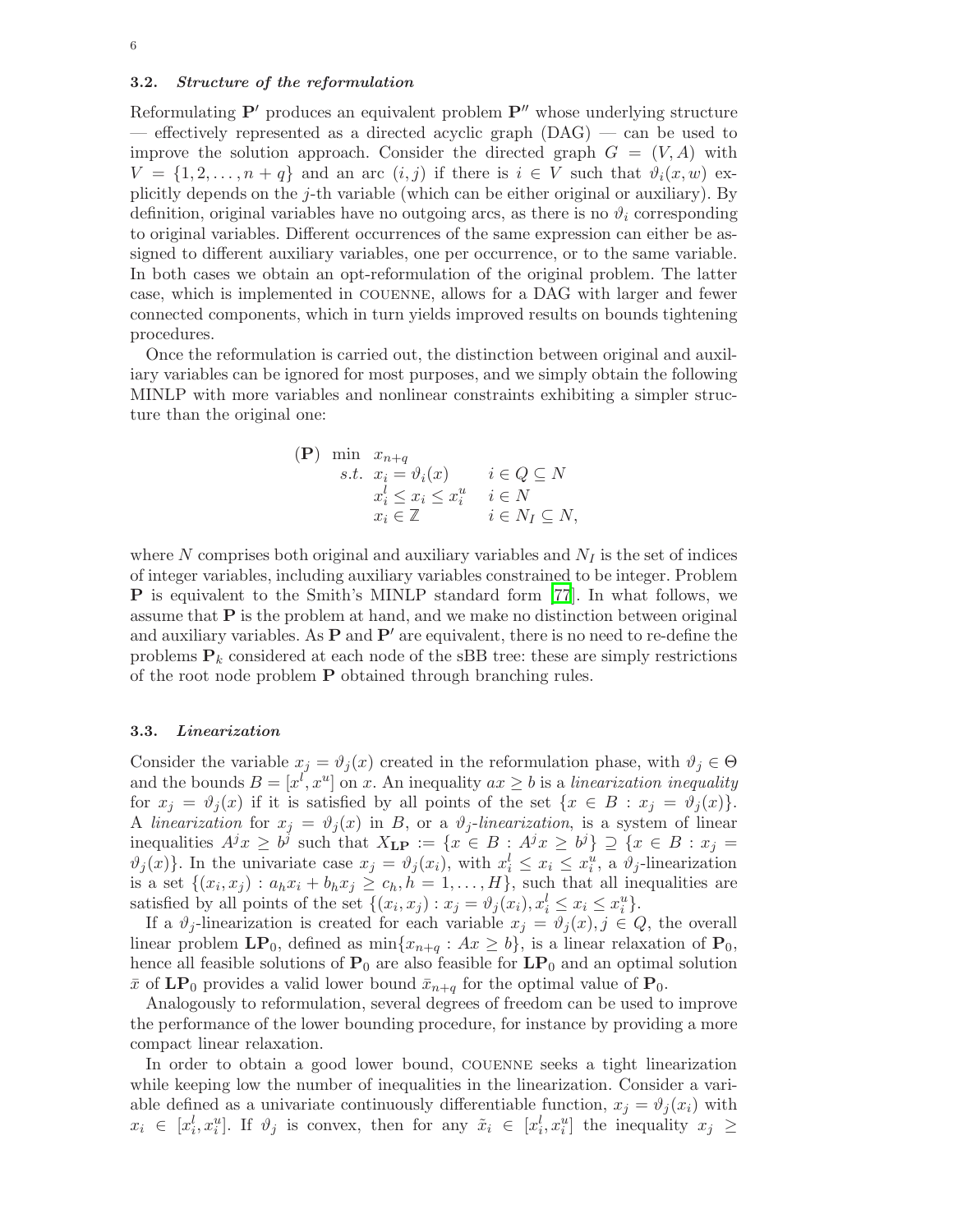$\vartheta_j(\tilde{x}_i) + \frac{\partial \vartheta_j}{\partial x_i}(\tilde{x}_i)(x_i - \tilde{x}_i)$  is valid for the  $\vartheta_j$ -linearization. Initially, COUENNE adds a linearization inequality for each  $\tilde{x}_i$  in a discretization of the interval  $[x_i^l, x_i^u]$ , so that a reasonable approximation is obtained. The number of points in the discretization is a parameter that can be set prior to the execution. On the other hand, the tightest upper bound for  $\vartheta_j$  is given by the inequality  $x_j \leq \vartheta_j(x_i^l) + \frac{\vartheta_j(x_i^u) - \vartheta_j(x_i^l)}{x_i^u - x_i^l}$  $x_i^u \rightarrow -\frac{\vartheta_j(x_i^u)}{x_i^u - x_i^l} (x_i - x_i^l).$ It is satisfied at equality only at the bounds of  $x_i$ . For concave functions, similar considerations apply. For functions that are neither convex nor concave (odd powers and trigonometric functions), an effort is made to use, in a separate fashion, the subintervals of  $[x_i^l, x_i^u]$  where  $\vartheta_j$  is convex or concave. For odd powers, we apply the linearization procedure described by Liberti and Pantelides [\[50](#page-35-25)], which uses a Newton method to find the minimum of a univariate function. We use a similar technique for sines and cosines.

The two remaining operators are product and quotient. These are treated in a unified manner with a linearization for the set  $\{(x_1, x_2, x_3) : x_3 = x_1x_2, x_i^l \le x_i \le x_l\}$  $x_i^u, i = 1, 2, 3$  $x_i^u, i = 1, 2, 3$  $x_i^u, i = 1, 2, 3$ <sup>1</sup>. If  $x_1$  and  $x_2$  are bounded and  $x_3$  is not, the well-known linearization inequalities by McCormick [\[53](#page-35-0)] are known to be the tightest (Al-Khayyal et al. [\[9\]](#page-33-9)):

$$
x_3 \ge x_2^l x_1 + x_1^l x_2 - x_2^l x_1^l \qquad x_3 \le x_2^l x_1 + x_1^u x_2 - x_2^l x_1^u
$$
  

$$
x_3 \ge x_2^u x_1 + x_1^u x_2 - x_2^u x_1^u \qquad x_3 \le x_2^u x_1 + x_1^l x_2 - x_2^u x_1^l.
$$

When the bounds on  $x_3$  are stricter than those inferred by  $x_1$  and  $x_2$ , other considerations apply, which we do not include here for the sake of conciseness. Figure [1](#page-7-1) provides a geometric interpretation of how some operators are linearized.



<span id="page-7-1"></span>Figure 1. Linear approximation of nonlinear functions.

The initial linearization  $\mathbf{LP}_0$  is created at the root node, and can be improved with a *refinement* procedure both at the root node and at any node  $k$  of the sBB tree. Specifically, if the solution  $\bar{x}^k$  of  $\mathbf{LP}_k$  is infeasible for  $\mathbf{P}_k$ , one may improve the lower bound  $\bar{x}_{n+q}^k$  by branching (this will be discussed in Section [5\)](#page-12-0) or by refining  $\mathbf{LP}_k$ , i.e. by amending linearization inequalities, yielding an *incremental* linearization. Such a tighter relaxation  $\mathbf{LP}'_k$  of  $\mathbf{P}_k$ , which does not contain  $\bar{x}^k$ , is a convex set. Hence one faces a separation problem: a linear inequality is sought that separates  $\bar{x}^k$  from  $\mathbf{LP}'_k$ . If  $\bar{x}^k$  is feasible for any linearization of  $\mathbf{P}_k$ , and thus the separation problem is infeasible, branching is necessary. Otherwise, the inequality is appended and the new relaxation  $\mathbf{LP}'_k$  can be solved. This refinement step can be repeated for a given number of iterations, until a feasible solution for  $P_k$  is

<span id="page-7-0"></span><sup>&</sup>lt;sup>1</sup>The sets  $\{(x_1, x_2, x_3) : x_3 = x_1x_2, x_i^l \le x_i \le x_i^u, i = 1, 2, 3\}$  and  $\{(x_1, x_2, x_3) : x_2 = x_3/x_1, x_i^l \le x_i \le x_i\}$  $x_i^u, i = 1, 2, 3$  are equivalent assuming  $x_1^u < 0$  or  $x_1^l > 0$ . If  $x_1^l < 0 < x_1^u$ , no linearization inequalities are appended for  $x_2 = x_3/x_1$ , and branching using branching rules  $x_1 \leq 0$  and  $x_1 \geq 0$  may be necessary.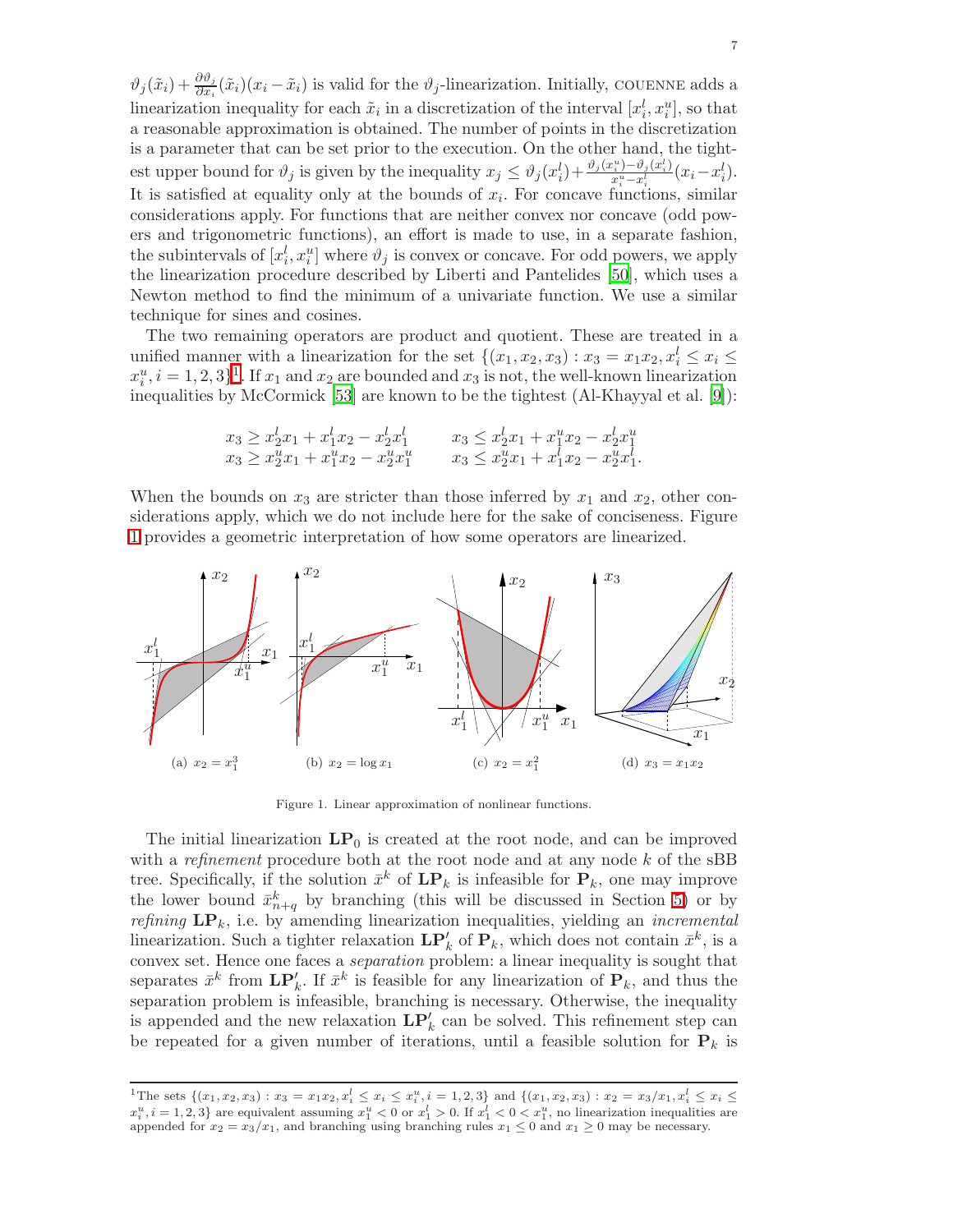found, or until branching becomes necessary. Although refining the linearization is seldom sufficient, it can improve the lower bound and thus avoid creating too many sBB nodes by branching.

In couenne, the relaxation is improved by solving the separation problem for each auxiliary variable  $x_j = \vartheta_j(x)$ . Refining a  $\vartheta_j$ -linearization consists of finding a linearization inequality  $ax \geq b$  that is violated by  $\bar{x}^k$ . Consider the variable  $x_j =$  $\vartheta_j(x_i)$  with  $\vartheta_j$  convex univariate. If  $\bar{x}_j^k > \vartheta_j(\bar{x}_i^k)$ , no inequality can be appended as  $(\bar{x}_i^k, \bar{x}_j^k)$  is contained in every convex relaxation of  $\vartheta_j$ . If  $\bar{x}_j^k < \vartheta_j(\bar{x}_i^k)$ , then one linearization inequality violated by  $\bar{x}^k$  is tangent to  $\vartheta_j$  in  $(\bar{x}_i^k, \vartheta_j(\bar{x}_i^k))$ , and is given by  $x_j \geq \vartheta_j(\bar{x}_i^k) + \frac{\partial \vartheta_j}{\partial x_i}(\bar{x}_i^k)(x_i - \bar{x}_i^k)$  as in Figure [2a](#page-8-1), where the darker shade shows the refined  $\vartheta_i$ -linearization and the lighter one shows the area cut by the new linearization inequality. However, the *deepest cut*, i.e., a cut with maximum violation with respect to  $(\bar{x}_i^k, \bar{x}_j^k)$ , corresponds to the line tangent to  $\vartheta_j$  at the point  $(x_i^t, x_j^t)$  of the curve closest to  $(\bar{x}_i^k, \bar{x}_j^k)$ ; see Figure [2b](#page-8-1). COUENNE implements the latter approach for all univariate functions, computing  $(x_i^t, x_j^t)$  by solving a one-dimensional, convex optimization problem by means of a Newton method.

Notice that, although  $\bar{x}^k$  is a vertex of  $\mathbf{LP}_k$ ,  $(\bar{x}_i^k, \bar{x}_j^k)$  needs not be a vertex of the  $\vartheta_j$ -linearization (the shaded area in Figure [2\)](#page-8-1); indeed, the  $\vartheta_j$ -linearization is only a relaxation of  $\mathbf{LP}_k$  defined by inequalities in  $x_i$  and  $x_j$ , and, in general, it contains the projection of  $\mathbf{LP}_k$  onto the  $(x_i, x_j)$  space.



Figure 2. Refining the linear approximation of the convex function  $x_j = e^{x_i}$ .

<span id="page-8-1"></span>In general, the quality of the linearization of  $x_j = \vartheta_j(x)$  improves when the bounding box of  $x$  is reduced. This suggests that an sBB approach is well suited to solve MINLP problems: partitioning a problem into two subproblems is likely to improve the linearization, and therefore the lower bound, of both of them.

#### <span id="page-8-0"></span>4. Bounds tightening

Bounds tightening (BT) for a variable  $x_i$  is the process of reducing the interval  $[x_i^l, x_i^u]$  while guaranteeing that the optimal value of the problem is not changed. As a result, one gets a reduction of the solution set and an improved linearization. BT is performed by propagating the constraints' effect to the variable bounds in various ways [\[37,](#page-35-26) [57,](#page-35-27) [67](#page-36-14)]. As BT procedures are of varying complexity, the most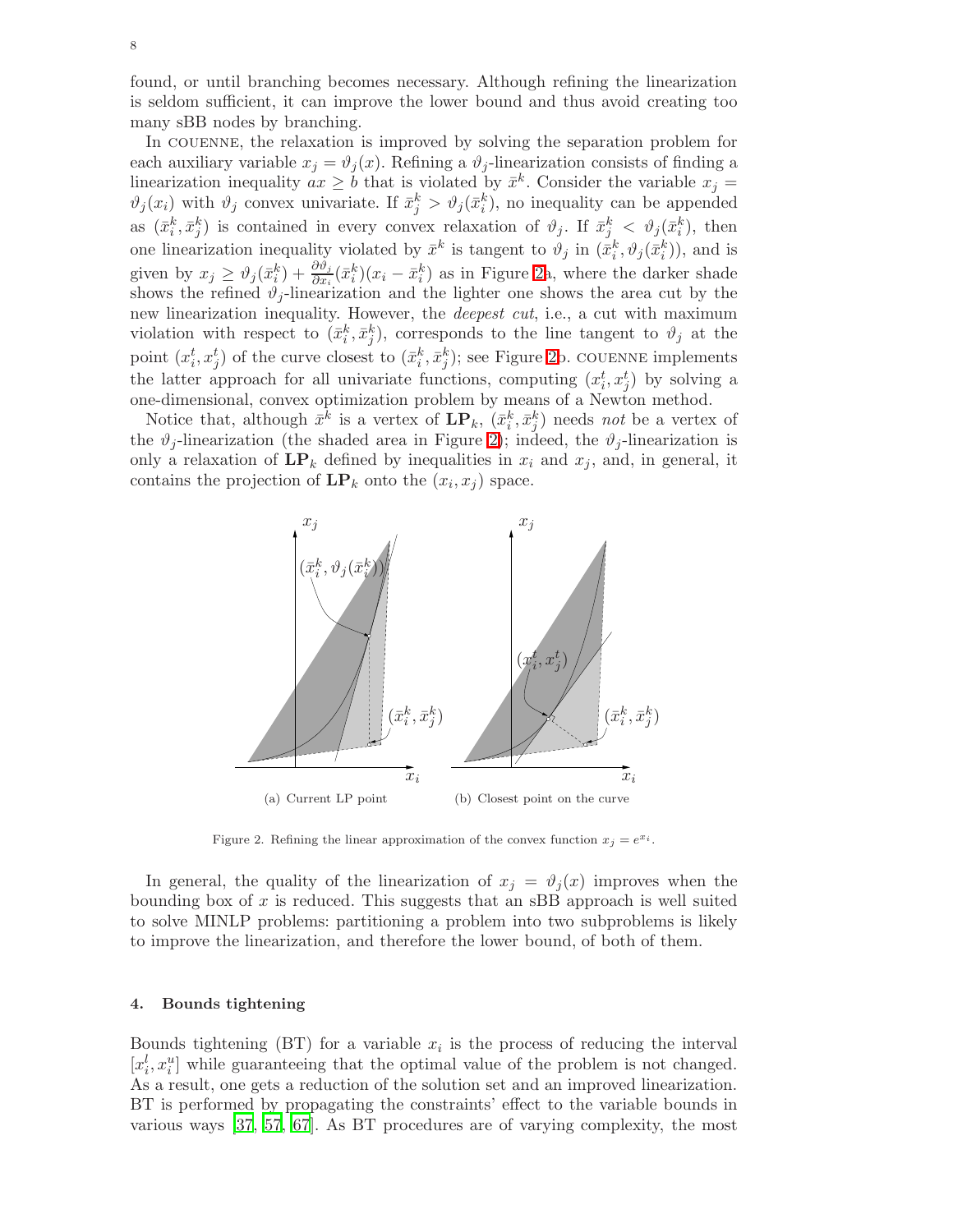time consuming ones are not performed at all sBB nodes but only at the root node or up to a limited depth. One such procedure is the Optimality-Based Bounds Tightening (OBBT). It formalizes and solves auxiliary optimization problems in order to tighten the variable bounds as much as possible [\[45](#page-35-11), [66,](#page-36-1) [75](#page-36-6)].

Fast bounds tightening procedures can instead be performed at all sBB nodes. The usual procedures are similar to interval propagation in Constraint Programming (CP) and are known in the Global Optimization literature as Feasibility-Based Bounds Tightening (FBBT) [\[21](#page-34-4), [45](#page-35-11), [54](#page-35-28), [74](#page-36-15), [75,](#page-36-6) [81\]](#page-36-16). couenne implements both OBBT and FBBT, as well as reduced cost bounds tightening, a well-known LP based technique [\[68](#page-36-4), [69](#page-36-5)].

#### <span id="page-9-0"></span>4.1. Optimality-based bounds tightening

OBBT uses the existing linearization  $\mathbf{LP}_k$  to improve the bounding box [\[74](#page-36-15)]. Consider the bounding box  $B_k = [x^{l,k}, x^{u,k}]$  of  $\mathbf{P}_k$  and the solution set of the linearization,  $X_{\mathbf{LP}_k} := \{x \in B_k : Ax \geq b\}$ . The following are valid bounds for any variable  $x_i$ :

$$
\min\{x_i : x \in X_{\mathbf{LP}_k}\} \le x_i \le \max\{x_i : x \in X_{\mathbf{LP}_k}\}.
$$

While this procedure is useless in MILP, in MINLP the bounds tightened by OBBT provide extra information that is in turn used to improve the linearization. OBBT requires solving at most  $2(n+q)$  LP problems. Normally, it is applied only at the root node; in couenne, however, it may also be applied at other nodes of the sBB tree up to a limited depth defined by the value of the parameter  $L_{\rm obbt}$ , typically less than 10. For nodes at depth  $\lambda > L_{\rm obbt}$ , COUENNE applies OBBT with probability  $2^{L_{\text{obbt}} - \lambda}$ .

#### 4.2. Feasibility-based bounds tightening

The FBBT procedure takes as input the reformulation  $P_k$  at node k and a bounding box  $B_k = [x^{l,k}, x^{u,k}]$ , and returns tighter bounds (including, possibly, a better lower bound for  $x_{n+1}^{l,k}$  $n+q$ , i.e. on the objective function) or proves that  $P_k$  is infeasible, or that its lower bound is above the best feasible solution. In the remainder of the paper, we drop the notation  $B_k = [x^{l,k}, x^{u,k}]$  and  $x_{n+1}^{l,k}$  $_{n+q}^{l,\kappa}$  in favor of the more compact  $B=[x^l,x^u]$  and  $x^l_{n+q}$  when it is clear from the context.

FBBT allows the creation or refinement of a tighter linearization of a MINLP. Its low computational cost makes it a useful procedure to be applied at every sBB node. The trade-off is that FBBT provides in general weaker bounds than the ones obtained from OBBT. Another main difference is that FBBT relies on  $P_k$  rather than on  $\mathbf{LP}_k$  to tighten the bounds. We also use FBBT in other settings than described in this section (see Sections [4.3](#page-11-0) and [6\)](#page-19-1).

Consider the reformulation **P** and the directed acyclic graph  $G = (V, A)$  associated with it (see Section [3.2\)](#page-6-0). Graph G provides a straightforward way to connect the change in the bounds of a variable of  $P$  with the rest of the problem. For instance, if the bounds of a variable  $x_i$  ( $i \in N$ ) change, the bounds on all variables depending on  $x_i$  may also change. This upward propagation of the bounds is easily done by checking all nodes  $\{i \in V : (i,j) \in A\}$ . The tightened bounds can, in turn, trigger other bound changes that are checked by repeating this procedure. This allows the tightening of bounds of all variables using those of the original variables.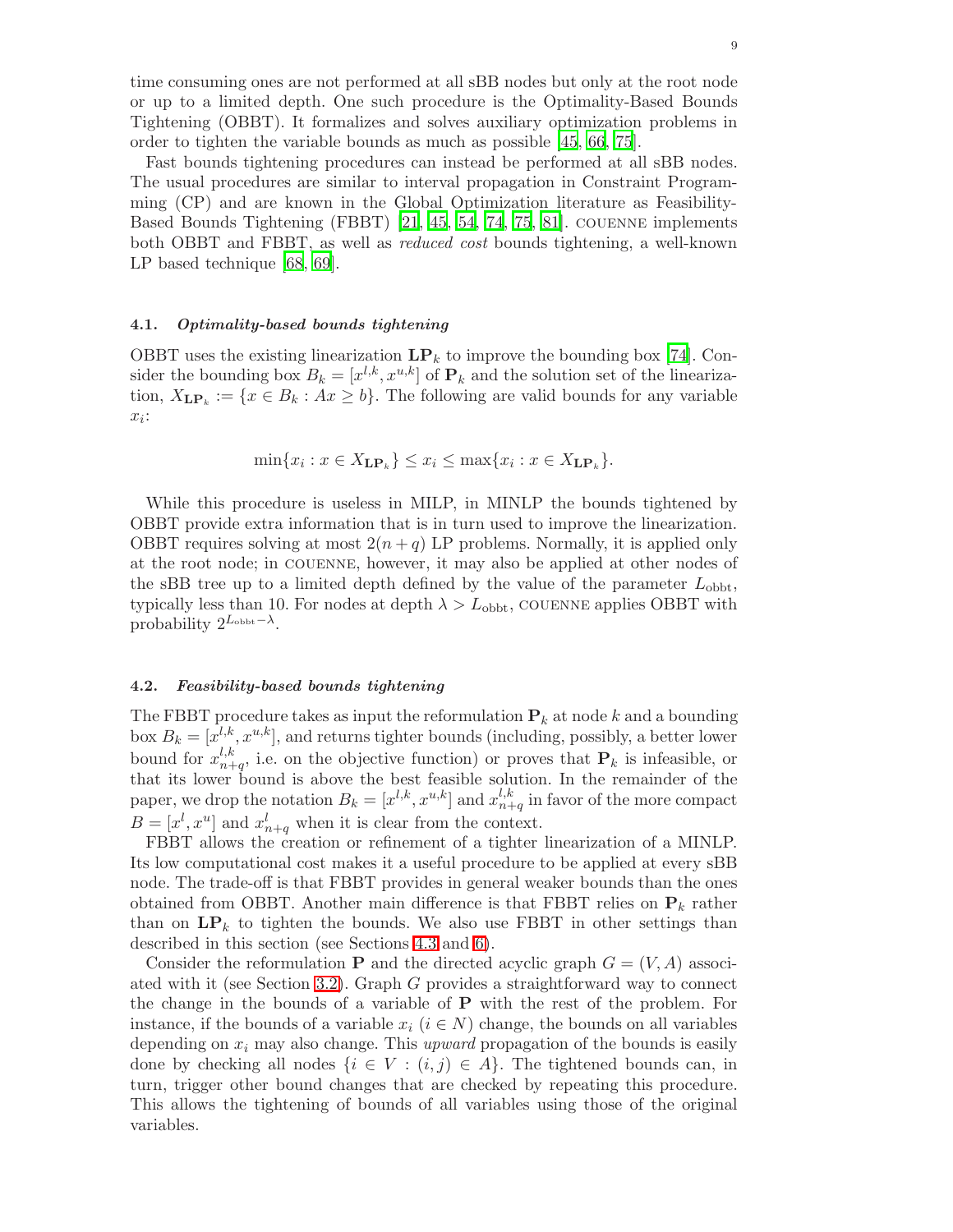Consider a variable defined as  $x_i = \vartheta_i(x)$  with  $x \in B$ . The bounds on x are used to derive a tighter bound on  $x_i$  by applying techniques of interval arithmetics on the operator  $\vartheta_i(\cdot)$ :

$$
\min_{x \in B} \vartheta_i(x) \le x_i \le \max_{x \in B} \vartheta_i(x).
$$

This can be done in the reverse direction, giving a *downward* propagation whereby a change in the bounds of a variable  $x_i$  triggers a change in the bounds of all variables on which  $x_i$  depends, i.e., all nodes in  $\{j \in V : (i,j) \in A\}$ . In fact, if the bounds on  $x_i$  do not depend only on those of x and  $\vartheta_i(\cdot)$  but are also given explicitly as branching rules, constraints, or an upper bound  $\hat{x}_{n+q}$ , tighter bounds may be inferred on  $x$ . In MILP, a special case of this procedure allows tightening of the bounds of a set of variables in a bounded linear expression. Suppose  $x_{h+1} =$  $a_0 + \sum_{i=1}^h a_i x_i$ , where  $x_i^l \leq x_i \leq x_i^u$  for all  $i \in \{1, 2, \ldots, h, h + 1\}$ . Let us denote  $H_i^+ = \{j \in 1, 2, \ldots, h : j \neq i, a_j > 0\}$  and  $H_i^- = \{j \in 1, 2, \ldots, h : j \neq i, a_j < 0\}.$ Then a common preprocessing step is as follows:

$$
\forall i \in \{1, 2, \dots, h\} : a_i > 0, x_i \ge \frac{1}{a_i} \left( x_{h+1}^l - \sum_{j \in H_i^+} a_j x_j^u - \sum_{j \in H_i^-} a_j x_j^l - a_0 \right),
$$
  
\n
$$
x_i \le \frac{1}{a_i} \left( x_{h+1}^u - \sum_{j \in H_i^+} a_j x_j^l - \sum_{j \in H_i^-} a_j x_j^u - a_0 \right);
$$
  
\n
$$
\forall i \in \{1, 2, \dots, h\} : a_i < 0, x_i \ge \frac{1}{a_i} \left( x_{h+1}^u - \sum_{j \in H_i^+} a_j x_j^l - \sum_{j \in H_i^-} a_j x_j^u - a_0 \right),
$$
  
\n
$$
x_i \le \frac{1}{a_i} \left( x_{h+1}^l - \sum_{j \in H_i^+} a_j x_j^u - \sum_{j \in H_i^-} a_j x_j^l - a_0 \right).
$$

In general, for a variable  $x_{h+1} = \vartheta_{h+1}(x_1, x_2, \ldots, x_h)$ , one aims at improving the bounds of each  $x_i, i = 1, 2, \ldots, h$ , by using the bounds of  $x_{h+1}$  and of all other variables in the expression:

$$
x_i \ge \min\{x_i : x \in B, x_{h+1}^l \le \vartheta_{h+1}(x_1, x_2 \dots, x_h) \le x_{h+1}^u\} \quad \forall i = 1, 2 \dots, h,
$$
  
\n
$$
x_i \le \max\{x_i : x \in B, x_{h+1}^l \le \vartheta_{h+1}(x_1, x_2 \dots, x_h) \le x_{h+1}^u\} \quad \forall i = 1, 2 \dots, h.
$$

For monotone, univariate functions  $x_i = \vartheta_i(x_i)$ , this simplifies to

$$
x_j^l \le x_j \le x_j^u \Rightarrow \begin{cases} \vartheta_j^{-1}(x_j^l) \le x_i \le \vartheta_j^{-1}(x_j^u) & \text{if } \vartheta_j(\cdot) \text{ is increasing,} \\ \vartheta_j^{-1}(x_j^u) \le x_i \le \vartheta_j^{-1}(x_j^l) & \text{if } \vartheta_j(\cdot) \text{ is decreasing,} \end{cases}
$$

while the procedure is more involved for multivariate operators. The procedure, which consists of repeatedly alternating upward and *downward* bound propagation, is sketched in Table [2.](#page-11-1) Notice that a limit max iter on the number of iterations is set as an iteration may produce only very small improvements. For example, consider two constraints  $x_1 = ax_2$  and  $ax_1 = x_2$ , with  $0 < a < 1$  and both variables bounded in  $[0, 1]$ . Although the only feasible value is  $(0, 0)$ , at iteration p the bounds on both  $x_1$  and  $x_2$  are tightened to  $[0, a^{-p}]$ , thus making the procedure enter an infinite loop. The complexity of each iteration of the do-while loop in Table [2](#page-11-1) can be estimated as linear in the number of variables as long as only univariate and bivariate functions are used in P.

Consider again the DAG  $G = (V, A)$  associated with **P**. An iteration of the procedure outlined above scans the DAG from the bottom up, starting from the nodes with no outgoing arcs, whose variables have bounds as given initially or changed through branching rules. Then the downward pass is performed, where the bounds on the variables with no entering arcs are used to infer tighter bounds on other variables.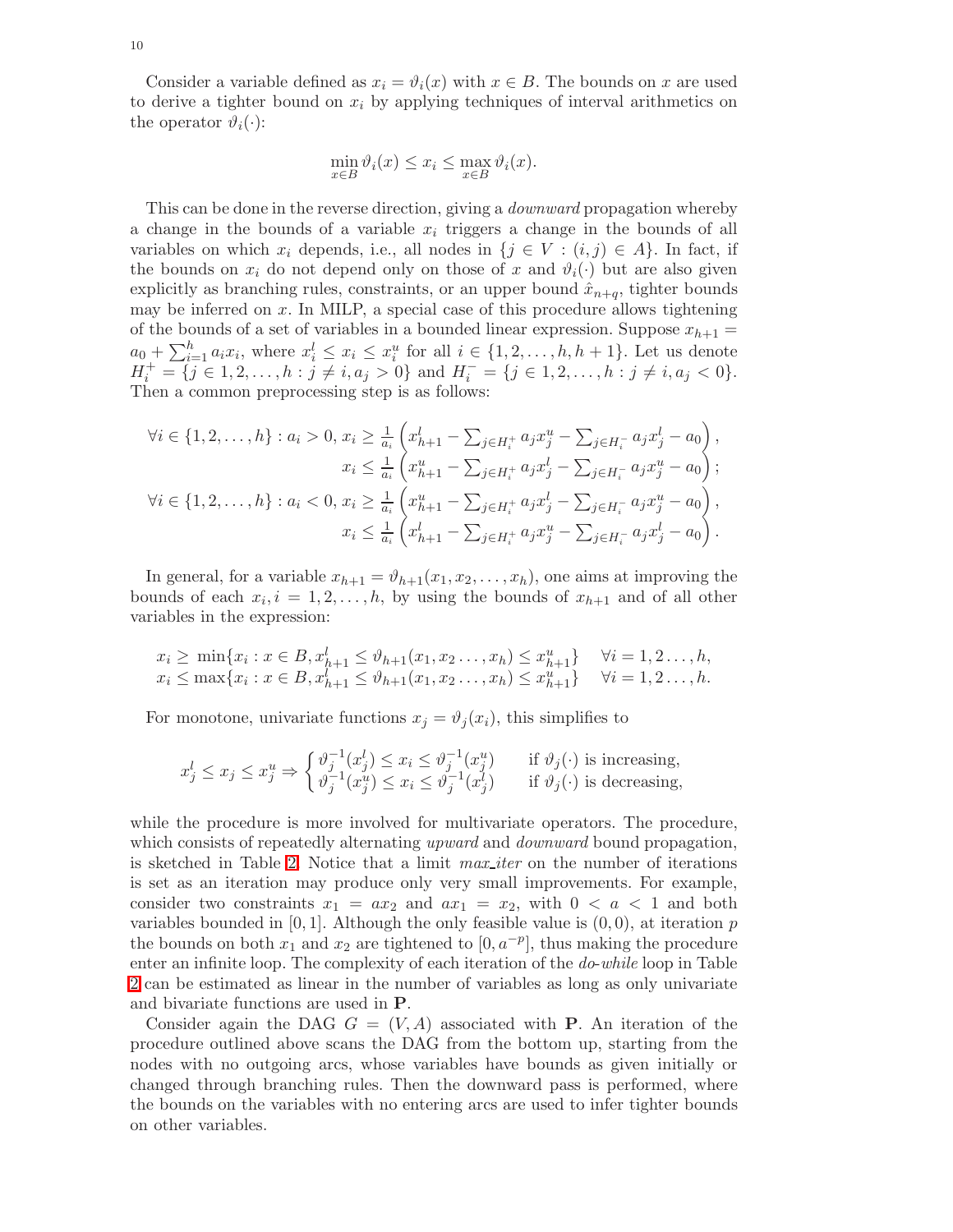| ш |  |
|---|--|
|   |  |

| Input    | problem <b>P</b> , initial bounding box $B_0$             |
|----------|-----------------------------------------------------------|
| Output   | tightened bounding box $B$                                |
|          | $B \leftarrow B_0$                                        |
|          | $iter \leftarrow 0$                                       |
|          | do                                                        |
|          | $tightened \leftarrow false$                              |
|          | apply upward propagation to $(\mathbf{P}, B)$             |
|          | <b>if</b> infeasible, return $\emptyset$                  |
|          | <b>if</b> at least one bound has tightened                |
|          | apply downward propagation to $(\mathbf{P}, B)$           |
|          | <b>if</b> infeasible, return $\emptyset$                  |
|          | if at least one bound has tightened,                      |
|          | $tightened \leftarrow true$                               |
|          | $iter \leftarrow iter + 1$                                |
|          | while iter $\langle$ max iter $\wedge$ tightened $=$ true |
|          | return $B$                                                |
| Table 2. | Feasibility-based Bounds tightening (FBBT).               |

#### <span id="page-11-1"></span><span id="page-11-0"></span>4.3. Aggressive FBBT

Suppose that, at an sBB node k with bounding box  $B = [x^l, x^u]$ , a local minimum  $\hat{x}^k \in B$  of  $\mathbf{CP}_k$  is known. In order to check if it is worth restricting the search around  $\hat{x}^k$ , FBBT is applied to portions of B that exclude  $\hat{x}^k$ . The portions yielding a problem that is infeasible or a lower bound above the cutoff value (the objective value at  $\hat{x}^k$  can be excluded, and tighter bounds are obtained.

COUENNE implements this on a per-variable basis: for each variable  $x_i$ , FBBT is applied to the fictitious bounding box  $B \cap \{x : x_i \leq \tilde{x}_i\}$ , where a suitable  $\tilde{x}_i$  is chosen in  $x_i^l$ ,  $\hat{x}_i^k$ . If the resulting problem is infeasible or has lower bound above the best upper bound, then  $\tilde{x}_i \leq x_i \leq x_i^u$  is a valid tightening. Analogously, if a value  $\tilde{x}_i \in \hat{X}_i^k, x_i^u$  is chosen and the FBBT applied to the bounding box  $B \cap \{x : x_i \geq \tilde{x}_i\}$ proves that the problem is infeasible, then the tightening  $x_i^l \leq x_i \leq \tilde{x}_i$  is valid.

This technique, called Aggressive Bounds Tightening (ABT), is analogous to probing techniques used in both MILP [\[72](#page-36-17)] and MINLP [\[78\]](#page-36-2). Similarly to OBBT, ABT is also time consuming as it requires several executions of FBBT for each variable of  $P_k$ ; also, it may require a call to an NLP solver for computing a new local optimum if one is not available in the bounding box B. It is used in all nodes of the sBB tree up to a certain depth, specified by a parameter  $L_{\text{abt}}$  that is typically 2 in COUENNE, and with probability  $2^{L_{\text{abt}}-\lambda}$  for nodes at depth  $\lambda > L_{\text{abt}}$ .

#### 4.4. Reduced-cost bounds tightening

Reduced-cost bounds tightening, introduced for solving MILP problems [\[59\]](#page-35-29), has also been developed for MINLP [\[68](#page-36-4), [69](#page-36-5)]; we briefly describe it here. Assume we are given a lower bound  $\bar{z}^k$  for  $P_k$ , an upper bound  $\hat{z}$  for  $P$ , both finite, an optimal solution  $\bar{x}^k$  to  $\mathbf{LP}_k$ , and the vector of (nonnegative) reduced costs  $(d_i)_{i=1,2,\dots,n+q}$ . For each *i* such that  $\bar{x}_i^k$  is one of the bounds for  $x_i$ , the following tightening is valid:

$$
\begin{array}{rcl}\n\bar{x}_i^k = x_i^l, d_i > 0 > x_i \leq x_i^l + \frac{\hat{z} - \bar{z}^k}{d_i}, \\
\bar{x}_i^k = x_i^u, d_i > 0 > x_i \geq x_i^u - \frac{\hat{z} - \bar{z}^k}{d_i}.\n\end{array}
$$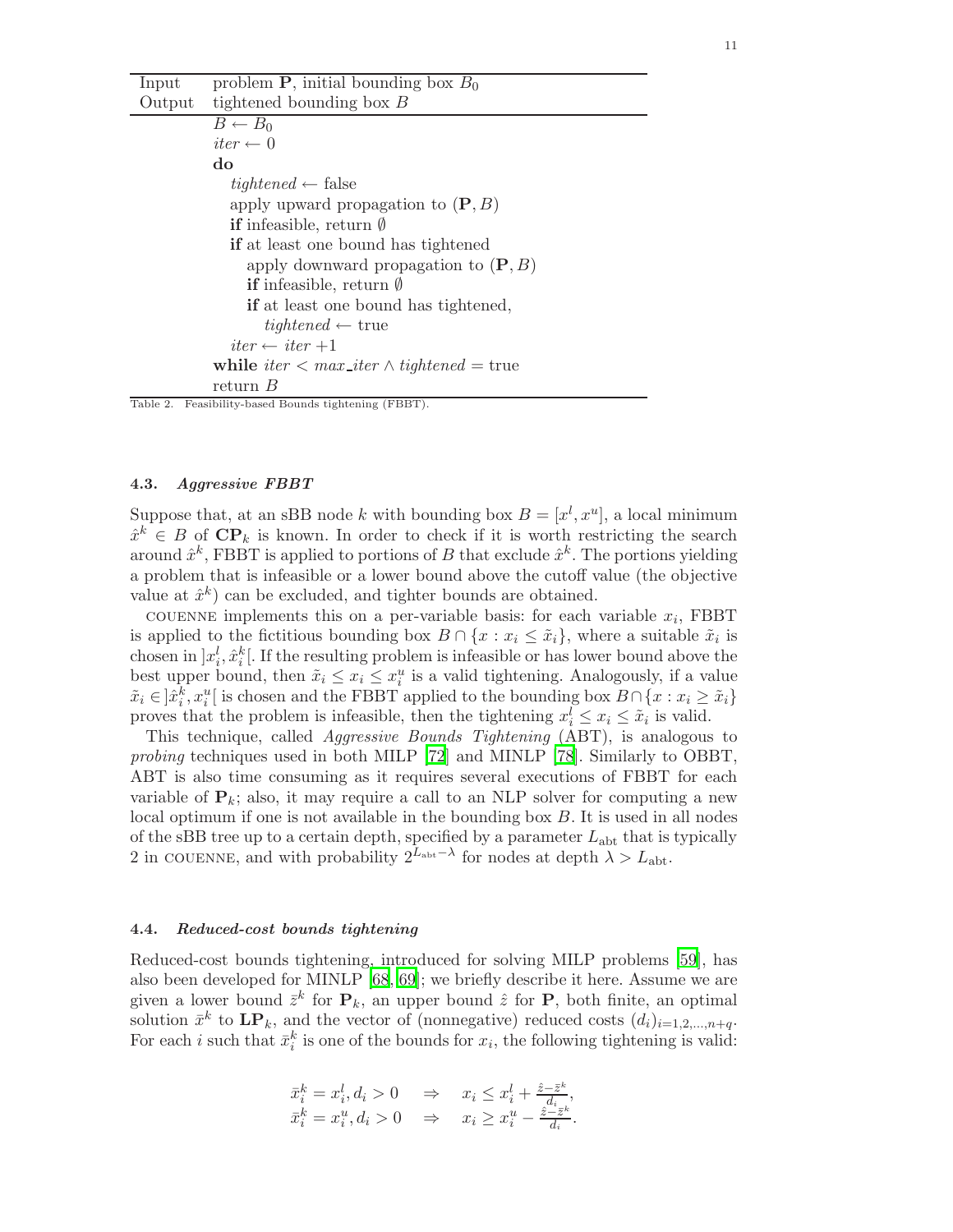#### <span id="page-12-0"></span>5. Branching techniques

An effective branching strategy aims at minimizing the size of the sBB tree and can strongly affect the performance of an sBB algorithm. As it is difficult to predict the size of the sBB tree for a given strategy, surrogate criteria are used to design branching strategies: an sBB node  $k$  is partitioned

- to improve the lower bound of the resulting two (or more) subproblems, or
- to create subproblems of similar difficulty to keep the sBB tree balanced, or
- to eliminate a portion as large as possible of the solution set.

These three goals conflict with one another, and putting emphasis on one or the other leads to alternative branching strategies that appear to be reasonable. Empirical testing of these strategies is then necessary to evaluate their performance.

If the lower bound  $\bar{x}_{n+q}^k$  of an sBB node  $P_k$  is smaller than the best known feasible solution value and  $\bar{x}^k$  is infeasible for  $P_k$ , branching may be required. In this section, we only consider branching on a variable, although other branching strategies are possible. When branching on a variable, one picks a variable  $x_i$ , a lower branching point  $B_l$ , and a upper branching point  $B_u$  with  $B_l \leq B_u$ . The two subproblems generated by branching are obtained by adding the constraint  $x_i \leq B_l$ in the first one and  $x_i \geq B_u$  in the second one.

If  $x_i$  is an integer variable but the value  $\bar{x}_i^k$  is fractional, a usual choice is  $B_l =$  $\lfloor \bar{x}_i^k \rfloor$  and  $B_u = \lceil \bar{x}_i^k \rceil$ . This is the simple branching scheme for MILP described in Section [1.](#page-1-0) If  $x_i$  is a continuous variable, it might be necessary to branch on  $x_i$  as illustrated in the following example. Consider the function  $x_j = \vartheta_j(x_i) = x_i^2$  and an LP solution  $\bar{x}^k$ . Assume that  $(\bar{x}_i^k, \bar{x}_j^k)$  is inside the linearization of  $x_j = x_i^2$  and that  $\bar{x}_j^k > (\bar{x}_i^k)^2$  (see Figure [3a](#page-12-1)). As  $(\bar{x}_i^k, \bar{x}_j^k)$  is not separable with a linearization cut, branching is necessary. Here, branching is carried out on  $x_i$  with  $B_l = B_u = x_i^b$ and it results in two linearizations, both excluding  $(\bar{x}_i^k, \bar{x}_j^k)$  (see Figure [3b](#page-12-1)).



<span id="page-12-1"></span>Figure 3. Branching on a nonlinear expression.

The decisions to be made when branching are (i) the selection of the branching variable and (ii) the choice of branching points. In MILP, while the latter is trivial, the former is driven by the aim of reaching a feasible solution as soon as possible: one selects an integer variable  $x_i$  whose value  $\bar{x}_i^k$  is fractional, i.e. a variable that violates one of the constraints that were relaxed. A similar decison can be taken in the MINLP case. However, it could happen that  $\bar{x}_i^k$  is integer for all  $i \in N_I$ , while  $\bar{x}^k$  is not feasible for  $P_k$ , as illustrated in Figure [3.](#page-12-1) It is thus necessary to introduce a measure of infeasibility for a continuous variable  $x_i$ .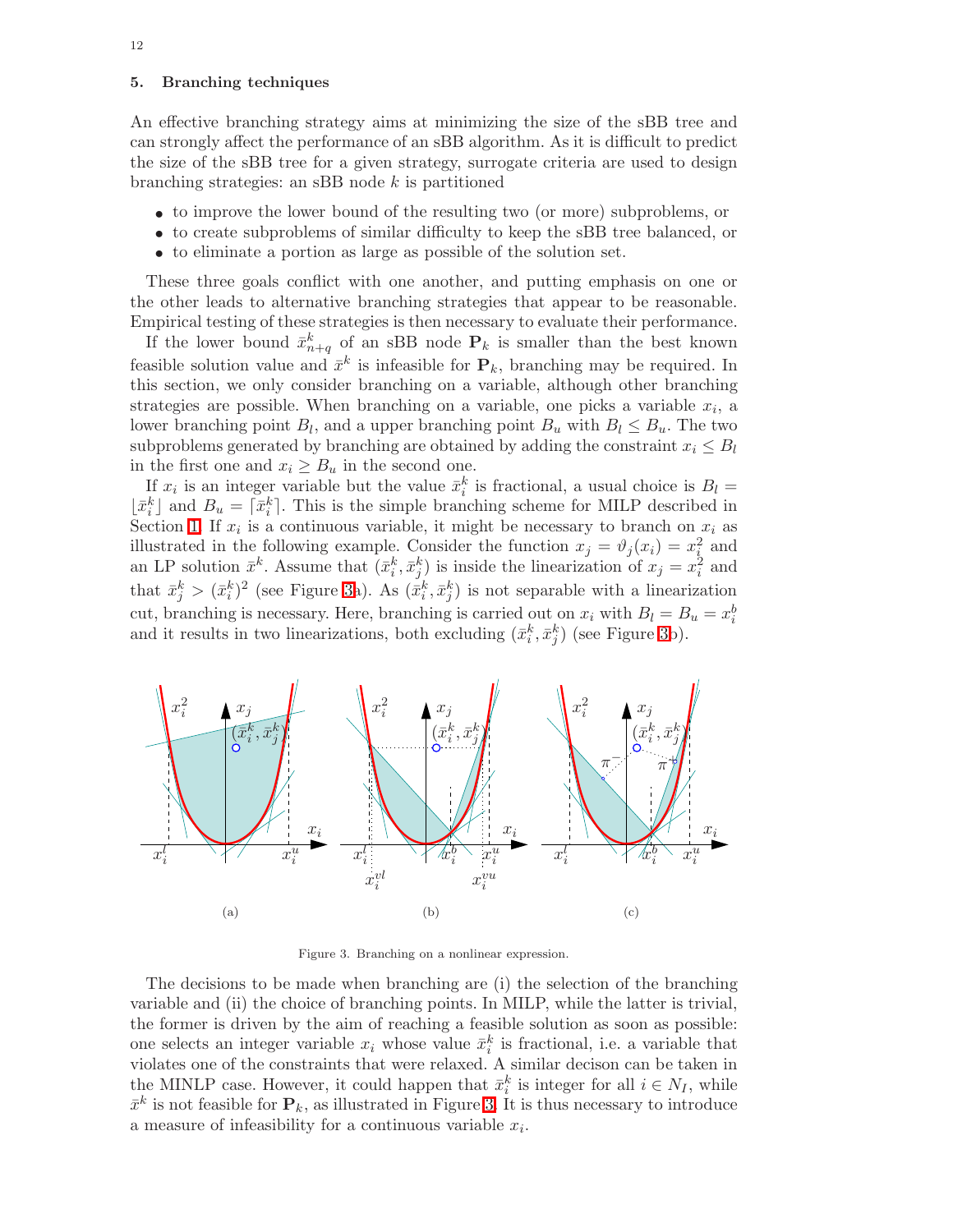If  $x_i = \vartheta_i(x)$  is a constraint of **P**, we define the  $\vartheta_i$ -infeasibility of an auxiliary variable  $x_i$  at node k as the discrepancy between  $\bar{x}_i^k$  and  $\vartheta_i(\bar{x}^k)$ , scaled with the i norm of the gradient of  $\vartheta_i(\cdot)$  at  $\bar{x}^k$ , and denote it with  $U_i(\bar{x}^k) = \frac{|\bar{x}^k_i - \vartheta_i(\bar{x}^k)|}{1 + ||\nabla \vartheta_i(\bar{x}^k)||}$  $\frac{|x_i - v_i(x)|}{1 + ||\nabla \vartheta_i(\bar{x}^k)||_2}.$ Scaling  $U_i$  with  $1 + ||\nabla \vartheta_i(\cdot)||_2$  avoids selecting a variable  $x_i$  with a small bound interval  $[x_i^l, x_i^u]$  (unlikely to improve the linearization if selected for branching) but with a large  $|\bar{x}_i^k - \vartheta_i(\bar{x}^k)|$ . For example, consider  $x_i = e^{x_j}$  with  $x_j \in [M, M + \epsilon]$  and  $M = 20, \epsilon = 10^{-3}$ ; a linearization of  $x_i = e^{x_j}$  contains a point  $(\bar{x}_j^k, \bar{x}_i^k)$  such that  $\bar{x}_i^k - e^{\bar{x}_j^k} = e^{M + \epsilon/2} (e^{\epsilon/2} - 1) \approx 60$ , and which is in general proportional to  $e^M$ ; the scaled measure is  $e^{\epsilon/2}(e^{\epsilon/2}-1) \approx \epsilon/2$ , independent of M.

The concept of  $\vartheta_i$ -infeasibility has a direct parallel in MILP: given a solution  $\bar{x}^k$ to a linear relaxation, an integer variable  $x_i$  has infeasibility  $U_i(\bar{x}^k) = \min(\bar{x}_i^k \lfloor \bar{x}_i^k \rfloor, \lceil \bar{x}_i^k \rceil - \bar{x}_i^k$ , and a solution is (integer) feasible when all variables have zero infeasibility. In the MINLP case,  $\bar{x}^k$  is feasible if and only if all integer variables have integer values, and the infeasibility of all variables is 0.

#### <span id="page-13-0"></span>5.1. Branching-variable selection

Branching variable selection in couenne is subject to priorities. Integer variables have higher priority than continuous variables, hence if there are integer variables with a fractional value in  $\bar{x}_k$ , one of them is chosen for branching. The selection of integer variables for branching is out of the scope of this work; suffice it to say that couenne applies standard MILP techniques to select integer branching variables.

From now on, we assume that no integer variable has fractional value and that continuous variables are the only candidates for branching. The key difference with MILP branching is that the infeasibility of a continuous variable is the outcome of a violated (nonlinear) definition of a variable,  $x_i \neq \vartheta_i(x)$ . Further notation is needed: we define the *dependence set* of  $x_i$ , denoted as  $D(x_i)$ , the set of variables in x on which  $x_i$  depends directly, that is, the set of variables appearing in  $\vartheta_i(x)$ . For instance, if  $x_{37} = x_5x_{11}$ , then  $D(x_{37}) = \{x_5, x_{11}\}$ , regardless of  $x_5$  or  $x_{11}$  being auxiliary variables themselves or not. The infeasibility of a continuous variable can hence be associated with  $x_i$  itself or with all variables of  $D(x_i)$ . Because the result of the decision process must be a variable rather than an expression, we have chosen a measure that is associated with each variable  $x_i$ , and that is related to all expressions depending on it. To this purpose, consider a variable  $x_i$  and the set  $E(i) = \{j \in N : x_i \in D(x_j)\}\$  of variables depending on  $x_i$ ; we define the *nonlinear* infeasibility as the following linear combination:

$$
\Omega_i^N(\bar{x}^k) = \mu_1 \sum_{j \in E(i)} U_j(\bar{x}^k) + \mu_2 \max_{j \in E(i)} U_j(\bar{x}^k) + \mu_3 \min_{j \in E(i)} U_j(\bar{x}^k),
$$

with parameters  $\mu_k \geq 0, k = 1, 2, 3$  and  $\mu_1 + \mu_2 > 0$  to ensure that  $\bar{x}^k$  is infeasible if and only if  $\Omega_i^N(\bar{x}^k) > 0$  for at least one variable  $x_i$ . COUENNE uses  $(\mu_1, \mu_2, \mu_3) =$  $(0.1, 1.3, 0.8)$ . A simple branching variable selection procedure, that we call **brplain**, returns the variable  $x_i$  with largest  $\Omega_i^N(\bar{x}^k)$ . However, as  $\Omega_i^N(\bar{x}^k)$  is hardly correlated with the improvement of the lower bound that the two new subproblems would return when branching on  $x_i$ , a more sophisticated choice is advised. This is similar to the observation that for MILP problems, branching on the *most fractional* variable is a poor choice [\[2](#page-33-8)].

To this purpose, we implemented two strategies: the first one, Violation Transfer, described in the next section, has been proposed by Tawarmalani and Sahinidis [\[79](#page-36-3)].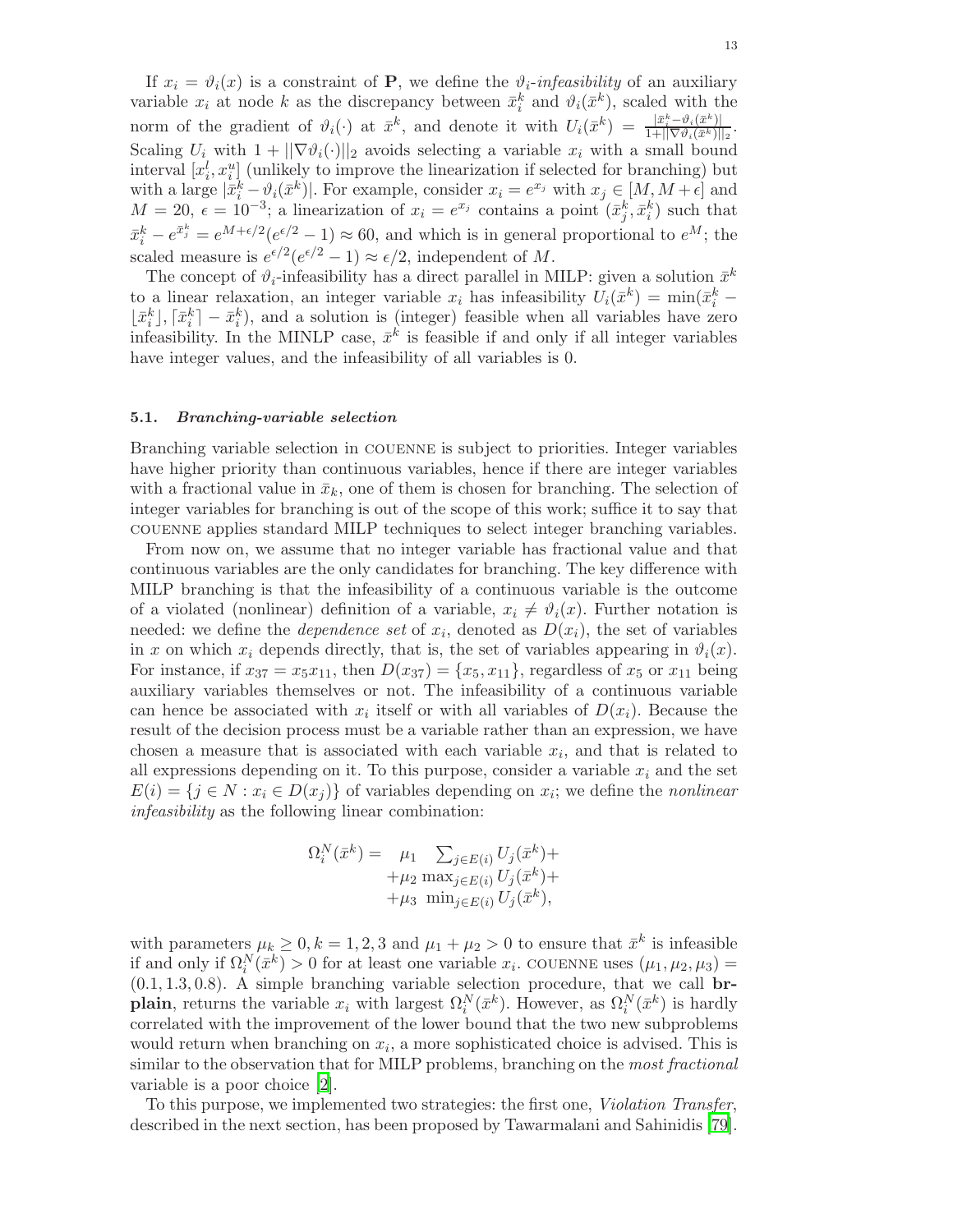The second one, reliability branching, is an extension of the reliability branching in MILP and is discussed in Section [5.3.](#page-14-0)

#### <span id="page-14-1"></span>5.2. Violation Transfer

Tawarmalani and Sahinidis [\[78](#page-36-2)], [\[79,](#page-36-3) §6.2.1] present an algorithm, called Violation Transfer, to estimate the impact of a variable on the current status of the problem, when all other variables are fixed.

Violation Transfer works with the Lagrangian function of a relaxation of  $P_k$ , defined as  $\mathcal{L}^k(x) = \bar{f}(x) + \sum_{j \in H} \pi_j \bar{g}_j(x)$ , where  $\pi_j$ 's are nonnegative multipliers while  $\bar{f}(x)$  and  $\bar{g}_j(x), j \in H$  give a convex relaxation  $\min\{\bar{f}(x) : \bar{g}_j(x) \leq 0, j \in H\}$ of  $P_k$ . It also assumes that a solution  $\bar{x}^k$  to that relaxation is given.

The smallest interval  $[x_i^{\nu l}, x_i^{\nu u}] \subseteq [x_i^l, x_i^u]$  containing  $\bar{x}_i^k$  is sought such that, for each  $j \in E(i)$ , there exists a point  $\tilde{x}_{ij}$  in  $[x_i^{vl}, x_i^{vu}]$  such that  $\bar{x}_j^k = \vartheta_j(\tilde{x}_{ij})$ . In other words, given the feasible solution  $\bar{x}^k$ , all variables  $x_j$  defined as functions of  $x_i$ are feasible for at least one point in the interval. Figure [3b](#page-12-1) depicts the interval  $I_0 = [x_i^{vl}, x_i^{vu}]$  for nonlinear  $x_j = (x_i)^2$ . If other variables  $x_{j_1}, x_{j_2}, \ldots, x_{j_h}$  depend on  $x_i$ , the smallest interval containing all corresponding values  $\tilde{x}_{ij}$  is chosen.

Then, the maximum and the minimum of  $\mathcal{L}^k(x)$  are estimated on the set  $X_R^i$  =  ${x : x_j = \bar{x}_j^k \forall j \neq i, x_i \in [x_i^{vl}, x_i^{vu}]}$ ; notice that here all variables are fixed except  $x_i$ . The assumption is that branching on a variable  $x_i$  for which these minima and maxima are far apart is likely to improve the lower bound in the two subproblems. If a linear relaxation min $\{x_{n+q} : a_j x \geq b_j, j \in H\}$  is considered, then  $f(x) = x_{n+q}$ ,  $\bar{g}_j(x) = b_j - a_jx$ . Assume that  $\pi$  is the vector of optimal dual variables of the linear constraints. Denoting  $\gamma_i^{\text{vt}} = x_i^{vu} - x_i^{vl}$ , an estimate of the change in the lower bound is made through a linear optimization problem on a segment,  $X_R^i$ :

$$
\begin{split}\n\widetilde{\Omega}_{i}^{\text{vt}} &= \max_{x \in X_{R}^{i}} \mathcal{L}^{k}(x) - \min_{x \in X_{R}^{i}} \mathcal{L}^{k}(x) = \\
&= \max_{x \in X_{R}^{i}} \left( \bar{f}(x) + \sum_{j \in H} \pi_{j} \bar{g}_{j}(x) \right) - \min_{x \in X_{R}^{i}} \left( \bar{f}(x) + \sum_{j \in H} \pi_{j} \bar{g}_{j}(x) \right) = \\
&= \max_{x \in X_{R}^{i}} \left( x_{n+q} + \sum_{j \in H} \pi_{j}(b_{j} - a_{j}x) \right) - \min_{x \in X_{R}^{i}} \left( x_{n+q} + \sum_{j \in H} \pi_{j}(b_{j} - a_{j}x) \right) = \\
(\star) &= \max_{x_{i} \in [x_{i}^{v_{i}}, x_{i}^{v_{i}}]} \left( -\sum_{j \in H} \pi_{j} a_{ji} \right) x_{i} - \min_{x_{i} \in [x_{i}^{v_{i}}, x_{i}^{v_{i}}]} \left( -\sum_{j \in H} \pi_{j} a_{ji} \right) x_{i} = \\
&= \left| \left( x_{i}^{v u} - x_{i}^{v l} \right) \sum_{j \in H} \pi_{j} a_{ji} \right| = \\
&= \gamma_{i}^{\text{vt}} \left| \sum_{j \in H} \pi_{j} a_{ji} \right|,\n\end{split}
$$

where ( $\star$ ) holds because all dropped terms are constant within  $X_R^i$ . The term  $\begin{array}{c} \hline \end{array}$  $\sum_{j\in H} \pi_j a_{ji}$  is the absolute value of the reduced cost of variable  $x_i$  in  $\mathbf{LP}_k$ , which has zero coefficient in the objective function. This algorithm is hence similar to reduced cost branching, where the non-zero reduced cost of variable  $x_i$  is weighted with  $\gamma_i^{\text{vt}}$ . As an alternative to the absolute value of the reduced cost,  $\sum_{j\in H}\pi_j a_{ji}\Big|,$ Tawarmalani and Sahinidis [\[79\]](#page-36-3) use  $\sum_{j\in H} |\pi_j a_{ji}|$ . Accordingly, we define

$$
\Omega_i^{\text{vt}} = \gamma_i^{\text{vt}} \sum_{j \in H} |\pi_j a_{ji}|
$$

and select the variable with largest  $\Omega_i^{\text{vt}}$  for branching in COUENNE.

#### <span id="page-14-0"></span>5.3. Reliability branching

Strong Branching, introduced by Applegate et al. [\[11](#page-34-5)] in the 1990s for solving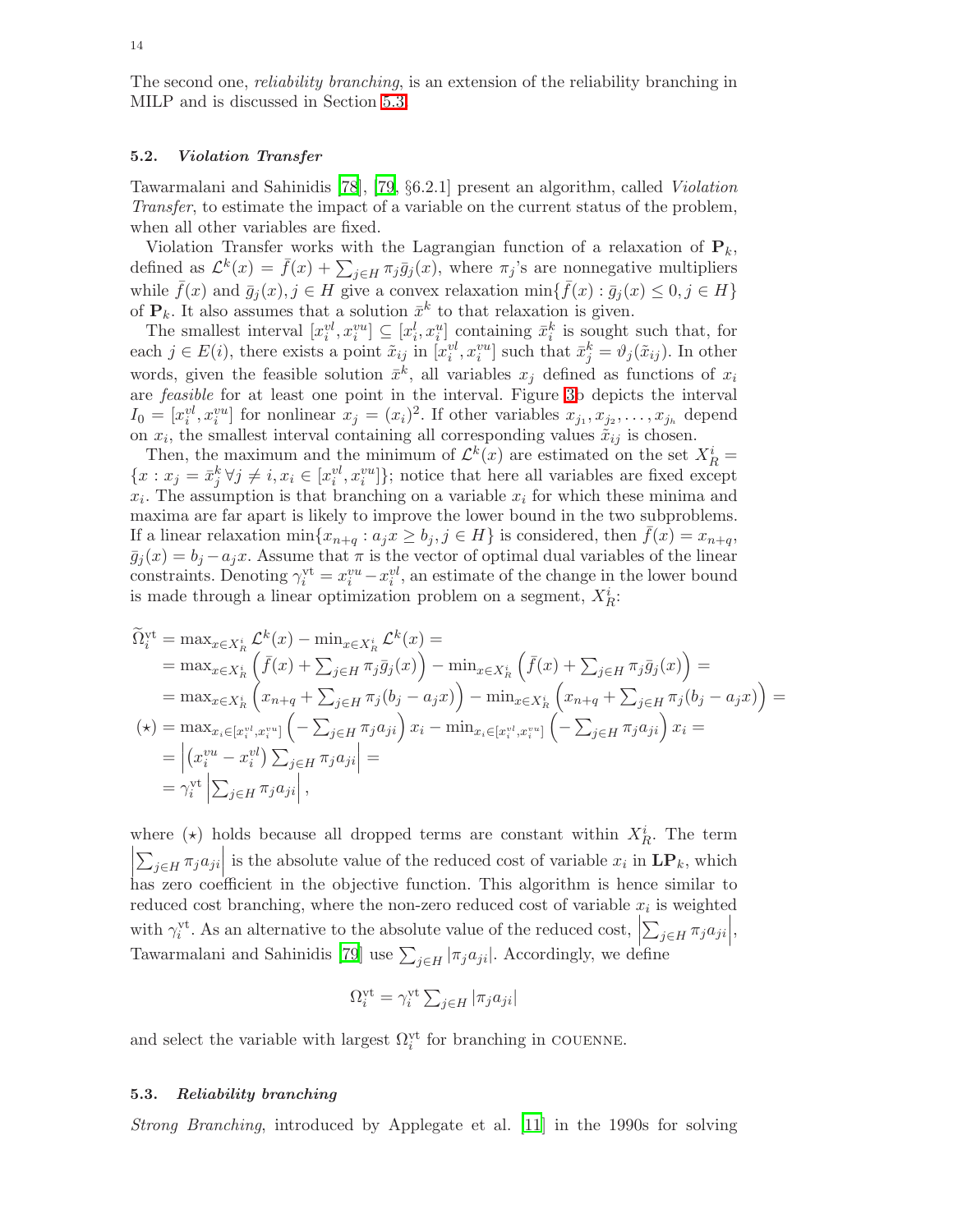Traveling Salesman problems, is a procedure to select a branching rule among a set of candidates. We first give a simplified description of strong branching in the case of MILP.

Consider a MILP problem whose *n* variables are integer,  $\mathbf{ILP}$  :  $\min\{cx :$  $x \in X \cap \mathbb{Z}^n$ , where  $X = \{x \in \mathbb{R}^n : Ax \geq b\}$ . Let  $\bar{x}$  be an optimal solution of its linear relaxation  $\mathbf{LP}$ : min{cx :  $x \in X$ }. Assume that the set  $F = \{i : \bar{x}_i \notin \mathbb{Z}\}\$ is nonempty. For each  $i \in F$ , we potentially can branch on  $x_i$ , creating subproblems with relaxations  $LP(i, -) : \min\{cx : x \in X, x_i \leq |\bar{x}_i|\}$  and  $LP(i, +) : \min\{cx : x \in X, x_i \geq \lceil \bar{x}_i \rceil\}.$  The strong branching procedure solves, for all  $i \in F$ ,  $LP(i, -)$  and  $LP(i, +)$  obtaining their respective optimal values  $z(i, -)$ and  $z(i, +)$ . It then computes a score associated with each potential branching and selects the variable with highest score. The score is computed as follows: Denote  $\varphi_i^-$  and  $\varphi_i^+$  the nonnegative improvements in the optimal values associated with the two subproblems, i.e.,  $\varphi_i^- = z(i, -) - c\bar{x}$  and  $\varphi_i^+ = z(i, +) - c\bar{x}$ . The score for branching on variable  $x_i$  is then

$$
\alpha \max\{\varphi_i^-, \varphi_i^+\} + (1 - \alpha) \min\{\varphi_i^-, \varphi_i^+\}\tag{1}
$$

<span id="page-15-0"></span>where the weight  $\alpha \in [0, 1]$  is found empirically [\[2](#page-33-8)] and is set to 0.15 in COUENNE.

Strong branching is very efficient in reducing the size of the enumeration tree in MILP, but requires a lot of time. Variants to improve speed while not degrading performances too much, such as solving the subproblems with a limit on the number of dual simplex pivots, can be used. Another possibility is to estimate the effect of branching rules using pseudocosts [\[15\]](#page-34-6), avoiding the solution of several LPs at each node. One of the most commonly used techniques today is *reliability* branching, introduced by Achterberg et al. [\[2](#page-33-8)]: strong branching is only applied to the initial nodes of the enumeration tree. Then, statistics are collected to estimate the improvement of the lower bound per unit of change in a branching variable; these estimates are called pseudocosts and are used in subsequent nodes instead of computing  $\varphi_i^-$  and  $\varphi_i^+$ . More precisely, after strong branching is performed at the root, the pseudocosts for variable  $x_i$  are initialized to:

$$
\psi_i^- = \frac{\varphi_i^-}{\bar{x}_i - \lfloor \bar{x}_i \rfloor}, \qquad \psi_i^+ = \frac{\varphi_i^+}{\lceil \bar{x}_i \rceil - \bar{x}_i}.
$$

notice that the change in the lower bound is divided by the change of the branching variable,  $\delta_i^- = \bar{x}_i - \lfloor \bar{x}_i \rfloor$  and  $\delta_i^+ = \lceil \bar{x}_i \rceil - \bar{x}_i$ . This scaling yields a measure that is independent of the distance of  $\bar{x}_i$  to the closest integer.

In general, pseudocosts are initialized using the information provided by strong branching at the low-depth sBB nodes, and updated using the optimal values of the relaxations corresponding to actual nodes of the sBB tree as follows. After selecting a branching variable  $x_i$  and performing the actual branching, the pseudocosts  $\psi_i^$ and  $\psi_i^+$  are updated by averaging the change in the lower bound per unit of change in the branching variable. At any point of the enumeration, consider the sets  $K_i^$ and  $K_i^+$  of sBB nodes that result from applying the branching rules  $x_i \leq x_i^b$  and  $x_i \geq x_i^b$ , respectively, on variable  $x_i$ ; consider also the resulting change in the lower bounds,  $\psi_i^{k-}$  and  $\psi_i^{k+}$ , and the multipliers  $\delta_i^{k-}$  and  $\delta_i^{k+}$ , obtained when creating nodes of  $K_i^-$  and  $K_i^+$ . Then the current pseudocosts for  $x_i$  are given by:

$$
\psi_i^- = \frac{1}{|K_i^-|} \sum_{k \in K_i^-} \frac{\varphi_i^{k-}}{\delta_i^{k-}} \qquad \psi_i^+ = \frac{1}{|K_i^+|} \sum_{k \in K_i^+} \frac{\varphi_i^{k+}}{\delta_i^{k+}}.
$$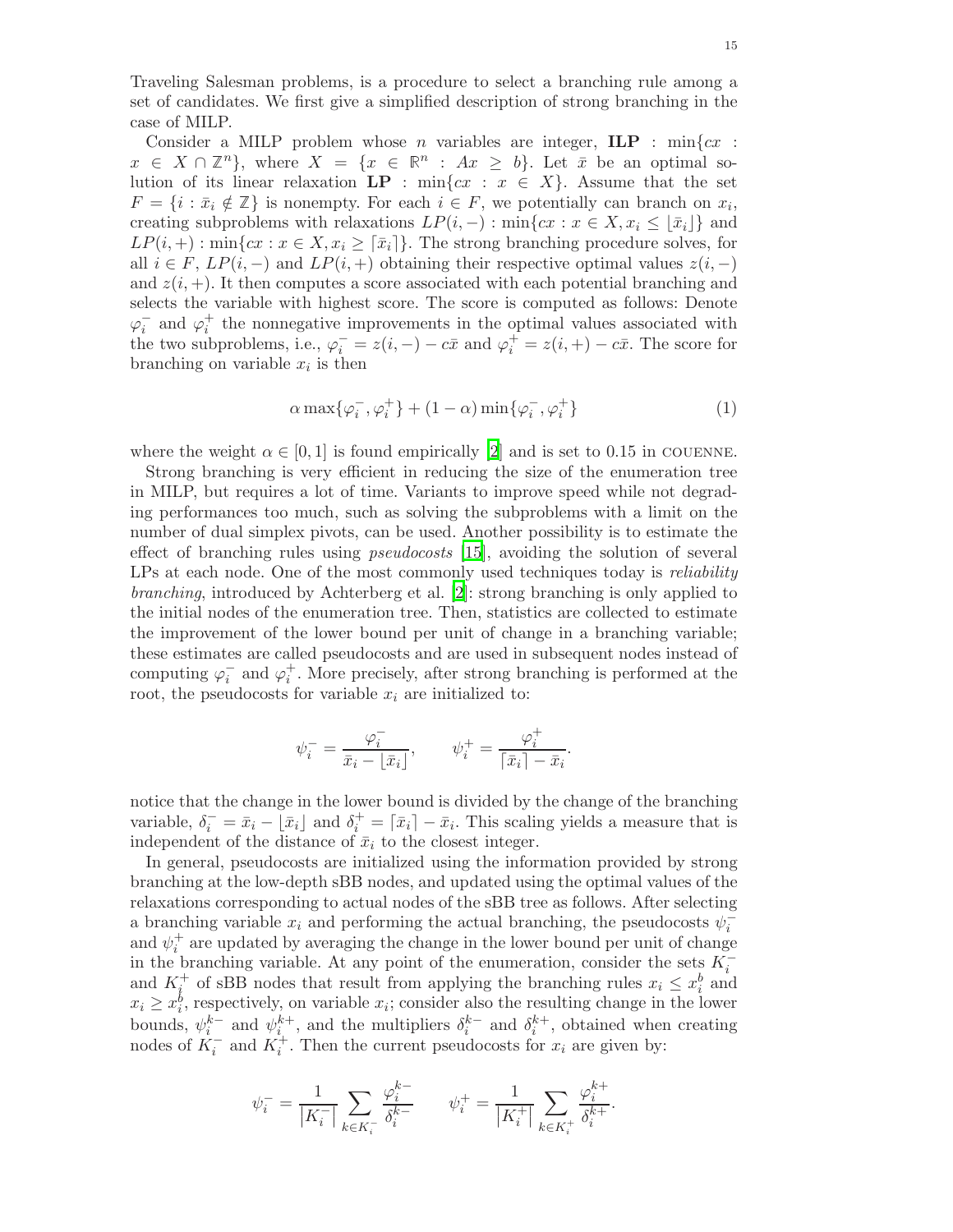As soon as  $|K_i^-|$  and  $|K_i^+|$  are large enough, pseudocosts  $\psi_i^-$  and  $\psi_i^+$  for  $x_i$  are deemed reliable and are no longer updated.

Pseudocosts are computed at the first nodes of the sBB algorithm and used to estimate the improvement of the objective function for a given branching variable. We provide here a simplified presentation where pseudocosts are only computed at the root node and updated at all other nodes. Suppose that the solution  $\bar{x}^k$ to the relaxation  $\mathbf{LP}_k$  of a subsequent node  $\mathbf{P}_k$  is fractional, and the fractional components of  $\bar{x}^k$  are indexed by  $F' \subseteq \{1, 2, ..., n\}$ . Then the branching variable is selected as in [\(1\)](#page-15-0), where the improvements are not computed by solving an LP, but estimated by multiplying the pseudocosts by  $\delta_i^{k-} = (\bar{x}_i^k - \lfloor \bar{x}_i^k \rfloor)$  and  $\delta_i^{k+} =$  $(\lceil \bar{x}_i^k \rceil - \bar{x}_i^k)$ :

$$
\varphi_i^- = \psi_i^- \delta_i^{k-}, \qquad \varphi_i^+ = \psi_i^+ \delta_i^{k+}.
$$

#### <span id="page-16-0"></span>5.4. Pseudocosts in MINLP

Generalizing pseudocosts for integer variables in MINLP problems is immediate, as the same method described in the previous section can be used. However, the fact that branching on continuous variables might occur requires modification of the use of the pseudocosts, and in particular of the multiplying factors  $\delta_i^{k-}$  for  $\psi_i^$  $i \left[ \begin{array}{cc} 101 & \psi_i \end{array} \right]$ and  $\delta_i^{k+}$  for  $\psi_i^+$  at node  $\mathbf{P}_k$ , values that cannot be set to  $\delta_i^{k-} = (\bar{x}_i^k - \bar{x}_i^k)$  and  $\delta_i^{k+} = (\lceil \bar{x}_i^k \rceil - \bar{x}_i^k).$ 

For MILP, we can interpret  $\delta_i^{k-}$  and  $\delta_i^{k+}$  as the predicted change of  $x_i$  in the LP solutions of the subproblems generated by the branching rule. For MINLP, however, branching rules applied at node  $P_k$  do not imply a nonzero change in the value of  $x_i$ . Indeed, when branching on a continuous variable  $x_i$ , it might happen that the optimal solution of one of the subproblems (and even both of them when  $\bar{x}_i^k$  is the branching point) still has  $x_i = \bar{x}_i^k$ .

Consider a candidate variable  $x_i$  and a branching point  $x_i^b \in [x_i^l, x_i^u]$ . Also, define  $\bar{x}^{k-}$  and  $\bar{x}^{k+}$  the solutions of the linear relaxation at the left and the right subproblems, respectively. We study five definitions of  $\delta_i^{k-}$  for  $\psi_i^-$  and  $\delta_i^{k+}$  for  $\psi_i^+$ :

- rb-inf:  $\delta_i^{k-} = \delta_i^{k+} = \Omega_i(\bar{x}^k)$ : the multipliers are both set to the *infeasibility* of a variable, analogously to MILP.
- rb-int-br:  $\delta_i^{k-} = x_i^b x_i^l; \quad \delta_i^{k+} = x_i^u x_i^b.$  This strategy considers the new range of  $x_i$  when estimating the improvement in the lower bound. When  $x_i^l$  or  $x_i^u$  are infinite, the corresponding multiplier is set to  $\Omega_i(\bar{x}^k)$ . This measure takes into account the size of the feasible set of each subproblem (when projected on  $x_i$ ). There are three variants of rb-int-br:
	- *rb-int-br-rev*:  $\delta_i^{k-} = x_i^u x_i^b$ ;  $\delta_i^{k+} = x_i^b x_i^l$ . This inverts *rb-int-br* and accounts for situations where the half-intervals are unbalanced: if  $x_i^b \approx x_i^u$ , the right branch is a much tighter problem with a (possibly) much better lower bound, as opposed to the left branch which is almost unchanged. This suggests that the multiplier of the pseudocost should be larger for the right branch and smaller for the left branch.
	- *rb-int-lp* and *rb-int-lp-rev*: the multiplier is computed based on the LP point  $\bar{x}_i^k$  rather than  $x_i^b$ , i.e.,  $\delta_i^{k-} = \bar{x}_i^k - x_i^l$ ;  $\delta_i^{k+} = x_i^u - \bar{x}_i^k$  and  $\delta_i^{k-} =$  $x_i^u - \bar{x}_i^k$ ;  $\delta_i^{k+} = \bar{x}_i^k - x_i^l$ , respectively. To avoid null multipliers when  $\bar{x}_i^k$  is at one of the bounds, the actual value used is  $\max\{\min\{\bar{x}_i^k, x_i^u - \rho\}, x_i^l + \rho\}$ where  $\rho = \beta(x_i^u - x_i^l)$  and  $0 < \beta < \frac{1}{2}$ . In COUENNE,  $\beta$  is set to 0.05.
- rb-lpdist:  $\delta_i^{k-} = ||\bar{x}^k \bar{x}^{k-}||_2$ ;  $\delta_i^{k+} = ||\bar{x}^k \bar{x}^{k+}||_2$ , i.e., the Euclidean distance between the LP solution of the parent node and that of the subprob-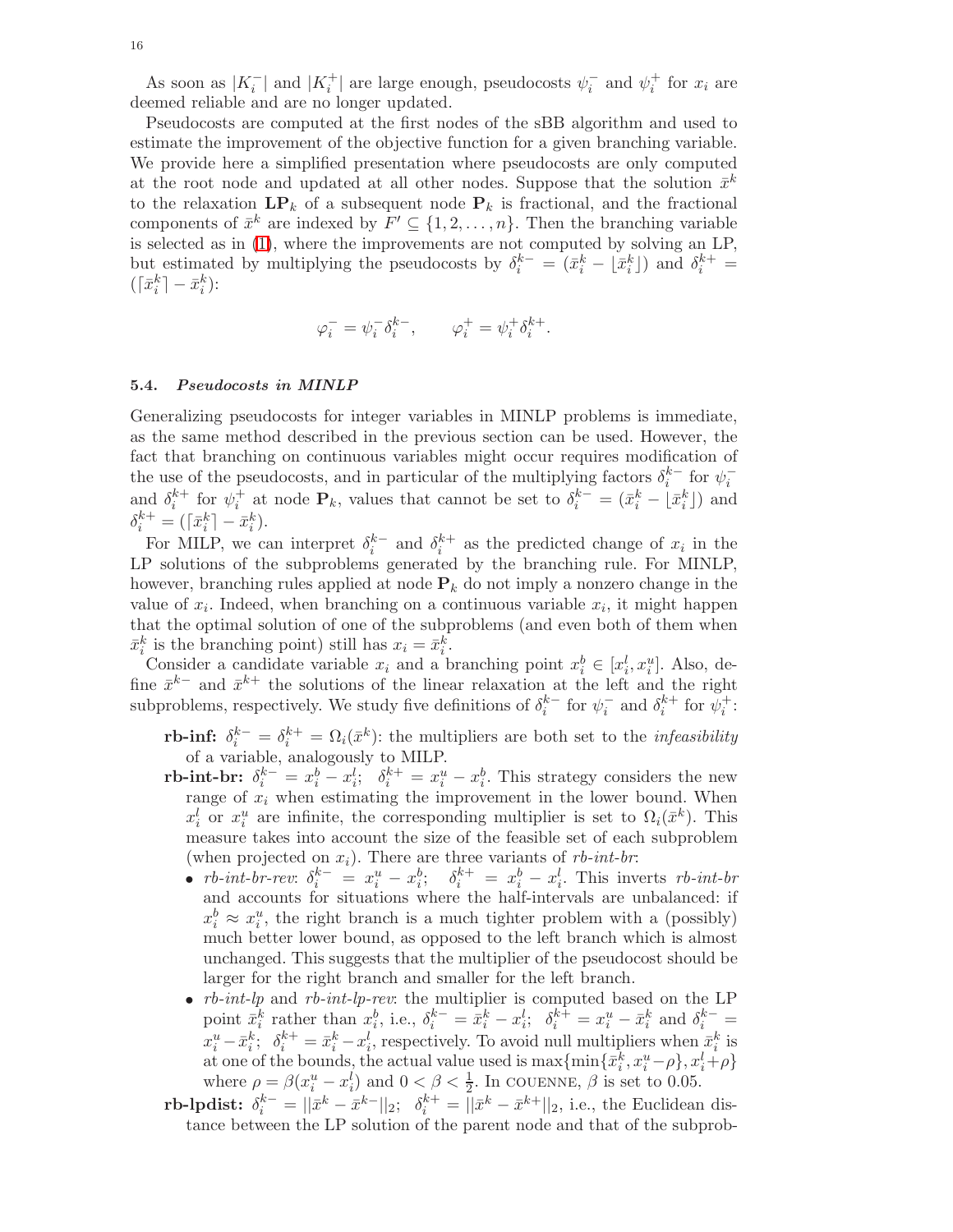lem. This is only available when updating the pseudocosts, after solving the LP of the new subproblem; also, this gives an estimate of the change for the vector  $x$  rather than only for  $x_i$ .

- rb-proj: Consider Figure [3c](#page-12-1), where branching on  $x_i$  at  $x_i^b$  results in two new linearizations. Each contains the projection onto the  $(x_i, x_j)$  space of the linearization obtained after the respective branching. A lower bound on the distance between the previous LP point  $(\bar{x}_i^k, \bar{x}_j^k)$  and the two new linearizations is the distance between  $(\bar{x}_i^k, \bar{x}_j^k)$  and  $\pi^- = (x_i^{\pi^-}, x_j^{\pi^-})$ ,  $\pi^+ = (x_i^{\pi +}, x_j^{\pi +})$ , therefore  $\delta_i^{k-} = ||(\bar{x}_i^k, \bar{x}_j^k) - (x_i^{\pi -}, x_j^{\pi -})||_2$ ;  $\delta_i^{k+} =$  $||(\bar{x}_i^k, \bar{x}_j^k) - (x_i^{\pi +}, x_j^{\pi +})||_2$ . If other variables than  $x_j$  depend on  $x_i$ , the maximum distance among all these variables is considered.
- rb-vt: Consider the interval  $\gamma_i^{\text{vt}} = x_i^{vu} x_i^{vl}$  used in Violation Transfer (see Section [5.2\)](#page-14-1). The multipliers are set to  $\delta_i^{k-} = x_i^b - x_i^{vl}$  and  $\delta_i^{k+} = x_i^{vu} - x_i^b$ .

#### <span id="page-17-0"></span>5.5. Branching-point selection

We tested three branching point selection strategies. For the sake of simplicity, consider a branching variable  $x_i$  appearing in one single expression  $x_j = \vartheta_i(x_i)$ , and assume that  $x_i$  is continuous. One seemingly desirable attribute for a branching rule is that the resulting sBB subtree be balanced, hence a reasonable branching point selection is based on the areas of the resulting linearizations (See Fig. [4b](#page-18-0)).

LP-based strategy. An obvious goal of branching is to make sure that  $\bar{x}^k$  becomes infeasible in both subproblems. Selecting branching point  $\bar{x}_i^k$  for a variable  $x_i$  with positive infeasibility will ensure that, as the linearization is exact at the bounds of  $x_i$ . However, selecting a branching point too close to the bounds is likely to create a very easy subproblem and a very hard one (see Figure [4a](#page-18-0)). Thus, for a variable  $x_i$ with bounds  $[x_i^l, x_i^u]$  it is usual [\[78](#page-36-2)] to use as branching point a convex combination of  $\bar{x}_i^k$  and the midpoint  $x_i^m = \frac{1}{2}$  $\frac{1}{2}(x_i^l + x_i^u)$ . Therefore, a selection strategy that guarantees a minimum distance from the variable bounds is as follows:

$$
x_i^b = \max\{x_i^l + b, \min\{x_i^u - b, \alpha \bar{x}_i^k + (1 - \alpha)x_i^m\}\},\tag{2}
$$

<span id="page-17-1"></span>where  $0 < \alpha < 1$  and  $b = \beta(x_i^u - x_i^l)$  for  $0 < \beta < \frac{1}{2}$ . COUENNE sets  $\alpha$  and  $\beta$  to 0.25 and 0.2, respectively — notice that this default setting makes  $x_i^l + b$  and  $x_i^u - b$ irrelevant in  $(2)$ . This strategy aims at balancing the half-intervals of  $x_i$  as a way to balance the difficulty of the subproblems.

If a local optimum  $\hat{x}^k$  is known,  $\hat{x}_i^k$  can be chosen as a branching point for variable  $x_i$ . This technique proves to be effective in some cases, as shown by Shectman and Sahinidis [\[74](#page-36-15)]. They describe a separable concave minimization problem for which the branching point is chosen as the value of variables at a local minimum. The resulting convexification, which is exact at the new bounds enforced by branching, happens to return a solution  $\bar{x}^k$  very close to  $\hat{x}^k$  and thus quickly closes the gap.

Expression-based strategies. Consider a convex, univariate function,  $x_i = \vartheta_i(x_i)$ , and a set of linearization inequalities,  $LP = \{(x_i, x_j) : a_h x_i + b_h x_j \leq c_h, h =$  $1, 2 \ldots, H$ ; for brevity, we denote it as  $LP = \{(x_i, x_j) : ax_i + bx_j \le c\}$  with  $a =$  $(a_h)_{h=1}^H$ ,  $b = (b_h)_{h=1}^H$ , and  $c = (c_h)_{h=1}^H$  vectors of order H. For a branching variable  $x_i$ , we consider the impact of the branching point  $x_i^b$  on the two linearizations that arise from branching on  $x_i$ , i.e.,  $LP' = \{(x_i, x_j) : a'x_i + b'x_j \le c'\}$  from  $x_i \le x_i^b$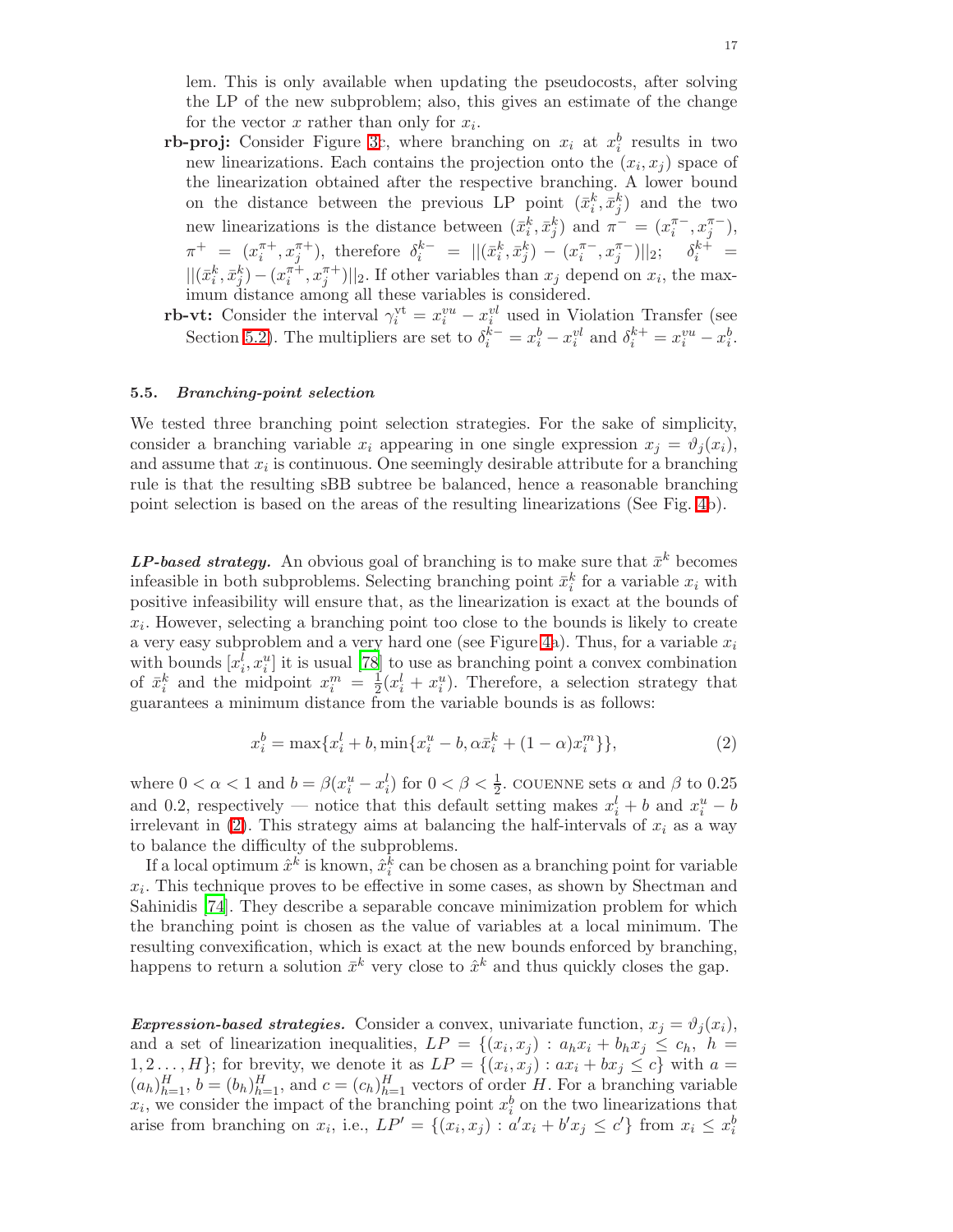

<span id="page-18-0"></span>Figure 4. Strategies for selecting a branching point.

and  $LP'' = \{(x_i, x_j) : a''x_i + b''x_j \le c''\}$  from  $x_i \ge x_i^b$ , with vectors  $a', b', c'$  of size  $H'$  and vectors  $a'', b'', c''$  of size  $H''$ .

Branching is required when  $\bar{x}_j^k > \vartheta_j(\bar{x}_i^k)$ , as illustrated in Figure [3.](#page-12-1) The branching point determines the shape and area of  $LP'$  and  $LP''$ . If one aims at reducing the sum of the areas of the resulting convexification, a *minimum-area* strategy can be applied. Note that this is equivalent to maximizing the area of  $LP$  that is cut by the subsequent linearizations. As  $\vartheta_j$  is convex, this branching point is the unique solution of  $\frac{\partial \vartheta_j}{\partial x_i}(x_i) = \dot{\vartheta}_j(x_i) = \frac{\vartheta_j(x_i^l) - \vartheta_j(x_i^l)}{x_i^u - x_i^l}$  $\frac{x_i - x_j - x_i}{x_i - x_i}$ , namely

<span id="page-18-1"></span>
$$
x_i^b = \dot{\vartheta}_j^{-1} \left( \frac{\vartheta_j(x_i^l) - \vartheta_j(x_i^l)}{x_i^u - x_i^l} \right). \tag{3}
$$

This is the point on the curve,  $(x_i^b, \vartheta_j(x_i^b))$ , with maximum distance from the line defining the upper envelope of  $\vartheta_j(x_i)$  in the interval  $[x_i^l, x_i^u]$ . The implementation for univariate functions is straightforward. For bilinear terms  $x_k = x_i x_j$ , it can be shown that the minimum volume of the resulting linearization is attained when branching on either  $x_i$  or  $x_j$  at the middle of the bound interval [\[14](#page-34-7)].

We point out that minimizing the sum of the areas of  $LP'$  and  $LP''$  may help reduce the search space of the problem, but it does not necessarily make solving the subproblems of similar difficulty. The strategy described below aims at balancing the linearization areas. As discussed in Section [3,](#page-4-1) one inequality for each of  $LP'$ and  $LP''$  is the upper envelope of  $\vartheta_j$ ; let us denote them as  $a'_0x_i + b'_0x_j \leq c'_0$  and  $a''_0x_i + b''_0x_j \le c''_0$ , respectively — note that the coefficients depend on  $x_i^b$ . Suppose that  $x_i^b$  is known; for any point  $x_i \in [x_i^l, x_i^b]$  (resp.  $[x_i^b, x_i^u]$ ), let us define  $u'(x_i)$ (resp.  $u''(x_i)$ ) as the distance between  $(x_i, \vartheta_j(x_i))$  and the line  $a'_0x_i + b'_0x_j = c'_0$ (resp.  $a_0''x_i + b_0''x_j = c_0'$ ):

$$
u'(x_i) = \frac{c'_0 - a'_0 x_i - b'_0 \vartheta_j(x_i)}{\sqrt{(a'_0)^2 + (b'_0)^2}} \qquad u''(x_i) = \frac{c''_0 - a''_0 x_i - b''_0 \vartheta_j(x_i)}{\sqrt{(a''_0)^2 + (b''_0)^2}}.
$$

The value of  $x_i$  that maximizes  $u'(x_i)$  is obtained from [\(3\)](#page-18-1) on the half-interval  $[x_i^l, x_i^b]$ . Analogously we obtain a value maximizing  $u''(x_i)$ . A balanced strategy finds a branching point through a binary search on the interval  $[x_i^l, x_i^u]$  that minimizes the difference between the maximum  $u'(x_i)$  and the maximum  $u''(x_i)$ , i.e.,

$$
x_i^b \in \operatorname{argmin} \left| \max_{x_i \in [x_i^t, x_i^b]} u'(x_i) - \max_{x_i \in [x_i^b, x_i^u]} u''(x_i) \right|.
$$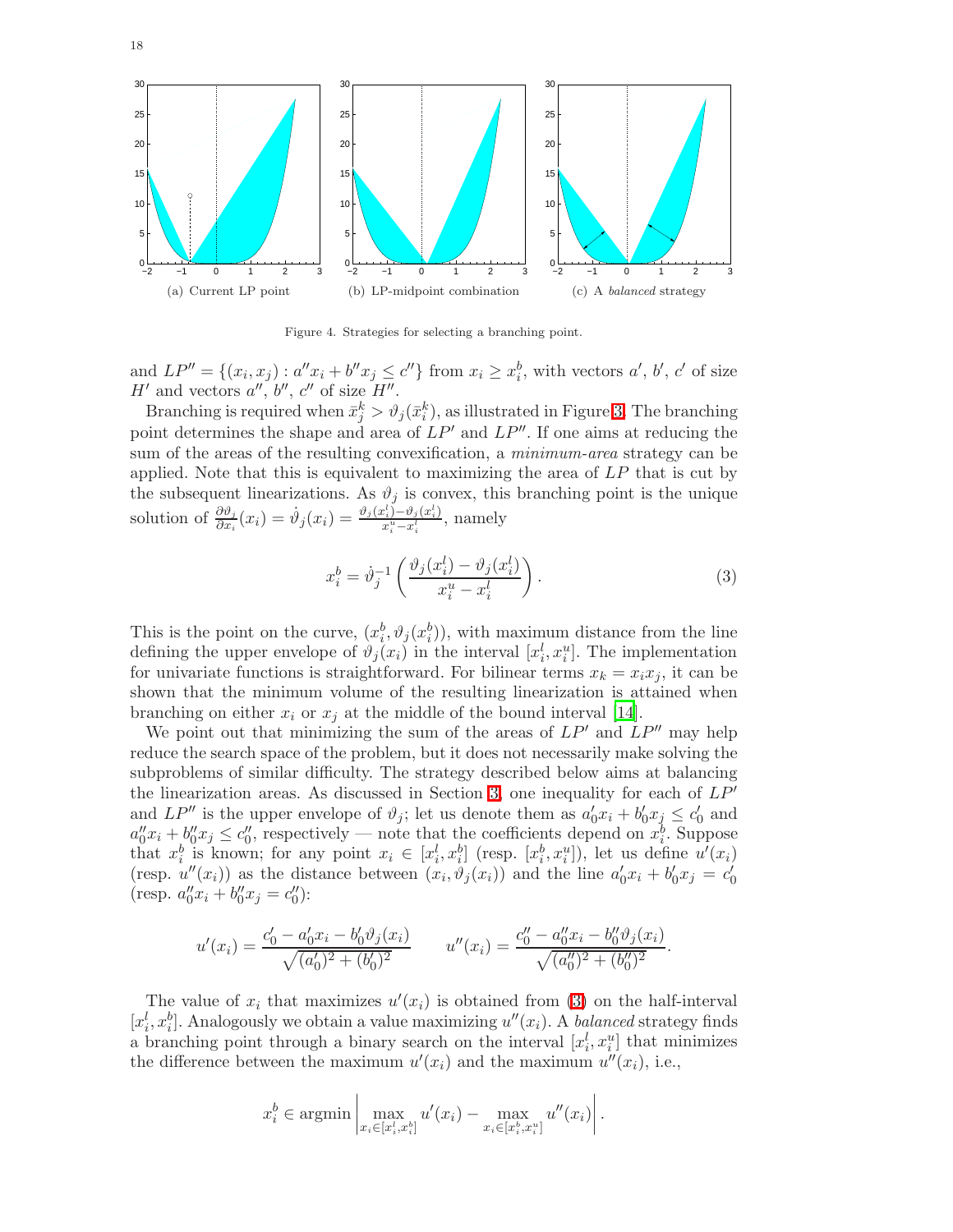This strategy aims at balancing the maximum distance between the points on  $\vartheta_i(\cdot)$ and the upper envelope, rather than the areas of the resulting linearizations (see Figure [4c](#page-18-0)).

#### <span id="page-19-1"></span>6. Upper bounds

If an optimal solution  $\bar{x}^k$  to  $\mathbf{LP}_k$  is infeasible for  $\mathbf{P}_k$ , we may try to compute a feasible solution  $\hat{x}^k$  by applying an NLP solver with an initial point  $x^0$  to a modified problem in which all integer variables  $x_i$  for  $i \in N_I$  are fixed to integer values.

We find this initial point by repeated calls to FBBT: if  $\bar{x}_i^k$  is integer, then  $x_i^0 = \bar{x}_i^k$ ; otherwise, FBBT is applied to two problems  $P_k(i, -)$  and  $P_k(i, +)$ , where  $x_i^0$  is set to  $\lfloor \bar{x}_i^k \rfloor$  in  $\mathbf{P}_k(i, -)$  and to  $\lceil \bar{x}_i^k \rceil$  in  $\mathbf{P}_k(i, -)'_i$ . If the resulting lower bound in  $\mathbf{P}_k(i, -)$  is smaller than in  $\mathbf{P}_k(i, +)$  or if  $\mathbf{P}_k(i, -)_{i}$  is infeasible, then  $x_i^0 = \lfloor \bar{x}_i^k \rfloor$ , and analogously if the opposite happens. If both  $P_k(i, -)$  and  $P_k(i, +)$  are infeasible, the procedure terminates without result. This procedure is explained in full detail in a forthcoming paper [\[14](#page-34-7)]. To avoid excessive calls to the NLP, this procedure is used at all nodes up to a certain depth  $L_{\text{nlp}}$  of the sBB tree, which is set to 2 by default in COUENNE. At a depth  $\lambda$  beyond  $\dot{L}_{\rm nlp}$ , it is used with probability  $2^{\lambda-L_{\rm nlp}}$ .

#### <span id="page-19-0"></span>7. Computational tests

We compare several variants of couenne with combinations of bounds tightening and branching techniques. We first compare our sBB with and without all tightening methods described above, to assess the utility of each independently. Then, we test our implementations of reliability branching against the better known Violation Transfer algorithm and against a very plain branching scheme. We also briefly report on the branching point selection strategies described in Section [5.5.](#page-17-0) Finally, we compare couenne with one of the state-of-the-art packages for Global Optimization, baron [\[71\]](#page-36-12); see Section [7.3.](#page-30-0)

Our testbed consists of 84 instances from publicly available MINLP libraries:

minlplib: a collection of MINLP instances, convex and nonconvex [\[20\]](#page-34-8);

- **Misc:** various MINLP instances, two of them convex  $(CLay^*[64])$  $(CLay^*[64])$  $(CLay^*[64])$ ; barton is a nonconvex MINLP for production planning in the natural gas industry;  $airConduct$  is a 2D bin-packing problem for the design of air conducts [\[34](#page-35-31)]; conic MINLP: several Mixed-Integer Conic Programming problems from
- the testbed of a MICP solver [\[83](#page-36-13)];

MacMINLP: a collection of MINLP problems, convex and nonconvex [\[43\]](#page-35-32); Nonconvex: a collection of nonconvex MINLPs [\[64](#page-35-30)];

- MIQQP: Mixed-Integer quadratically constrained quadratic programs [\[55\]](#page-35-33); model qpsi.mod was used;
- globallib: a collection of continuous NLP problems [\[51](#page-35-34)];
- boxQP: continuous nonconvex box-constrained quadratic problems [\[82\]](#page-36-18);
- QCQP: continuous quadratically constrained quadratic programs [\[56](#page-35-35)]; among the three available models, qcqp.mod was used.

We also include six real-world instances of problems arising in Chemical Engineering:  $nConvPl$ , a nonconvex MINLP for the design of a water treatment plant [\[70](#page-36-19)], and five Hicks instances of a non-convex NLP problem of design and control of a production plant [\[30](#page-35-36)]. Tables [3](#page-20-0) and [4](#page-21-0) below describe characteristics of the problems: number of variables (*var*), of integer variables (*int*), of constraints (*con*), and of auxiliary variables created (aux), i.e.,  $|N \setminus N_0|$ . A time limit of two hours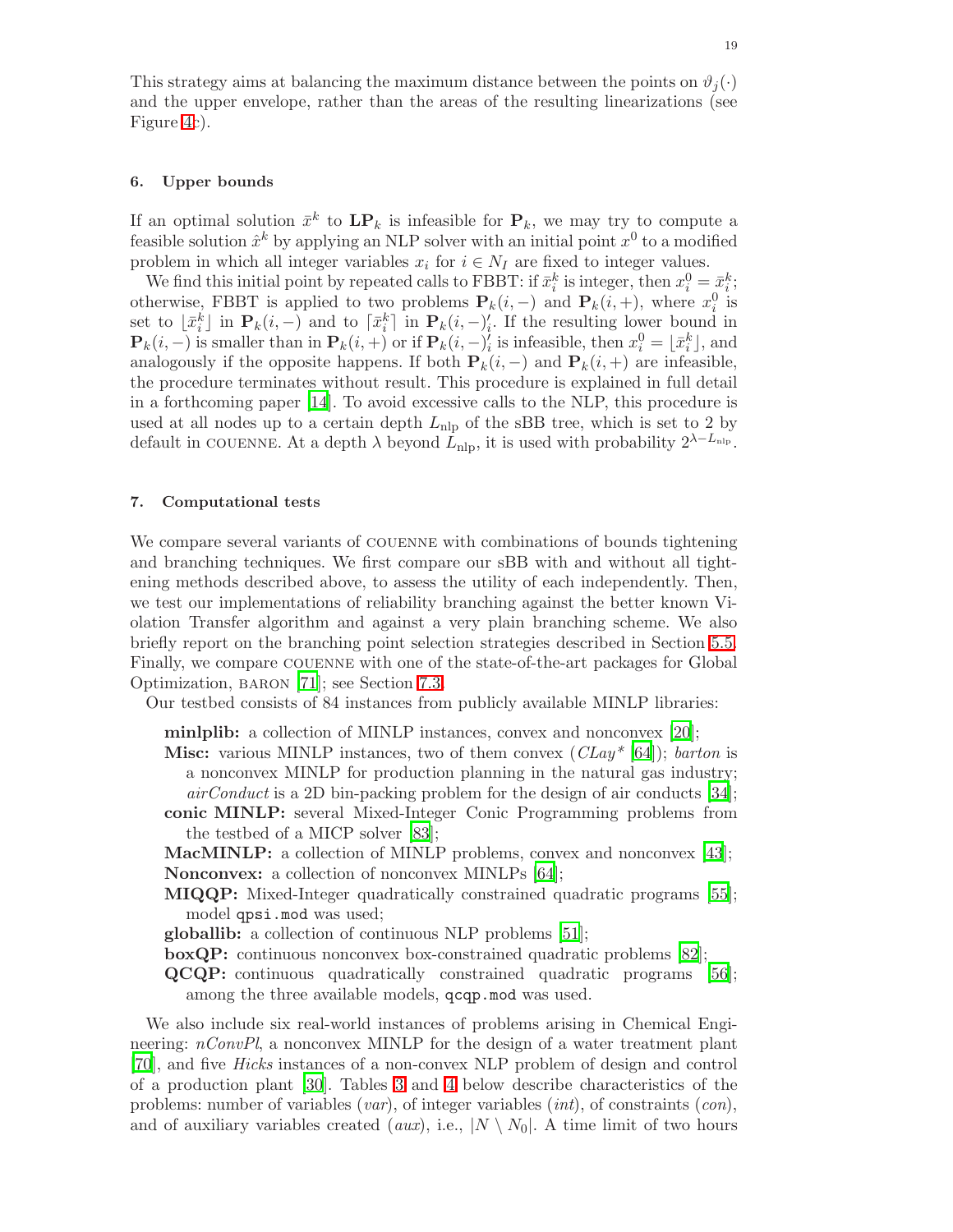for solving any instance is used in all tests.

couenne is available on the COIN-OR repository, and it is distributed under the Common Public License [\[62](#page-35-37)]. A general description is given at <https://projects.coin-or.org/Bonmin/wiki/Boncouenne>. The release used for the tests is COUENNE- $0.9<sup>1</sup>$  $0.9<sup>1</sup>$  $0.9<sup>1</sup>$ . All tests reported below, except those that compare couenne with baron, have been conducted on a Linux machine equipped with a 2GHz Opteron processor, 3 GB of memory, and gcc compiler version 3.3.3.

couenne relies on other programs, some of them Open-Source and part of the COIN-OR software framework: continuous relaxations  $\mathbf{CP}_k$  are solved by IPOPT [\[84](#page-36-20)], while the sBB is implemented using routines of Cbc and the LP solver to solve relaxations  $\mathbf{LP}_k$  is CLP. The generator of linearization inequalities is a specialization of the cgl library for cut generation. couenne also uses software not from the COIN-OR framework: Blas, Lapack, routines ma27 and mc19 from hsl, and the AMPL Solver Library (asl).

| name                | var             | con            | aux               | name                       | var             | con            | aux  |
|---------------------|-----------------|----------------|-------------------|----------------------------|-----------------|----------------|------|
|                     |                 |                | GlobalLib         | (pure NLPs)<br>[51]        |                 |                |      |
| qp1                 | 50              | $\overline{2}$ | 1277              | ex5.2.5                    | $\overline{32}$ | 19             | 110  |
| qp2                 | 50              | $\overline{2}$ | 1277              | ex5.3.3                    | 62              | 53             | 113  |
| qp3                 | 100             | 52             | 52                | foulds $3$ [32]            | 168             | 48             | 193  |
|                     |                 |                | $Q\overline{CQP}$ | 56<br>$[q$ c $qp$ .mod $)$ |                 |                |      |
| dualc8              | 9               | 16             | 52                | values                     | 203             | $\overline{2}$ | 3824 |
| dual4               | 76              | $\overline{2}$ | 2801              | qbrandy                    | 206             | 124            | 71   |
| dual1               | 86              | $\overline{2}$ | 3560              | qshare1b                   | 221             | 111            | 91   |
| dual2               | 97              | $\overline{2}$ | 4510              | qetamacr                   | 543             | 334            | 3012 |
| qadlittl            | 97              | 54             | 129               | gouldqp2                   | 700             | 350            | 699  |
| $cvxqp1$ s          | 101             | 51             | 397               | primal4                    | 1490            | 76             | 1565 |
| $cvxqp2_s$          | 101             | 26             | 389               | stcap1                     | 3159            | $\mathbf{1}$   | 4685 |
| $cvxqp3_s$          | 101             | 76             | 406               |                            |                 |                |      |
|                     |                 |                | Box QPs           | $\left[ 82\right]$         |                 |                |      |
| $spr030-060-1$      | $\overline{30}$ | $\overline{0}$ | 265               | $spr050-050-1$             | 50              | $\overline{0}$ | 636  |
| $span030-060-2$     | 30              | $\overline{0}$ | 256               | spar060-020-1              | 60              | $\theta$       | 354  |
| spar040-050-1       | 40              | $\overline{0}$ | 399               | spar060-020-2              | 60              | $\overline{0}$ | 359  |
| $spr040-050-2$      | 40              | 0              | 406               | spar070-025-1              | 70              | $\overline{0}$ | 618  |
| $*$ par040-060-1    | 40              | $\overline{0}$ | 478               | $span080-025-1$            | 80              | $\overline{0}$ | 789  |
| $*$ par050-040-1    | 50              | $\overline{0}$ | 498               | spar090-025-1              | 90              | $\overline{0}$ | 1012 |
|                     |                 |                | <b>Hicks</b>      | [30]                       |                 |                |      |
| Hicks <sub>-5</sub> | 83              | 68             | 226               | Hicks_50                   | 848             | 698            | 2251 |
| Hicks_10            | 168             | 138            | 451               | Hicks_100                  | 1698            | 1398           | 4501 |
| Hicks_20            | 338             | 278            | 901               |                            |                 |                |      |

<span id="page-20-0"></span>Table 3. NLP (continuous) instances used in the tests.

All tables report, for each instance and algorithm, either the running time if it is below the two-hour time limit, or the lower bound in brackets, and the best upper bound. A " $-$ " means that no lower or upper bound is found after two hours, while "NUM" indicates numerical problems.

We have added performance profiles [\[24](#page-34-9)] to illustrate the performance of each variant of couenne. Performance profiles conveniently depict a comparison of a set S of algorithms on a set  $\Pi$  of instances. For each algorithm  $s \in S$  and instance  $p \in \Pi$ , we define  $t_{sp}$  the solution time, or  $+\infty$  if s could not solve p within the time limit. To compare running times, consider the minimum time  $t_p^{\min} = \min_{s \in S} t_{sp}$ ;

<span id="page-20-1"></span> $^1$  Available through svn at <https://projects.coin-or.org/svn/Bonmin/branches/Couenne-0.9-candidate>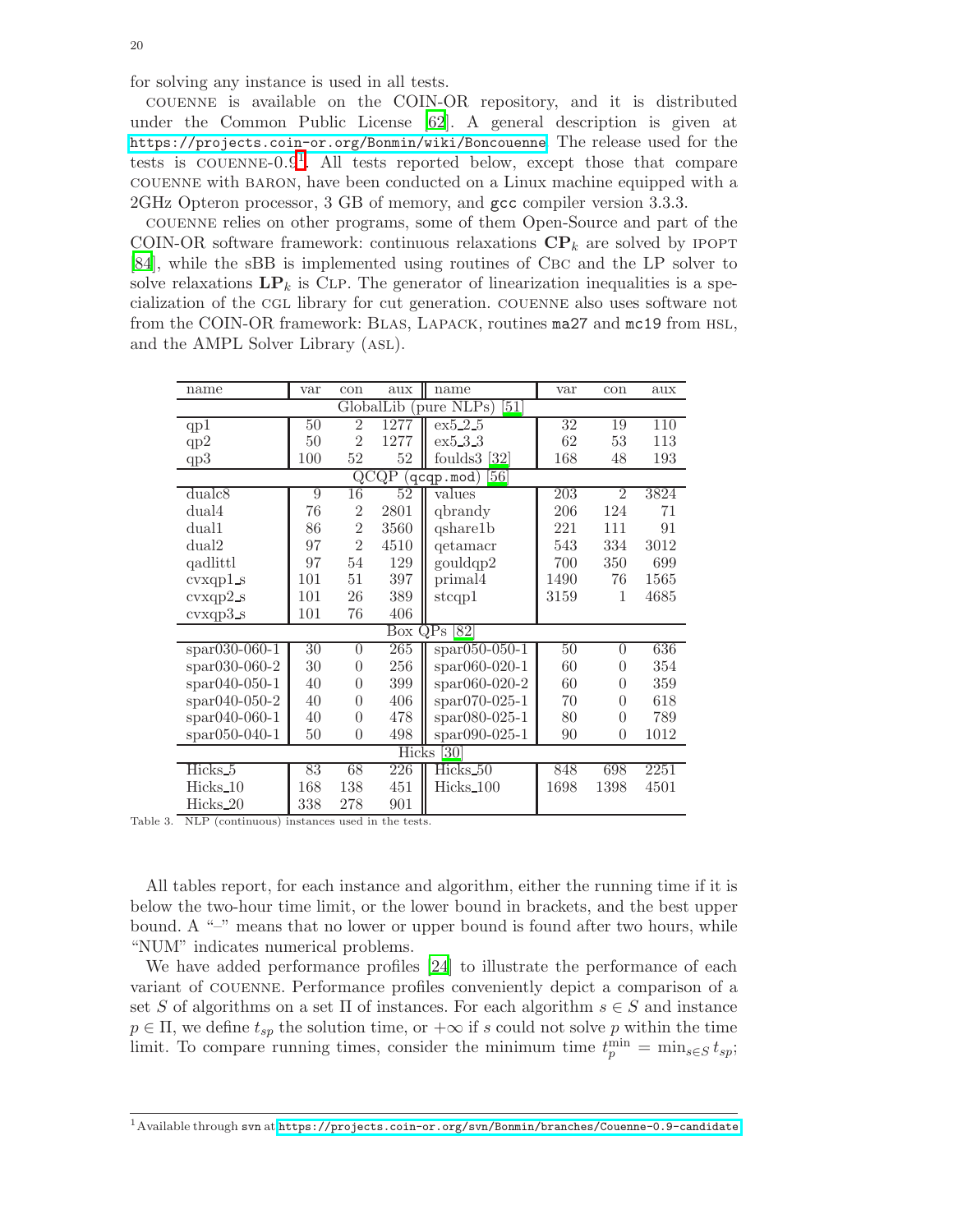| name             | var            | int            | con              | aux             | name                                   | var | int | con | aux  |
|------------------|----------------|----------------|------------------|-----------------|----------------------------------------|-----|-----|-----|------|
|                  |                |                |                  | MinlpLib        | $\left[20\right]$                      |     |     |     |      |
| nvs19            | 8              | $\overline{8}$ | $\overline{8}$   | 45              | f <sub>0</sub> 7                       | 112 | 42  | 211 | 226  |
| nvs23            | $\overline{9}$ | $\overline{9}$ | $\boldsymbol{9}$ | $55\,$          | no7ar21                                | 112 | 42  | 269 | 283  |
| $du$ -opt $5$    | 18             | 11             | $6\phantom{.}6$  | 221             | $no7$ <sub>-ar</sub> $3$ <sub>-1</sub> | 112 | 42  | 269 | 283  |
| $du$ -opt        | 20             | 13             | 8                | 222             | $no7$ <sub>ar</sub> $4$ <sub>-1</sub>  | 112 | 42  | 269 | 283  |
| $t\ln 5$         | 35             | 35             | 30               | 56              | $07-2$                                 | 112 | 42  | 211 | 226  |
| ex1252           | 39             | 15             | 43               | 68              | enpro56pb                              | 128 | 73  | 192 | 188  |
| ex1233           | 48             | 12             | 52               | 121             | eniplac                                | 140 | 24  | 149 | 112  |
| nous1            | 48             | $\overline{2}$ | 41               | 78              | enpro48pb                              | 154 | 92  | 215 | 206  |
| nous2            | 48             | $\overline{2}$ | 41               | 78              | tls5                                   | 161 | 136 | 90  | 111  |
| t <sub>ln6</sub> | 48             | 48             | 36               | 73              | tls6                                   | 213 | 177 | 120 | 151  |
| ex1243           | 57             | 15             | 75               | 98              | csched2                                | 401 | 308 | 138 | 217  |
| csched1          | 74             | 60             | 17               | 25              | stockcycle                             | 480 | 432 | 97  | 98   |
| m6               | 84             | 30             | 157              | 170             | cecil 13                               | 733 | 117 | 686 | 670  |
| ex1244           | 86             | 21             | 110              | 160             | lop97icx                               | 986 | 899 | 87  | 407  |
|                  |                |                |                  |                 | Nonconvex [64]                         |     |     |     |      |
| Synheat          | 53             | 12             | 65               | 150             | par <sup>72</sup>                      | 568 | 56  | 240 | 805  |
| SynheatMod       | 53             | 12             | 61               | 148             | c-sched-4-7                            | 233 | 140 | 138 | 217  |
| Multistage       | 185            | 18             | 265              | 226             |                                        |     |     |     |      |
|                  |                |                |                  | <b>MIQQP</b>    | $\overline{55}$                        |     |     |     |      |
| ibell3a          | 122            | 60             | 104              | 284             | imisc07                                | 260 | 259 | 212 | 957  |
| ibienst1         | 505            | 28             | 576              | 541             | iran8x32                               | 512 | 256 | 296 | 1025 |
|                  |                |                | <b>MICP</b>      | $\overline{83}$ | conic MINLP)                           |     |     |     |      |
| $robust_30_0$    | 123            | 31             | 96               | 96              | $robust_30_1$                          | 123 | 31  | 96  | 96   |
| shortfall_30_0   | 124            | 31             | 97               | 97              | shortfall_30_1                         | 124 | 31  | 97  | 97   |
| classical_40_0   | 120            | 40             | 83               | 83              | $classical_40_1$                       | 120 | 40  | 83  | 83   |
|                  |                |                |                  |                 | MacMINLP, Nonconvex [43]               |     |     |     |      |
| $space-25$       | 893            | 750            | 235              | 136             | space- $25-r$                          | 818 | 750 | 160 | 136  |
| trimlon7         | 63             | 63             | 42               | 92              | trimlon12                              | 168 | 168 | 72  | 217  |
|                  |                |                |                  |                 | Misc                                   |     |     |     |      |
| airConduct       | 102            | 80             | 156              | 157             | $nConvPI$ [70]                         | 948 | 148 | 920 | 749  |
| CLay0203H        | 90             | 18             | 132              | 211             | barton $[12]$                          | 818 | 23  | 987 | 823  |
| CLay0204H        | 164            | 32             | 234              | 329             |                                        |     |     |     |      |

<span id="page-21-0"></span>Table 4. MINLP instances used in the tests.

for each algorithm  $s \in S$ , the nondecreasing step-wise function

$$
\tau_{s\Pi}(\lambda) = \left| \{ p \in \Pi : t_{sp} \le \lambda t_p^{\min} \} \right|
$$

is the number of instances of  $\Pi$  solved by s in at most  $\lambda$  times the best time performance on these instances by any algorithm in S. If the performance profile of an algorithm  $s_1$  is higher than that of another algorithm  $s_2$  then  $s_1$  is preferable.

As many instances in our testbed could not be solved within the time limit, we use performance profiles on a similar measure for the lower bound. Further notation is needed; for an instance  $p \in \Pi$ :

 $r_{sp}$ : the root-node lower bound, i.e. the solution of  $\mathbf{LP}_0$  after one round of linearization inequalities are generated;

 $\bar{z}_{\rm sn}$ : the lower bound;  $\hat{z}_{sp}$ : the best upper bound found by s;  $\bar{z}_p = \min_{s \in S: \bar{z}_{sp} > -\infty} \bar{z}_{sp}$ : the overall smallest finite lower bound;  $\hat{z}_p = \min_{s \in S} \hat{z}_{sp}$ : the overall best upper bound;  $r_p = \min_{s \in S: r_{sp} > -\infty} r_{sp}$ : the overall smallest finite root-node lower bound.

If all  $r_{sp}$  are infinite, we set  $r_p$  to  $\bar{z}_p$ . Instances where all  $\bar{z}_{sp}$  are infinite are ignored. If no upper bound is known, we set  $\hat{z}_p = \max_{s \in S} \bar{z}_{sp}$ . A normalized measure of the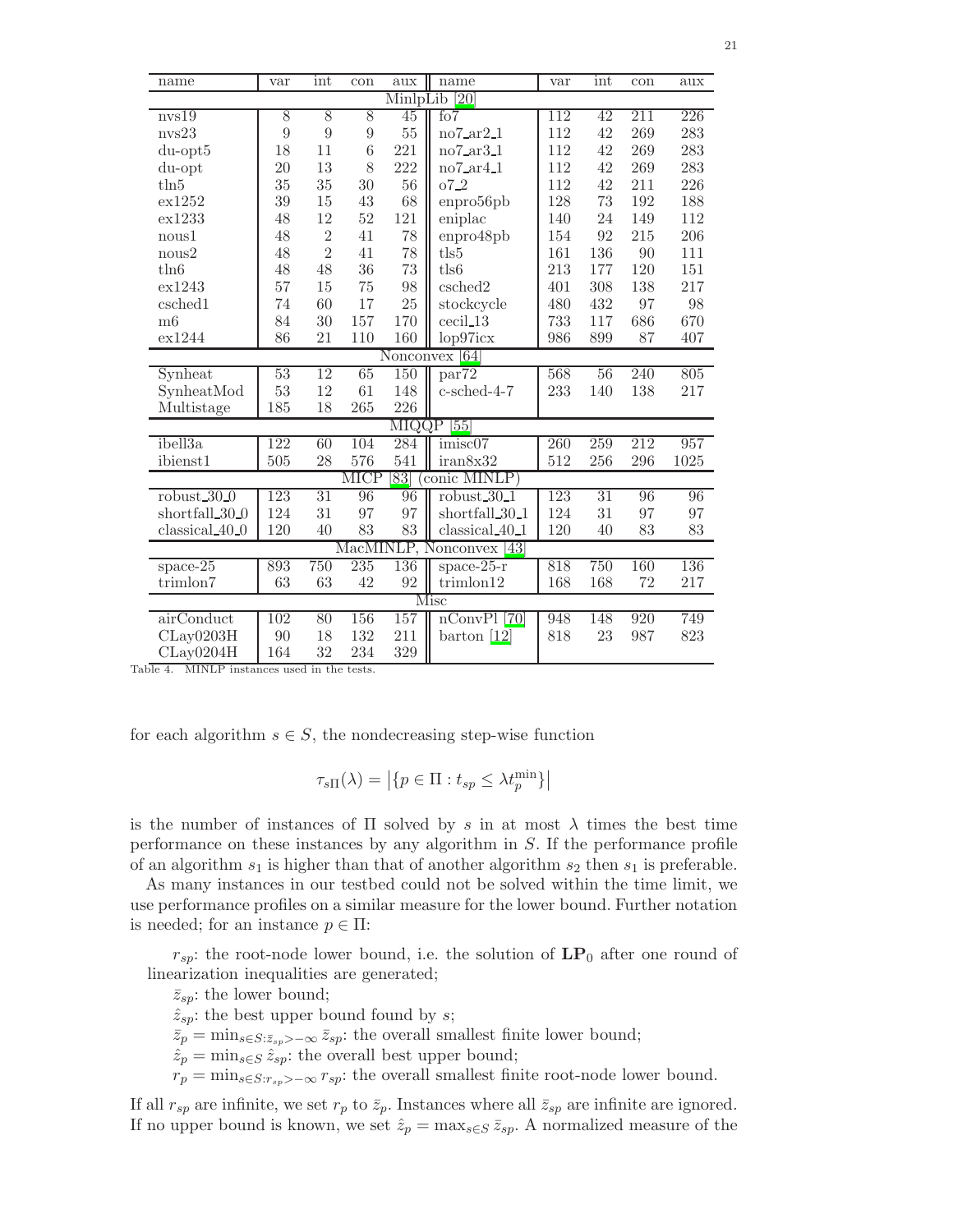lower bound,  $l_{sp} = \frac{\hat{z}_p - \bar{z}_{sp}}{\hat{z}_p - r_p}$  $\frac{z_p-z_{sp}}{\hat{z}_p-r_p}$  ∈ [0, 1], describes the *remaining gap* for algorithm *s* on instance p.

This measure aims at comparing the lower bounds rather than the overall performance of a set of algorithms, thus ignoring the upper bound and the initial lower bound found by each algorithm. Although these affect the performance — for instance, the upper bound helps eliminate part of the solution set through bounds tightening and pruning by bound — they are neglected as the purpose of this paper is to study the effectiveness of branching rules and bounds tightening techniques.

In order to provide a fair comparison on the lower bound, we create performance profiles considering the subset of instances of  $\Pi$  that no algorithm in S could solve before the time limit, defined as  $\Gamma(\Pi) = \{p \in \Pi : t_p^{\min} = +\infty\}$ . Analogously to performance profiles for CPU time, the nondecreasing step-wise function

$$
\mu_{s\Pi}(\lambda) = |\{p \in \Gamma(\Pi) : l_{sp} \le \lambda\}|
$$

is the number of instances of  $\Gamma(\Pi)$  for which algorithm s has a remaining gap at most  $\lambda$ . For these performance profiles as well, the higher  $\mu_{s\Pi}(\lambda)$ , the better. For all classes of instances and of algorithms, we show performance profiles with both  $\tau_{s\Pi}(\lambda)$  and  $\mu_{s\Pi}(\lambda)$ . Tables and graphs are presented for MINLP instances and for continuous NLP instances separately. The best performances (running time or remaining gap) are highlighted in bold in the tables, and so are those within the 10% of the best in order to neglect small differences. The time performance profiles also report, in brackets, the number of instances that at least one algorithm could solve within two hours, i.e.,  $|\Pi \setminus \Gamma(\Pi)|$ , whereas the number of instances that no algorithm could solve in two hours, i.e.,  $|\Gamma(\Pi)|$ , is the highest point in the y-axis of the remaining gap performance profile.

#### 7.1. Bounds tightening tests

Tables [11,](#page-37-0) [12,](#page-38-0) and [13](#page-39-0) report the comparison of the following variants of couenne:

no\_bt: no bounds tightening;

fbbt: FBBT only;

- obbt: FBBT and Optimality-based bounds tightening (OBBT) with parameter  $L_{\text{obbt}} = 3$  (see Section [4.1\)](#page-9-0);
- abt: FBBT and Aggressive Bounds Tightening (ABT) with parameter  $L_{\rm abt} = 3$  (see Section [4.3\)](#page-11-0);
- tuned: a standard setting with FBBT and where both OBBT and ABT are active with  $L_{\text{abt}} = 1$  and  $L_{\text{obbt}} = 0$ .

Notice that FBBT is performed at all sBB nodes in all variants except the first. The purpose of these tests is to show how different bounds tightening techniques help improve the performance of COUENNE. The branching scheme used in all these tests is the br-plain described at the end of Section [5.1.](#page-13-0)

From Tables [11](#page-37-0) and [12,](#page-38-0) none of the variants seems to have an overall performance significantly better or worse than the others in MINLP instances. Although the no bt variant achieves the best performance in some instance, (e.g.  $m6$ , *ibell3a* and *ibienst1*), it fails to find lower bounds in *Multistage*, *csched1*, and *csched2*, shows numerical problems in  $ex1233$ , and has poor performance in c-sched-4-7 and par72. The results for instance csched2 are in some contradiction to those for other problems: the best bound is obtained with FBBT alone, while using ABT is of no use and OBBT degrades the performance substantially, and consequently tuned, which uses all of them, does not perform well either. Notice, however, that  $no\_bt$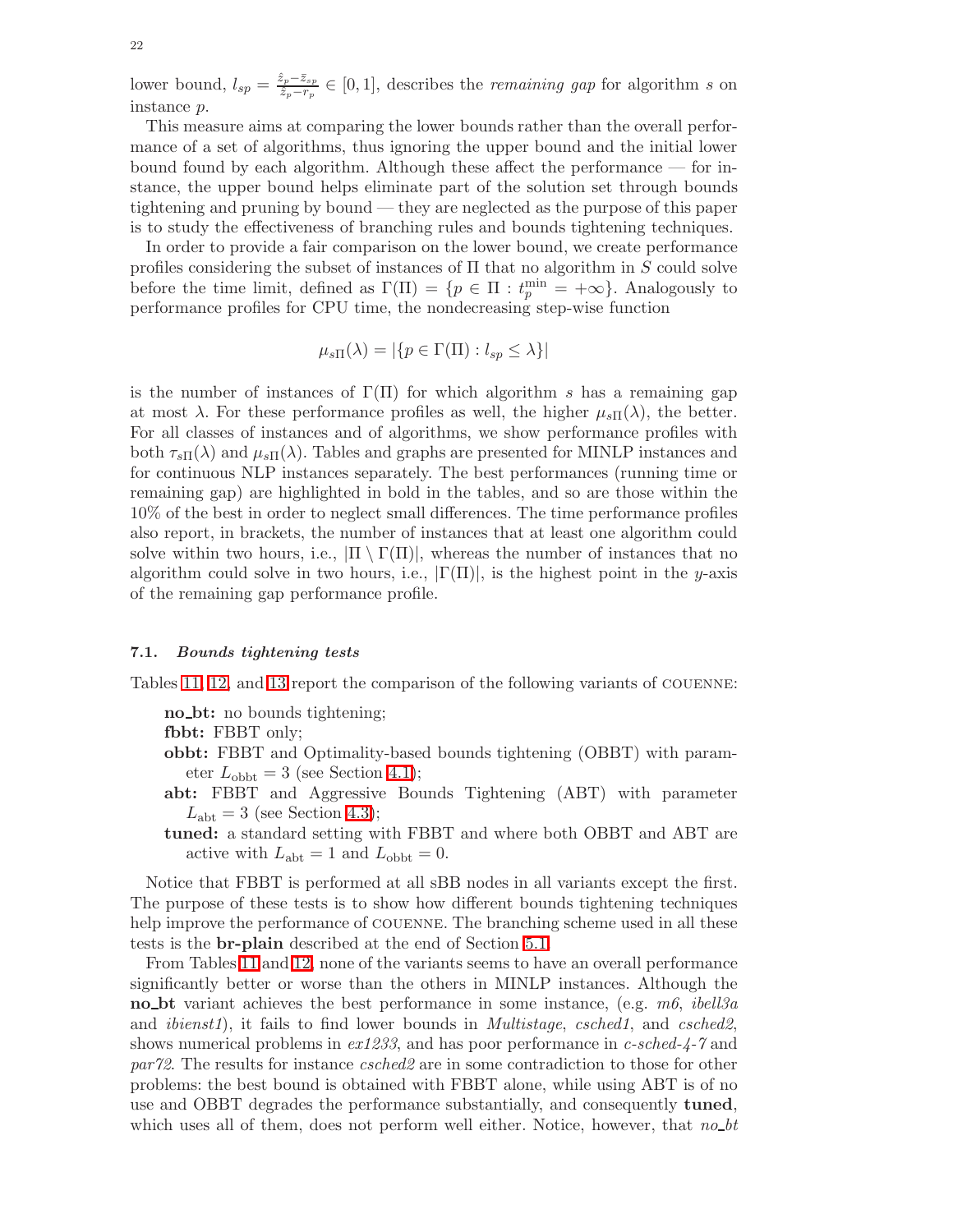fails to provide a lower bound.

In Table [13,](#page-39-0) it appears that the tuned variant, using a combination of OBBT, ABT, and FBBT, performs better especially for the *Hicks* instances. Again, **no**-bt shows good performance in some of the instances but cannot find a lower bound in the  $qp^*$  instances.

The continuous Hicks instances suggest that each bounds tightening technique can help improve the lower bound: although the contribution of each technique is hard to quantify, OBBT appears to dramatically improve the lower bound when paired with FBBT, but only when using all three of them (see column tuned), all instances are solved before the time limit.

We ran extra tests on the same set of instances to compare the **obbt** variant with one, called obbt-only, which never uses FBBT. The results can be summarized as follows:

• three instances were solved by **obbt-only** and not by **obbt** before the time limit; three other instances were solved by obbt and not by obbt-only before the time limit;

• for three instances (*Multistage, csched1*, and *csched2*), **obbt-only** could not find a finite lower bound, while obbt finds lower bounds for all instances;

• bounds and solution times were substantially better in obbt-only than in obbt in nine cases, and viceversa in eleven;

• for all other instances, the results are similar.

Hence, the additional tightening given by FBBT has a limited impact on the solution time, but it helps find a finite lower bound.



<span id="page-23-0"></span>Figure 5. Performance profiles for bounds tightening on MINLP instances. The number of instances that at least one algorithm could solve within two hours, i.e.,  $|\Pi \setminus \Gamma(\Pi)|$ , is given in brackets in (a); the number of instances that no algorithm solved in two hours, i.e.,  $|\Gamma(\Pi)|$ , is the highest point on the y-axis in (b).

Figure [5a](#page-23-0) shows that no-bt solves most quickly some of the instances, but not as many as fbbt, tuned, and obbt within the time limit; all variants for "easy" instances (those solved in less than two hours) solve about the same number of instances. In the performance profile for remaining gap (Fig. [5b](#page-23-0)), however, the losing strategy is no-bt, which is consistently below all other graph and has a tail of about 5 instances for which virtually no gap is covered. Obbt and tuned obtain a gap below 5% for 15 instances out of 30, but then their performances are similar to that of abt and fbbt.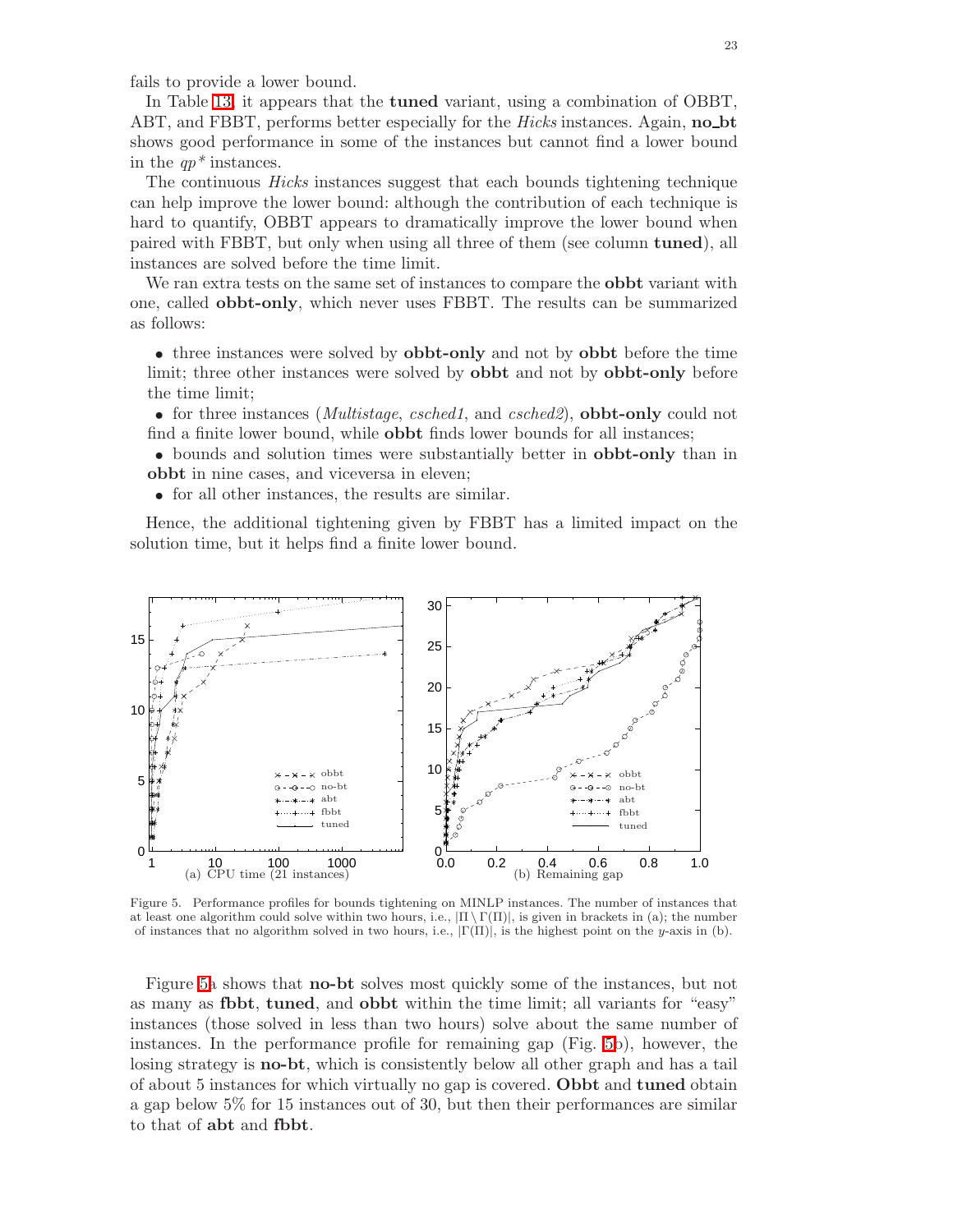

<span id="page-24-0"></span>Figure 6. Performance profiles for bounds tightening on continuous NLP instances.

For continuous nonlinear instances (see Figure [6\)](#page-24-0), the best strategy is again tuned for instances solved within the time limit, although it takes ten and 100 times longer than **no-bt** and **fbbt** to solve two instances:  $spar-030-060-2$  and pri $mal/4$ , respectively. It dominates **obbt** and **abt**, which have the worst time performance. For the instances that are not solved in two hours, no-bt turns out to be a poor choice as it is dominated by most strategies, but obbt also performs poorly, with a remaining gap of more than 50% for almost half of the instances. There is no strictly dominating variant, although fbbt is better or comparable to the others, thus suggesting that, at least for continuous NLP instances, ABT and OBBT should be limited, for instance by running them only at the root node.

Table [5](#page-24-1) briefly reports on the number of sBB nodes and the maximum depth of the sBB tree obtained by bounds tightening variants. These results are only included for the 21 instances that at least two of the variants in the comparison could solve before the time limit. For each variant, we report the number of instances solved  $(\text{#solved})$ , the number of instances on which the variant obtained the best time (#best time), the number of instances with lowest nodes count (#best nodes), and the number of instances with minimum sBB tree depth ( $\#best\ depth$ ) — these numbers are taken as "best" if they are within 10% of the minimum among all variants. It is apparent that tuned gets the best node and depth performance far more often than the other variants. We do not show the detailed results on each instance; however, we point out that the instances where **no**\_bt obtains the best number of nodes are mostly the box-QP spar-\* instances.

| Variant | $\#\mathrm{solved}$ | $#best$ time | $#best$ nodes | #best depth |
|---------|---------------------|--------------|---------------|-------------|
| tuned   |                     |              |               |             |
| fbbt    | 16                  |              |               |             |
| abt     | 14                  |              |               |             |
| no-bt   | 16                  |              |               |             |
| obbt    |                     |              |               |             |

<span id="page-24-1"></span>Table 5. Comparison of the performance on number of sBB nodes and maximum depth.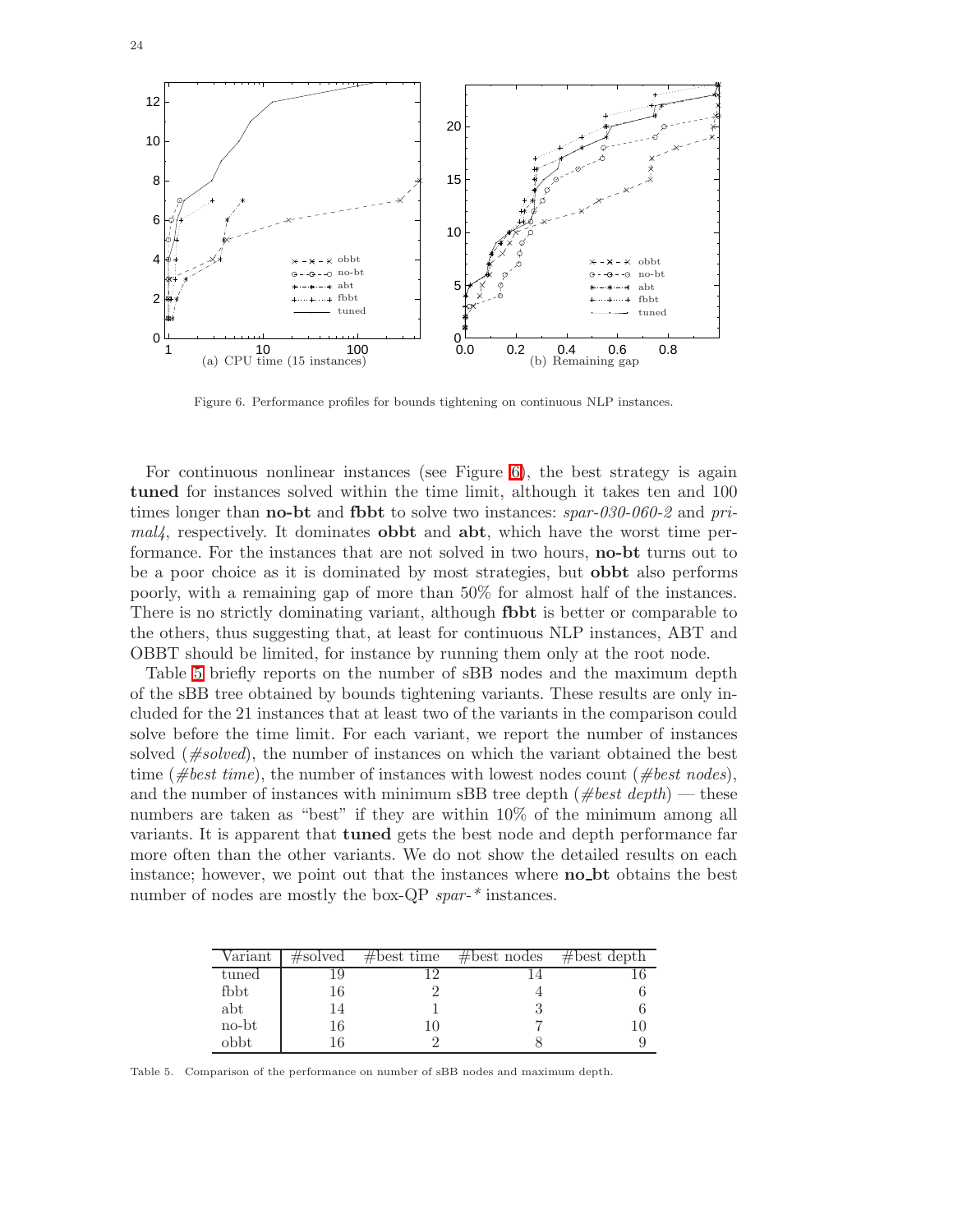#### 7.2. Branching-techniques tests

The purpose of this set of tests is to assess the quality of the branching techniques implemented in couenne. It also compares Violation Transfer with two methods that proved successful in MILP, namely strong and reliability branching. For all tests below, the bounds tighening parameters are as in the tuned variant described above.

#### Branching-variable selection

We performed an initial test on a small set of instances with several branching options, to narrow the choice to the most promising ones. Many of them are variants of the reliability branching scheme discussed in Section [5.3,](#page-14-0) differing in the choice of the multipliers  $\delta^{k-}$  and  $\delta^{k+}$  for the pseudocosts. Recall that these multipliers are used in two steps: (i) when estimating the change in the objective function and (ii) when updating the pseudocosts. We tested options  $rb\text{-}inf$ ,  $rb\text{-}int\text{-}lr$ ,  $rb\text{-}int\text{-}lp\text{-}rev$ ,  $rb$ -proj,  $rb$ -vt (see Section [5.4\)](#page-16-0), as well as:

- str-br: strong branching at all nodes; although computationally expensive, this allows for the comparison of the overall quality of pseudocost multipliers — i.e. of their ability to estimate the per-unit of change in the branching variable;
- rb-proj+lpdist:  $rb$ -proj when estimating the change in the lower bound, and rb-lpdist for updating the pseudocosts;
- rb-vt+lpdist:  $rb-vt$  when estimating the change in the lower bound, and rb-lpdist for updating the pseudocosts;
- pure-vt: the Violation Transfer algorithm;
- **br-plain:** the infeasibility-based branching, where the variable  $x_i$  with largest  $\Omega_i(\bar{x}^k)$  is selected for branching (see Section [5.1\)](#page-13-0).

These initial tests are summarized in Table [6.](#page-25-0) For each strategy we report the number of instances that were solved before the two-hour time limit ( $\neq \leq 2h$ ), the number of times when its solution time was minimum<sup>[1](#page-25-1)</sup> ( $\#best$ ), the geometric average of the running time  $(t_{\text{avg}})$ , the number of times when the remaining gap was minimum<sup>1</sup> ( $\#best\_\_gap$ ) and the geometric average of the remaining gap  $(g_{\text{avg}})$ .

The average of both the running time and of the remaining gap are computed on different subsets for each variant (those instances that are solved in less than two hours and those that are not solved, respectively), hence columns  $t_{\text{avg}}$  and  $g_{\text{avg}}$ give somewhat inconsistent information. However, for the strategies that we have later chosen for the detailed tests, these averages are made on sets of instances that share a fairly large common subset, of 13 and 28 instances respectively.

| Name                  | $\langle 2h$<br># | #best | $t_{\rm avg}$ | $#best\_gap$ | $g_{\text{avg}}$ |
|-----------------------|-------------------|-------|---------------|--------------|------------------|
| $br$ -plain           | 19                | 8     | 545.4         | 8            | 0.1968           |
| pure-vt               | 22                | 7     | 435.6         | 4            | 0.1466           |
| str-br                | 23                | 6     | 400.6         | 2            | 0.1012           |
| $rb$ - $proj$         | $\overline{13}$   | 6     | 764.5         |              | 0.1400           |
| $rb$ -proj $+$ lpdist | 13                | 3     | 558.0         | 2            | 0.1471           |
| $rb$ - $\inf$         | 20                | 8     | 379.8         | 3            | 0.1344           |
| rb-int-br             | 24                | 6     | 384.1         | 11           | 0.1233           |
| rb-int-lp-rev         | 16                | 5     | 716.6         | 2            | 0.1831           |
| $rb-vt$               | 14                | 5     | 654.0         |              | 0.1739           |
| $rb-vt+lpdist$        | 16                | 3     | 413.5         |              | 0.1638           |

<span id="page-25-0"></span>Table 6. Initial comparison of branching techniques.

<span id="page-25-1"></span><sup>1</sup>Running times and remaining gaps are taken as "equal" if they do not differ by more than 10%.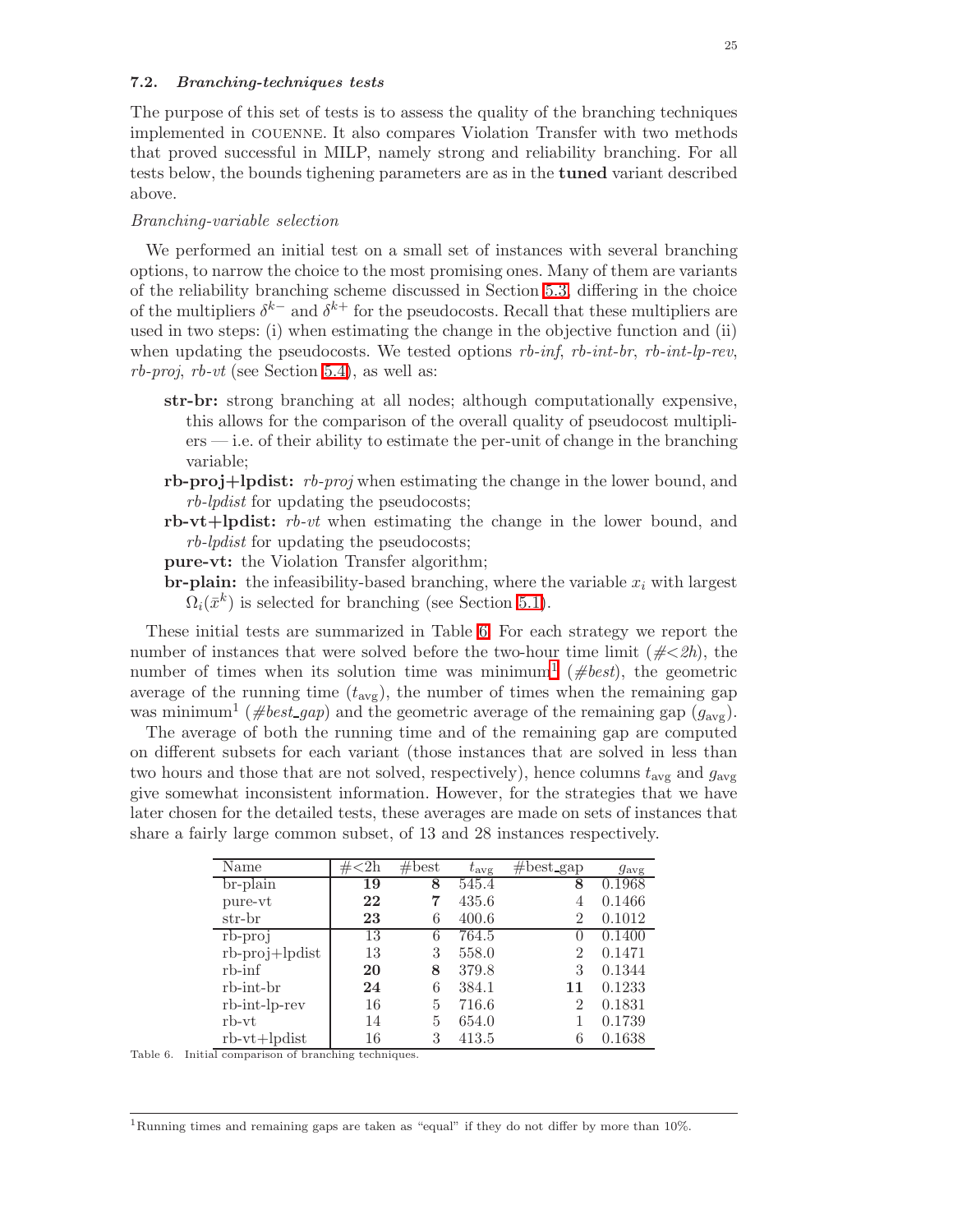From Table [6](#page-25-0) it appears that the most promising branching techniques are brplain, pure-vt, str-br, rb-inf, and rb-int-br. We also tested two variants of rb-int-br: rb-int-br-rev and rb-int-br-rev-LP, which is similar to rb-int-brrev except that the update of the pseudocost multiplier is done with rb-lpdist. These three variants are compared with one another to show that they perform similarly, and we include only one of them, **rb-int-br-rev**, in the comparison with the other branching techniques. Performance profiles for these three variants are given in Figures [7](#page-26-0) and [8.](#page-26-1) On MINLP instances, rb-int-br and rb-int-br-rev have good performances both in terms of running time and remaining gap. While str-br performs worse on those instances that are solved within the time limit (Fig. [7a](#page-26-0)), it does a good job on those that are not solved by any of these branching techniques, where rb-int-br-rev-LP is dominated (Fig. [7b](#page-26-0)). Results on continuous NLP instances favor all of the rb-int-\* strategies against str-br on all instances.



<span id="page-26-0"></span>Figure 7. Performance profiles for rb-int-\* branching techniques on MINLP instances.

![](_page_26_Figure_3.jpeg)

Figure 8. Performance profiles for rb-int-\* branching techniques on continuous NLP instances.

<span id="page-26-1"></span>The tests on branching strategies br-plain, pure-vt, rb-inf, str-br, and rbint-br-rev are shown in Tables [14](#page-40-0) and [15](#page-41-0) for MINLP instances, and in Table [16](#page-42-0)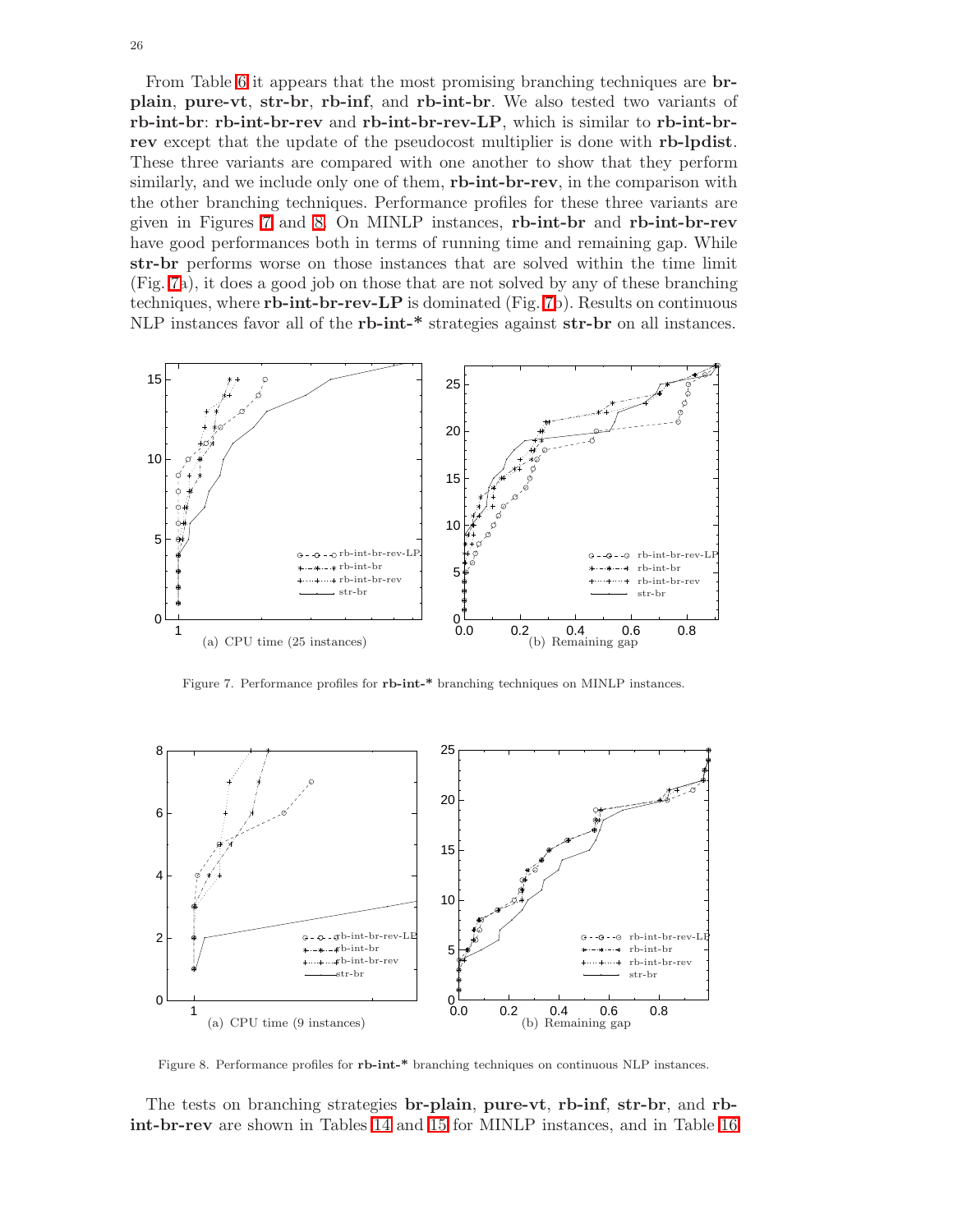for continuous NLP instances. For all variants tested, all five Hicks instances were solved at the root node by the standard bounds tightening setting, and are thus excluded from these tables.

On spar-\* instances, str-br instances performs consistently worse, while all other variants give similar results. These are box QP problems:  $\max\{cx + x^TQx : x \in$  $[0, 1]$ <sup>n</sup>. The similarity of the performances of simple strategies **br-plain** and of more elaborate ones such as pure-vt and rb-\* is highlighted in Figure [9;](#page-27-0) purevt has a similar performance also in terms of sBB nodes (not displayed in the tables). This suggests that the infeasibility  $\Omega_i^N$  used in **br-plain** is as reliable for unconstrained problems as more sophisticated branching strategies such as purevt or rb-\*. A plausible explanation for the poor performance of str-br is that it spends most of the CPU time in solving the LP problems necessary to select the branching variable: between 90% and 95% in all instances that are not solved within the time limit, and 60%, 96%, and 34% in the remaining three.

Variants br-plain and pure-vt perform better than strong and reliability branching variants on other quadratic instances. This holds for instances dual1, dual4, and cvxqp3\_s, whose size does not allow  $str-br$  or  $rb-*$  variants to develop a sBB tree larger than a few nodes, while br-plain and pure-vt create far more sBB nodes and thus improve the lower bound.

![](_page_27_Figure_3.jpeg)

Figure 9. Performance profiles for comparing all branching rules on the *spar-\** instances.

<span id="page-27-0"></span>The comparison between branching rules on MINLP instances does not show a clear winner. The difference is highly dependent on the single instances, but the tables suggest that **br-plain** and **pure-vt** often have similar performances to each other, while rb-inf and rb-int-br-rev and, in some cases, str-br, seem to perform equally well — this is apparent in MINLP instances  $nvs19$ ,  $ex1233$ ,  $nvs23$ ,  $csched2$ , cecil 13, lop97icx (see Table [14\)](#page-40-0), trimlon12, foulds3, barton, space-25 (see Table [15\)](#page-41-0) and in NLP instances  $ex5.3.3$ , dual<sub>4</sub>, and values (Table [16\)](#page-42-0).

The performance profiles for MINLP instances (Figure [10\)](#page-28-0) provide a clearer perspective: for relatively easy instances, the time profile shows that pure-vt and br-plain are good branching strategies as opposed to str-br and rb-int-br-rev. With more difficult instances, **pure-vt** and **br-plain** perform much worse and are dominated by the strong and reliability branching variants. This observation holds for easy NLP instances (Figure [11a](#page-28-1)) but not for the more difficult ones: the gap performance profile (Figure [11b](#page-28-1)) suggests that br-plain and pure-vt give a better bound, although not by a large amount, while str-br is dominated by all other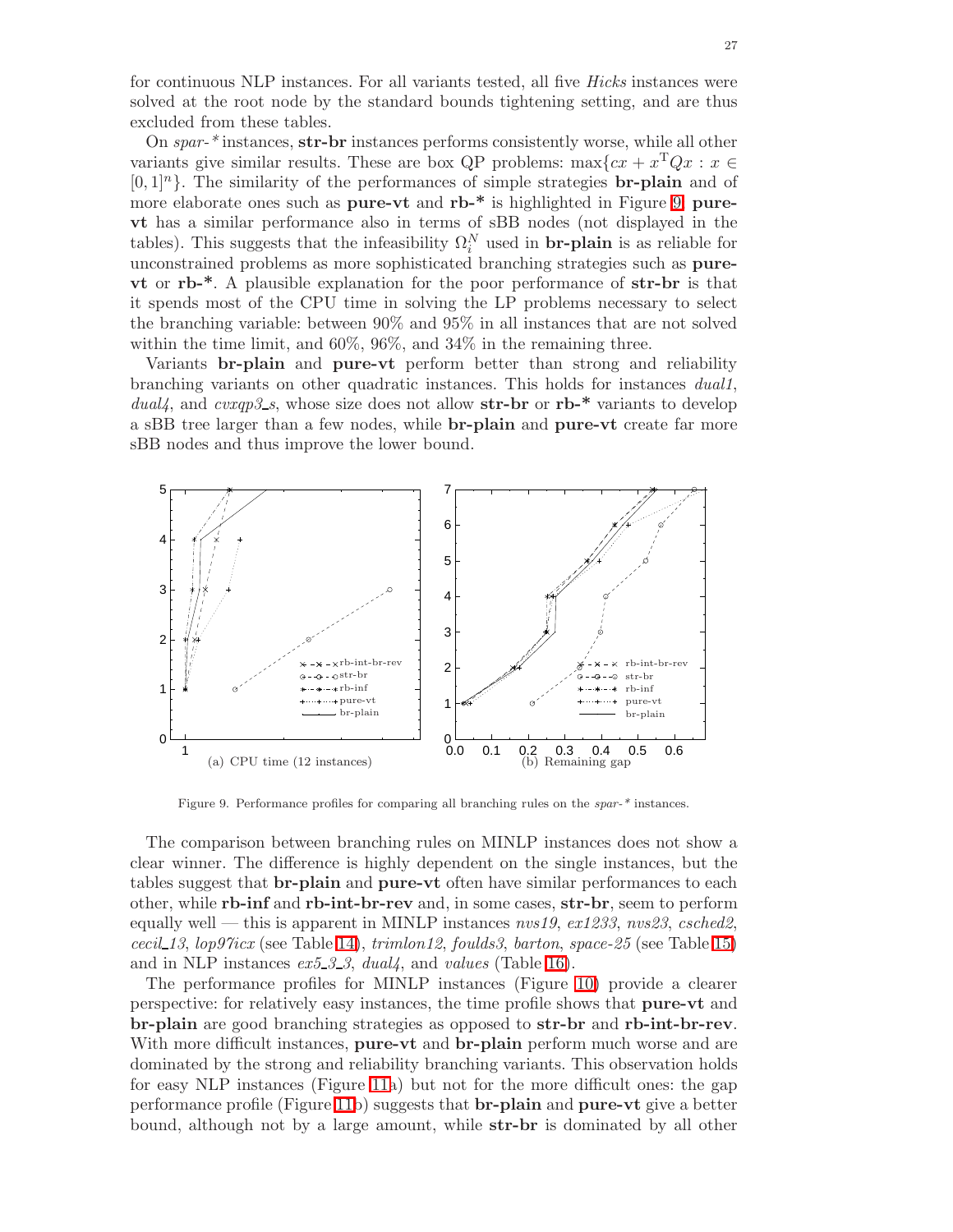![](_page_28_Figure_1.jpeg)

<span id="page-28-0"></span>Figure 10. Performance profiles for reliability branching, VT, and *infeasibility*-based branching on MINLP instances.

![](_page_28_Figure_3.jpeg)

<span id="page-28-1"></span>Figure 11. Performance profiles for reliability branching, VT and *infeasibility*-based branching on continuous NLP instances.

#### Branching-point selection

We briefly report here on our tests on the branching point selection strategies described in Section [5.5.](#page-17-0) As with variable selection, there is no single strategy that obtains better results, but a combination of them appears to be the best choice.

We tested the LP-based strategies on general MINLP instances and the expression-based strategies (balanced and min-area) on a set of instances that use a comprehensive subset of operators of Θ. We used a set of parametric instances from the Cops collection [\[25](#page-34-11)], comprising most of the operators that are handled by couenne and with parameters that allow to create instances of any size.

We performed extensive tests on both LP- and expression-based strategies, which we do not report here, and summarize the results below: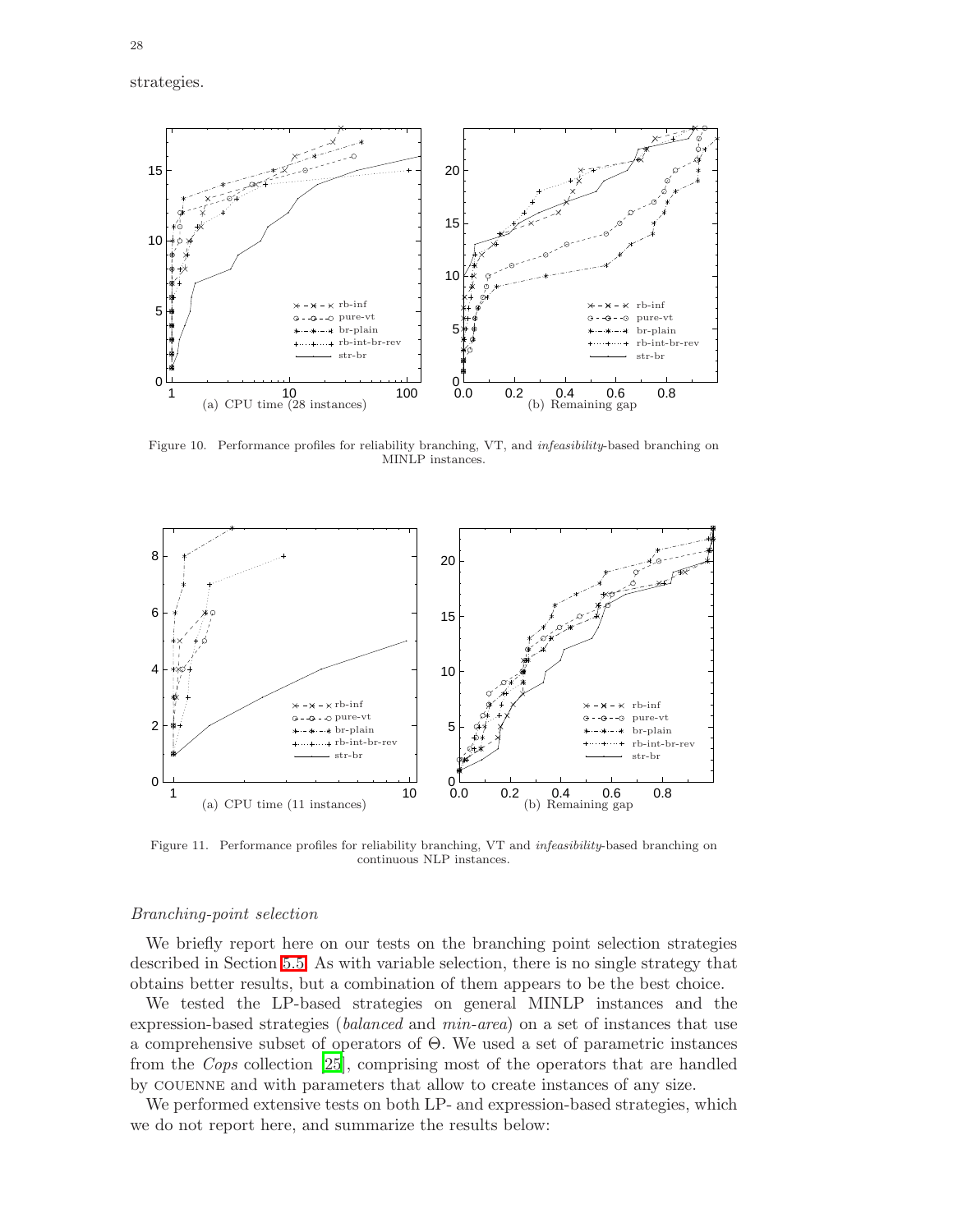• the LP point  $\bar{x}^k$  should always be taken into account for the two resulting nodes to be of similar difficulty; this also ensures that  $\bar{x}^k$  is cut;

• in further support to the previous point, the expression-based strategies do not have an influence on the performance of couenne, even when compared on a per-operator basis, suggesting that minimizing or balancing the size of the resulting linearizations is not as important as improving the bounds;

•  $x_i^b$  should not be close to the bounds, but it should be kept at a minimum distance from them;

• some operators (product, quotient) benefit from having operands that are either nonnegative or nonpositive, thus if the branching point is relatively close to zero it should be set to zero. For instance, if there is an auxiliary variable  $x_3 = x_1x_2$  with  $x_1 \in [0, +\infty)$ ,  $x_2 \in [-1, 1]$  and  $x_2$  has been selected as branching variable with  $x_2^b = \epsilon$  with a small  $\epsilon$ , we restrict the sign of  $x_3$  in both resulting nodes by setting  $x_2^b = 0$ , so that  $x_3 \le 0$  in one node and  $x_3 \ge 0$  in the other; this is useful in situations such as that pointed out in footnote [1](#page-7-0) at page [7.](#page-7-0)

Therefore, the default strategy implemented in couenne, which is used in testing both the bounds tightening techniques and the branching variable selection techniques, sets  $x_i^b$  as in [\(2\)](#page-17-1), or to zero if sufficiently close to zero with respect to its bounds. This strategy is similar to the one described by Tawarmalani and Sahinidis [\[79](#page-36-3), page 194].

#### Number of sBB nodes and maximum depth

We discuss here the performance of the branching strategies in terms of number of nodes and of maximum depth of the sBB tree. We only provide these results on the 33 instances that at least two of the variants in the comparison could solve before the time limit. Table [17](#page-43-0) reports the running time, number of sBB nodes, and maximum depth of the sBB tree for variants str-br, pure-vt, rb-int-br-rev, rbinf, and br-plain. Empty entries in the table correspond to instances that could not be solved in two hours.

Table [7](#page-29-0) below summarizes the results on these 33 instances, providing, for each variant, the number of instances solved  $(\text{#solved})$ , the number of instances the variant obtained the best time (#best time), number of nodes (#best nodes), and maximum sBB tree depth  $(\text{#best depth})$  — again, the number of nodes and the maximum depth are taken as "best" if they are within 10% of the best.

| Variant       | $\#\mathrm{solved}$ | $#best$ time | $#best$ nodes | #best depth |
|---------------|---------------------|--------------|---------------|-------------|
| str-br        | 25                  |              |               |             |
| pure-vt       | 26                  | 13           |               | 20          |
| br-plain      | 23                  | 14           |               |             |
| $rb$ - $\inf$ | 23                  |              |               |             |
| rb-int-br-rev | 25                  |              |               |             |

<span id="page-29-0"></span>Table 7. Comparison of the performance on number of sBB nodes and maximum depth.

As expected, str-br is the best strategy 17 times out of 33 in terms of number of nodes created, far above all other strategies. However, it runs in shortest time only once, much worse than pure-vt and br-plain. These two strategies, although not as elaborate as strong or reliability branching, perform relatively well in terms of nodes and depth. They obtain the best sBB tree depth 20 and 15 times, respectively, and hence are better than the others in keeping the sBB tree balanced. There is no substantial difference between rb-int-br-rev, rb-int-br, and rb-int-br-rev-LP, not shown in the tables.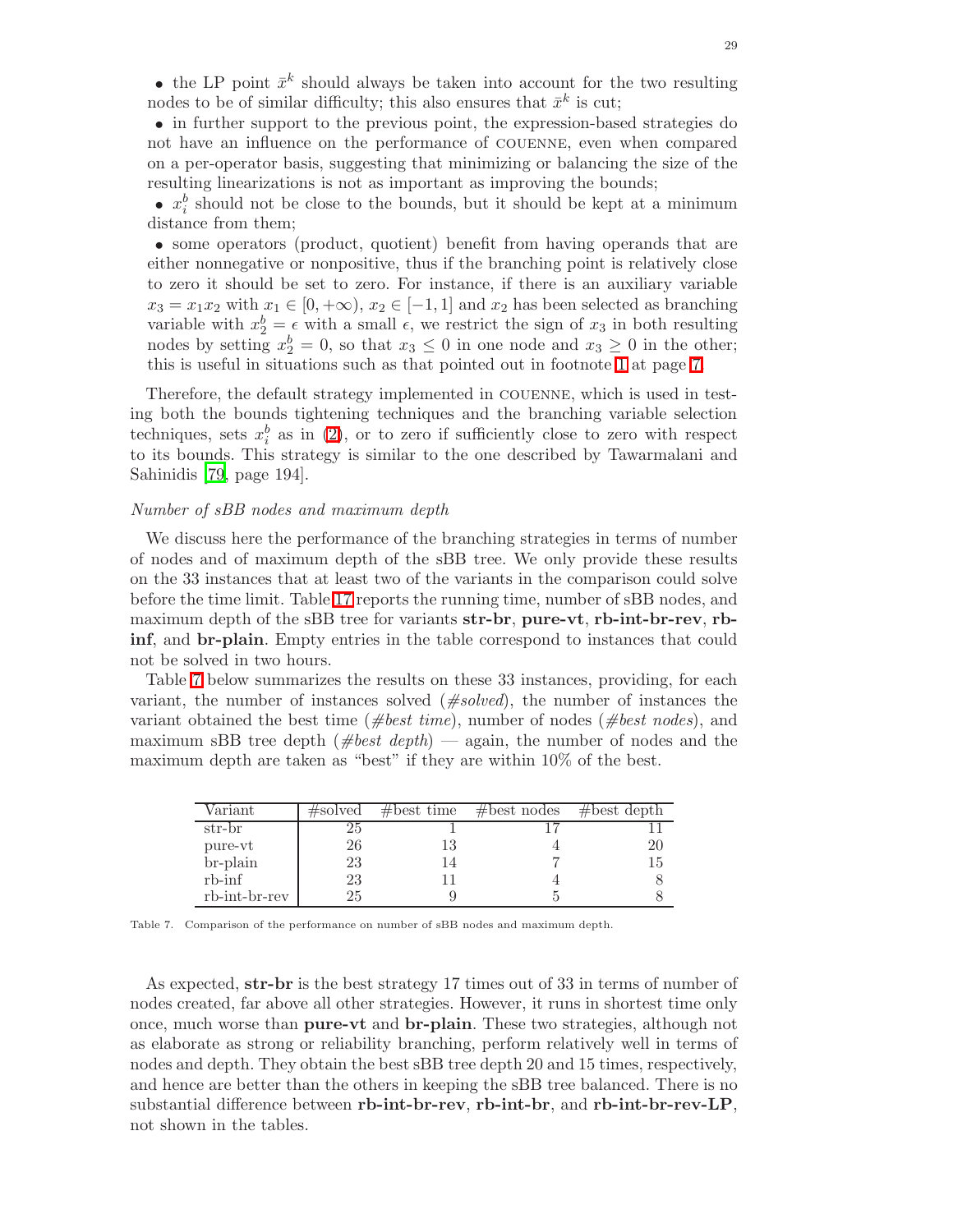<span id="page-30-0"></span>baron [\[71](#page-36-12)] is a state-of-the-art solver for MINLP problems. It implements several bounds tightening and linearization techniques, and the Violation Transfer, described in Section [5.2,](#page-14-1) as branching technique. It is therefore the ideal candidate for a comparison with couenne.

The comparison is conducted on all the instances of the testbed. From the result of the computational tests shown above, we have chosen the variant of couenne that has reliability branching turned on with rb-int-br-rev as pseudocosts multiplier strategy; FBBT, ABT, and OBBT are turned on with  $L_{\text{ab}} = 1$ and  $L_{\rm obbt} = 0$ . Version 7.5 of BARON has been used, with options workfactor=2000 and epsr=1e-09. Both algorithms were run on a machine equipped with a 3.2GHz processor, 2.5GB of RAM memory, gcc version 4.1.2, and Linux kernel 2.6.23. While COUENNE reads input .nl files generated by AMPL [\[33](#page-35-39)], BARON has been run from GAMS [\[19](#page-34-12)]. Instances from minlplib and globallib were originally only in GAMS format, and their AMPL version has been created with the convert feature in GAMS. Some other instances are available in AMPL format only, and their GAMS version has been created with a conversion program from the COCONUT software package [\[73](#page-36-21)] or, when COCONUT returns an error, with a conversion routine available in couenne.

The performances of the two algorithms are reported in Tables [8,](#page-31-1) [9,](#page-32-0) and [10](#page-33-10) and are graphically summarized in Figure [12,](#page-34-13) which is divided in four parts: Fig.  $12(a,b)$ compares the CPU times of all instances that baron or couenne can solve before the time limit, while Fig.  $12(c,d)$  depicts a comparison between the *remaining gaps* of the two algorithms — see definition in the first part of Section [7.](#page-19-0)

The graphs in Figures  $12(a,c)$  contain one point for each instance: BARON is on the x-axis and COUENNE on the y-axis, therefore a point in the lower right part favors couenne. Figures [12\(](#page-34-13)b,d) contain time and gap performance profiles.

BARON uses *probing* extensively. On the instances that required more than ten seconds of CPU time, a percentage between 41% and 99% of the CPU time was spent in probing, with a geometric average of 77%. This results in BARON generating fewer sBB nodes than couenne in all the instances. We do not report the sBB nodes of the two algorithms in detail, but the geometric mean of their ratio is 1:5; this average is computed on the 64 instances that required at least two nodes for both algorithms.

The tables and graphs suggest that the performances of baron and couenne are comparable, although it is clear that baron is on average better both in CPU time and in lower bound. In the large, nonconvex instances *Multistage, Synheat*,  $SynheatMod$ , c-sched-4-7, and par72, BARON provides both better lower and upper bounds, while couenne performs better with ibienst1, imisc07, ibell3a, and iran8x32 (the last two are convex).

COUENNE dominates in the  $spar-$ <sup>\*</sup> box-QP instances. Let us take as example instance  $\text{span}030\text{-}060\text{-}1$ . BARON spends 96% of the allotted time in probing (which is done at all sBB nodes), while couenne spends less than 10% of the time in separation of linearization cuts (adding in total 4,229,270 of them) and bounds tightening. The difference here seems to be in the number of nodes, 22,567 for baron and 100,726 for couenne, in accordance with the average ratio. baron seems to have numerical problems in the continuous Hicks instances, as it cuts all optimal solutions and claims optimality of a local minimum instead.

couenne seems to perform slightly better than baron in continuous NLPs than in general MINLPs. There are various possible explanations for this; for example, couenne has only a simple heuristic for finding upper bounds, which fails to obtain an integer feasible solution for some of the instances. A more sophisticated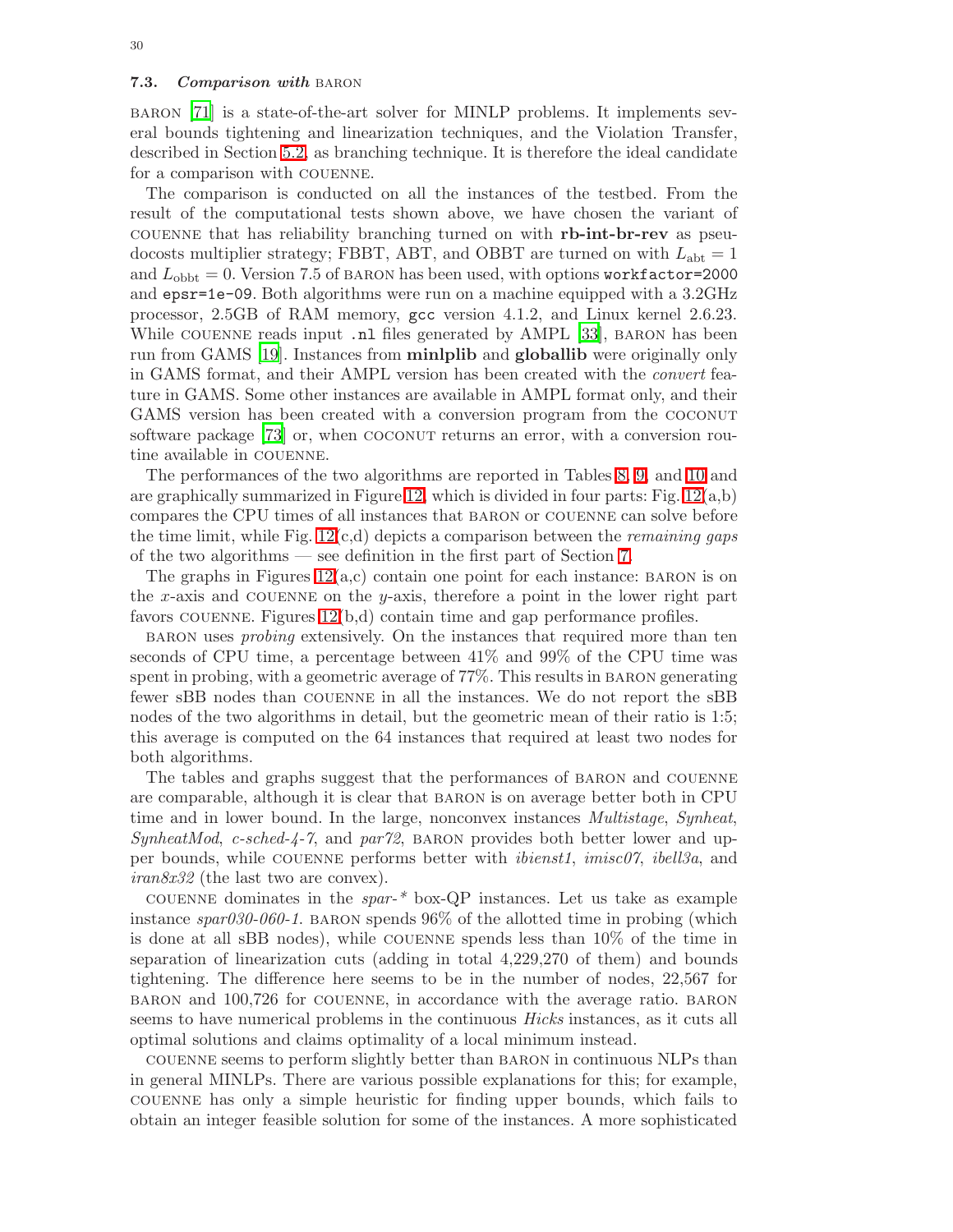|                      | <b>BARON</b> |                                  | <b>COUENNE</b>  |            |  |  |
|----------------------|--------------|----------------------------------|-----------------|------------|--|--|
| Name                 | time $(lb)$  | ub                               | $time$ (lb)     | ub         |  |  |
|                      | GlobalLib    | (pure NLPs)                      | $\overline{51}$ |            |  |  |
| ex5.2.5              | $(-5054.59)$ | $-3500$                          | $(-6831.8)$     | $-3500$    |  |  |
| ex5.3.3              | (2.173)      | 3.234                            | (1.869)         | 3.325      |  |  |
| qp1                  | $(-0.3047)$  | 8.093e-4                         | $(-0.0861)$     | 8.093e-4   |  |  |
| qp2                  | $(-0.3056)$  | 8.093e-4                         | $(-0.0817)$     | 8.093e-4   |  |  |
| qp3                  | $(-0.0938)$  | 8.093e-4                         | $(-0.3017)$     | 8.093e-4   |  |  |
| founds3              | $(-69.804)$  | -8                               | $-71.311)$      | -8         |  |  |
|                      |              | $\overline{\text{QCQP}}$<br>[56] |                 |            |  |  |
| cvxqp1s              | (9622.57)    | 11590.7                          | (10775.1)       |            |  |  |
| cvxqp2s              | (6919.6)     | 8120.94                          | (7291.6)        |            |  |  |
| $cvxqp3_s$           | 180.14       | 11943.4                          | (11943.1)       |            |  |  |
| dual1                | $(-178.1)$   | 0.0350                           | $(-214.431)$    | 0.0350     |  |  |
| dual2                | $(-184.408)$ | 0.0337                           | $(-221.265)$    | 0.0337     |  |  |
| dual4                | $(-202.002)$ | 0.746                            | $(-304.143)$    | 0.746      |  |  |
| dualc8               | (18306.4)    | 18309.3                          | (18309.1)       | 18309.2    |  |  |
| gouldqp2             | $(-0.185)$   | 1.842e-4                         | $(-0.166)$      | 1.842e-4   |  |  |
| primal4              | $(-0.779)$   | 0                                | 1395.74         | $-0.746$   |  |  |
| qadlittl             | 200.39       | 480319                           | (480319)        | 480995     |  |  |
| qbrandy              | 8.68         | 28375.1                          | 58.88           | 28375.1    |  |  |
| qetamacr             | (61835.2)    | 86760.4                          | (63739.6)       | 86760.4    |  |  |
| qshare1b             | 1042.44      | 720078                           | (720005)        |            |  |  |
| stcap1               | (148327)     | 157759                           | (148329)        | 155144     |  |  |
| values               | $(-12.914)$  | $-1.396$                         | $(-13.621)$     | $-1.396$   |  |  |
|                      |              | $BoxQPs$ [82]                    |                 |            |  |  |
| $*$ spar $030-060-1$ | $(-830.163)$ | $-706$                           | 2028.56         | $-706$     |  |  |
| spar030-060-2        | 3.55         | $-1377.17$                       | 27.00           | $-1377.17$ |  |  |
| $*$ par040-050-1     | $(-1403.03)$ | $-1154.5$                        | $(-1195.63)$    | $-1154.5$  |  |  |
| spar040-050-2        | $(-1635.81)$ | $-1430.98$                       | 3581.21         | $-1430.98$ |  |  |
| $spr040-060-1$       | $(-2008.91)$ | $-1322.67$                       | $(-1729.59)$    | $-1311.06$ |  |  |
| spar050-040-1        | $(-1900.34)$ | $-1411$                          | $(-1608.66)$    | $-1411$    |  |  |
| $spr050-050-1$       | $(-2685.75)$ | $-1198.41$                       | $(-2220.19)$    | $-1193$    |  |  |
| spar060-020-1        | 3622.04      | $-1212$                          | 522.99          | $-1212$    |  |  |
| spar060-020-2        | 54.94        | $-1925.5$                        | 54.67           | $-1925.5$  |  |  |
| spar070-025-1        | $(-3168.62)$ | $-2538.91$                       | $(-2865.74)$    | $-2538.91$ |  |  |
| spar080-025-1        | $(-4173.78)$ | $-3157$                          | $(-3775.16)$    | $-3157$    |  |  |
| spar090-025-1        | $(-5466.5)$  | $-3372.5$                        | $-4882.19)$     | $-3361.5$  |  |  |
|                      |              | $\overline{30}$<br><b>Hicks</b>  |                 |            |  |  |
| Hicks <sub>-5</sub>  | 21.89        | 227.542                          | 31.82           | 227.257    |  |  |
| Hicks_10             | 43.81        | 229.13                           | 31.68           | 227.257    |  |  |
| Hicks_20             | 334.37       | 229.733                          | 129.42          | 227.257    |  |  |
| Hicks_50             | 3967.71      | 227.406                          | 820.14          | 227.257    |  |  |
| Hicks_100            | (0)          | 234.158                          | 2615.85         | 227.257    |  |  |

<span id="page-31-1"></span>

| Table 8. Comparison between BARON and COUENNE on continuous NLP problems. |  |  |  |  |
|---------------------------------------------------------------------------|--|--|--|--|

heuristic would help eliminate portions of the solution space in two ways: bounds tightening and pruning by bound. Also, in the above experiments couenne did not include MILP cutting planes available in COIN-OR (e.g. lift-and-project cuts, mixed-integer Gomory cuts, etc.); some preliminary tests have shown that those cuts improve the performance for some of these instances: Synheat, SynheatMod, ex1233, and ex1244.

#### <span id="page-31-0"></span>8. Concluding remarks

This paper presents couenne, an Open-Source solver for MINLP problems. It is meant to provide the Optimization Community with a flexible tool of immediate use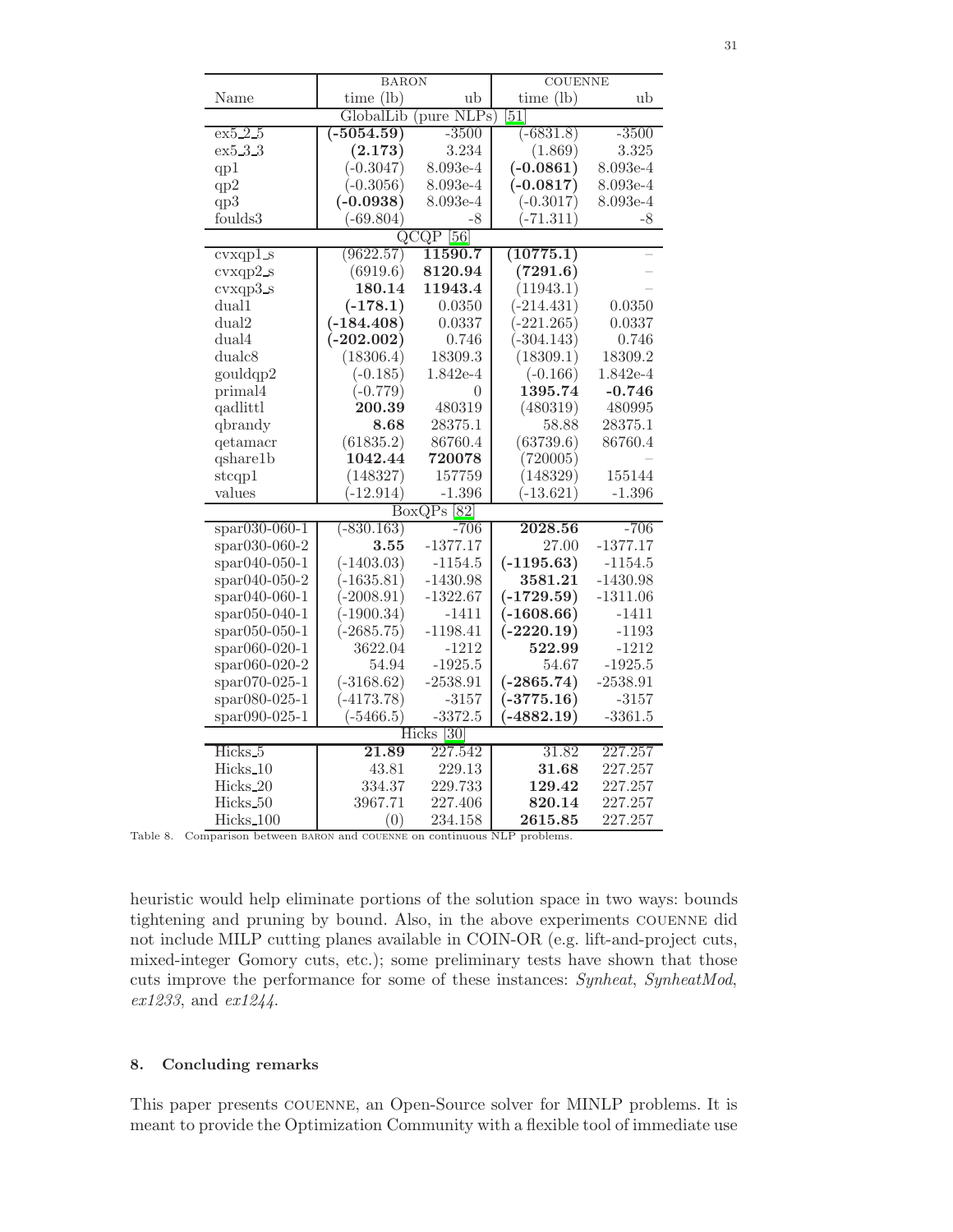|                            | <b>BARON</b>   |                     | <b>COUENNE</b>    |                                        |
|----------------------------|----------------|---------------------|-------------------|----------------------------------------|
| Name                       | time $(lb)$    | ub                  | time (lb)         | ub                                     |
|                            |                | [64]<br>Nonconvex   |                   |                                        |
| Multistage                 | 70.88          | $-7581.03$          | $(-36943.6)$      |                                        |
| Synheat                    | 4680.42        | 154997              | (131034.7)        | 160435.5                               |
| SynheatMod                 | 3815.93        | 154997              | (81950.5)         | 161010                                 |
| c-sched-4-7                | $(-193716)$    | $-133402$           | $(-257752)$       |                                        |
| par72                      | $(-1930.9)$    | 2456.07             | $(-8057.684)$     |                                        |
|                            | <b>MICP</b>    | conic MINLP<br>[83] |                   |                                        |
| robust $30-0$              | 57.21          | $-0.0455$           | 2.29              | $-0.0455$                              |
| robust $30-1$              | 189.92         | $-0.0477$           | 5134.01           | $-0.0477$                              |
| shortfall 30 <sub>0</sub>  | 27.09          | $-1.080$            | 1427.64           | $-1.080$                               |
| shortfall_30_1             | 215.28         | $-1.085$            | $(-1.088)$        | $-1.078$                               |
| $classical_40_0$           | 216.98         | $-0.0815$           | 1797.52           | $-0.0815$                              |
| classical 40 <sub>-1</sub> | 20.97          | $-0.0847$           | 200.90            | $-0.0847$                              |
|                            |                | MacMINLP, Nonconvex | $\left[43\right]$ |                                        |
| space- $25$                | (156.669)      | 493.914             | (93.9194)         |                                        |
| space- $25-r$              | (160.45)       | 786.343             | (68.7403)         |                                        |
| trimlon12                  | (26.710)       | 583.8               | (29.342)          |                                        |
| trimlon7                   | (13.174)       | 15.1                | 3840.18           | 15                                     |
|                            |                | Misc                |                   |                                        |
| CLay0203H                  | 0.69           | <b>NUM</b>          | (40377.4)         |                                        |
| CLay0204H                  | 1.37           | 7885                | (4650)            | 10510                                  |
| nConvPl                    | (8944.50)      | 7529.30             | $(-8793.307)$     | $-4362.174$                            |
| airConduct                 | (24.5113)      | 25.6905             | (24.5108)         | 26.8327                                |
| barton                     | $(-103.315)$   | $-81.8659$          | $(-103.007)$      |                                        |
|                            |                | MIQQP<br>[55]       |                   |                                        |
| ibell3a                    | $(-3.370e+09)$ | $2.966e + 06$       | 896.17            | 878785                                 |
| ibienst1                   | $(-2.424e+09)$ | 48.7377             | 5099.96           | 48.7377                                |
| imisc07                    |                |                     | (2447.98)         | $\begin{array}{c} 2815.82 \end{array}$ |
| iran8x32                   | 141.21         | <b>NUM</b>          | 4972.72           | 5255.45                                |

<span id="page-32-0"></span>Table 9. Comparison between baron and couenne on MINLP problems.

that can be enhanced or suited to specific classes of nonconvex MINLP problems.

The main components of couenne, linearization, branching and bounds tightening, are well-known to the MINLP community, however they lacked, up to now, a computational basis to develop new MINLP solution approaches that specialize the standard Branch-and-Bound procedure.

We have proposed a computational study that focuses on the effectiveness of bounds tightening and branching rules. The former prove, on average, to be important for speeding up the convergence of the Branch-and-Bound. For branching rules, we have adapted a well known approach of MILP, reliability branching, that has been thoroughly studied for integer variables, to a more general class of problems that can require branching on continuous variables. We have shown its utility in the MINLP framework, although simpler techniques such as Violation Transfer sometimes give better results.

couenne is also a fair competitor of state-of-the-art solvers such as baron, although it would benefit from a good heuristic for finding feasible solutions. A possibility is to use a convex MINLP solver such as Bonmin [\[17](#page-34-2)] or a heuristic developed for that purpose, the Enhanced Feasibility Pump [\[18](#page-34-14)]. Current developments comprise a class of cuts handling disjunctions arising from nonconvex MINLP problems, SOS branching [\[13](#page-34-15)], and different operators for handling quadratic expressions and other functions.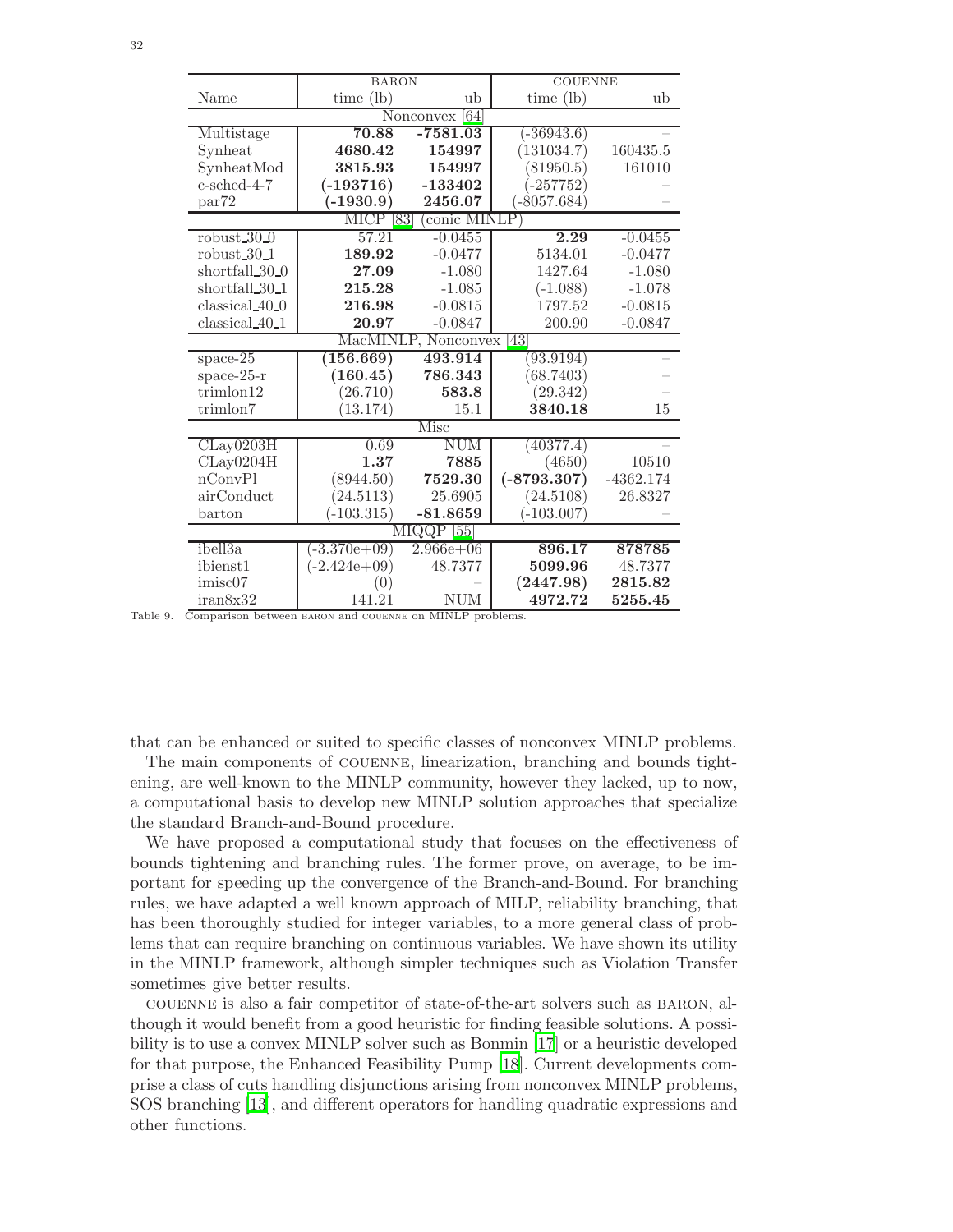*REFERENCES* 33

|                                      | <b>BARON</b> |            | <b>COUENNE</b> |            |  |  |  |  |  |
|--------------------------------------|--------------|------------|----------------|------------|--|--|--|--|--|
| Name                                 | time (lb)    | ub         | time $(lb)$    | ub         |  |  |  |  |  |
| MinlpLib<br>$\overline{20}$          |              |            |                |            |  |  |  |  |  |
| $\operatorname{cecil}\nolimits_13$   | $(-115895)$  | $-115657$  | $(-116057)$    |            |  |  |  |  |  |
| csched1                              | $(-30639.3)$ | $-30639.3$ | 141.42         | $-30639.3$ |  |  |  |  |  |
| csched2                              | $(-247203)$  | $-148733$  | $(-262709)$    |            |  |  |  |  |  |
| du-opt                               | 72.11        | 3.556      | 248.16         | 3.556      |  |  |  |  |  |
| $du$ -opt $5$                        | 28.34        | 8.073      | (7.965)        | 70.088     |  |  |  |  |  |
| eniplac                              | $(-140736)$  | $-131855$  | 1582.04        | $-132117$  |  |  |  |  |  |
| enpro48pb                            | 20.14        | 187277     | 168.11         | 187277     |  |  |  |  |  |
| enpro56pb                            | 66.57        | 263428     | 56.09          | 263428     |  |  |  |  |  |
| ex1233                               | 169.79       | 155011     | (83587.12)     | 155522.5   |  |  |  |  |  |
| ex1243                               | 1.33         | 83402.5    | 6.44           | 83402.5    |  |  |  |  |  |
| ex1244                               | 25.01        | 82042.9    | (72342.1)      | 84035.6    |  |  |  |  |  |
| ex1252                               | 0.23         | 143555     | 102.03         | 128894     |  |  |  |  |  |
| f <sub>0</sub> 7                     | (12.643)     | 22.392     | (0)            | 33.5943    |  |  |  |  |  |
| lop97icx                             | (2722.78)    | 4373.74    | (3086.75)      |            |  |  |  |  |  |
| m6                                   | 283.19       | 82.256     | (60.485)       | 123.91     |  |  |  |  |  |
| $no7_a r2_1$                         | 4719.64      | 107.815    | (94.325)       | 131.985    |  |  |  |  |  |
| $no7$ <sub>ar</sub> $3$ <sub>1</sub> | (71.8686)    | 111.247    | (86.873)       | 119.587    |  |  |  |  |  |
| $no7_a r4_1$                         | (72.5545)    | 100.419    | (68.601)       | 109.943    |  |  |  |  |  |
| nous1                                | 169.23       | 1.567      | (0.745)        | 1.567      |  |  |  |  |  |
| nous2                                | 1.22         | 0.625      | 42.41          | 0.625      |  |  |  |  |  |
| nvs19                                | 32.46        | $-1098.4$  | 40.61          | $-1098.4$  |  |  |  |  |  |
| nvs23                                | 117.7        | $-1125.2$  | 182.54         | $-1125.2$  |  |  |  |  |  |
| $07-2$                               | (66.32)      | 128.054    | (63.7769)      | 130.553    |  |  |  |  |  |
| stockcycle                           | 668.23       | 119949     | (119872)       | 145727     |  |  |  |  |  |
| $t\ln 5$                             | 155.59       | 10.3       | 76.91          | 10.3       |  |  |  |  |  |
| $t\ln 6$                             | (14.6675)    | 15.3       | 7112.72        | 15.3       |  |  |  |  |  |
| tls5                                 | (5.634)      | 11.2       | (3.633)        |            |  |  |  |  |  |
| tls6                                 | (5.743)      | 15.6       | (5.010)        |            |  |  |  |  |  |

<span id="page-33-10"></span>Table 10. Comparison between baron and couenne on MINLP problems. "NUM" indicates numerical problems.

#### Acknowledgments

This research was conducted under an Open Collaboration Research Agreement between the IBM Corporation and Carnegie Mellon University, a grant from the IBM Corporation, and NSF Grant OCI07500826.

#### References

- <span id="page-33-7"></span>[1] K. Abhishek, S. Leyffer, and J.T. Linderoth. Filmint: An outer-approximation-based solver for nonlinear mixed integer programs. Preprint ANL/MCS-P1374-0906, 2006.
- [2] T. Achterberg, T. Koch, and A. Martin. Branching rules revisited. *OR Letters*, 33(1):42–54, 2005.
- <span id="page-33-8"></span><span id="page-33-1"></span>[3] C. S. Adjiman, I. P. Androulakis, and C. A. Floudas. A global optimization method,  $\alpha$ BB, for general twice-differentiable constrained NLPs: II. Implementation and computational results. *Computers & Chemical Engineering*, 22(9):1159–1179, 1998.
- <span id="page-33-2"></span>[4] C.S. Adjiman, I.P. Androulakis, and C.A. Floudas. Global optimization of MINLP problems in process synthesis and design. *Computers & Chemical Engineering*, 21:S445–S450, 1997.
- <span id="page-33-3"></span>[5] C.S. Adjiman, I.P. Androulakis, C.D. Maranas, and C.A. Floudas. A global optimization method, αbb, for process design. *Computers & Chemical Engineering*, 20:S419–S424, 1996.
- <span id="page-33-4"></span>[6] C.S. Adjiman, S. Dallwig, C.A. Floudas, and A. Neumaier. A global optimization method, αbb, for general twice-differentiable constrained NLPs: I. Theoretical advances. *Computers & Chemical Engineering*, 22(9):1137–1158, 1998.
- <span id="page-33-5"></span>[7] C.S. Adjiman and C.A. Floudas. Rigorous convex underestimators for general twice-differentiable problems. *Journal of Global Optimization*, 9(1):23–40, July 1996.
- <span id="page-33-6"></span>[8] C.S. Adjiman, C.A. Schweiger, and C.A. Floudas. Mixed-integer nonlinear optimization in process synthesis. In D.-Z. Du and P.M. (Eds.) Pardalos, editors, *Handbook of Combinatorial Optimization*, volume 1, pages 1–76. Kluwer Academic Publishers, Dordrecht, 1998.
- [9] F.A. Al-Khayyal and J.E. Falk. Jointly constrained biconvex programming. *Math. Oper. Res.*, 8:273– 286, 1983.
- <span id="page-33-9"></span><span id="page-33-0"></span>[10] I. P. Androulakis, C. D. Maranas, and C. A. Floudas. αbb: A global optimization method for general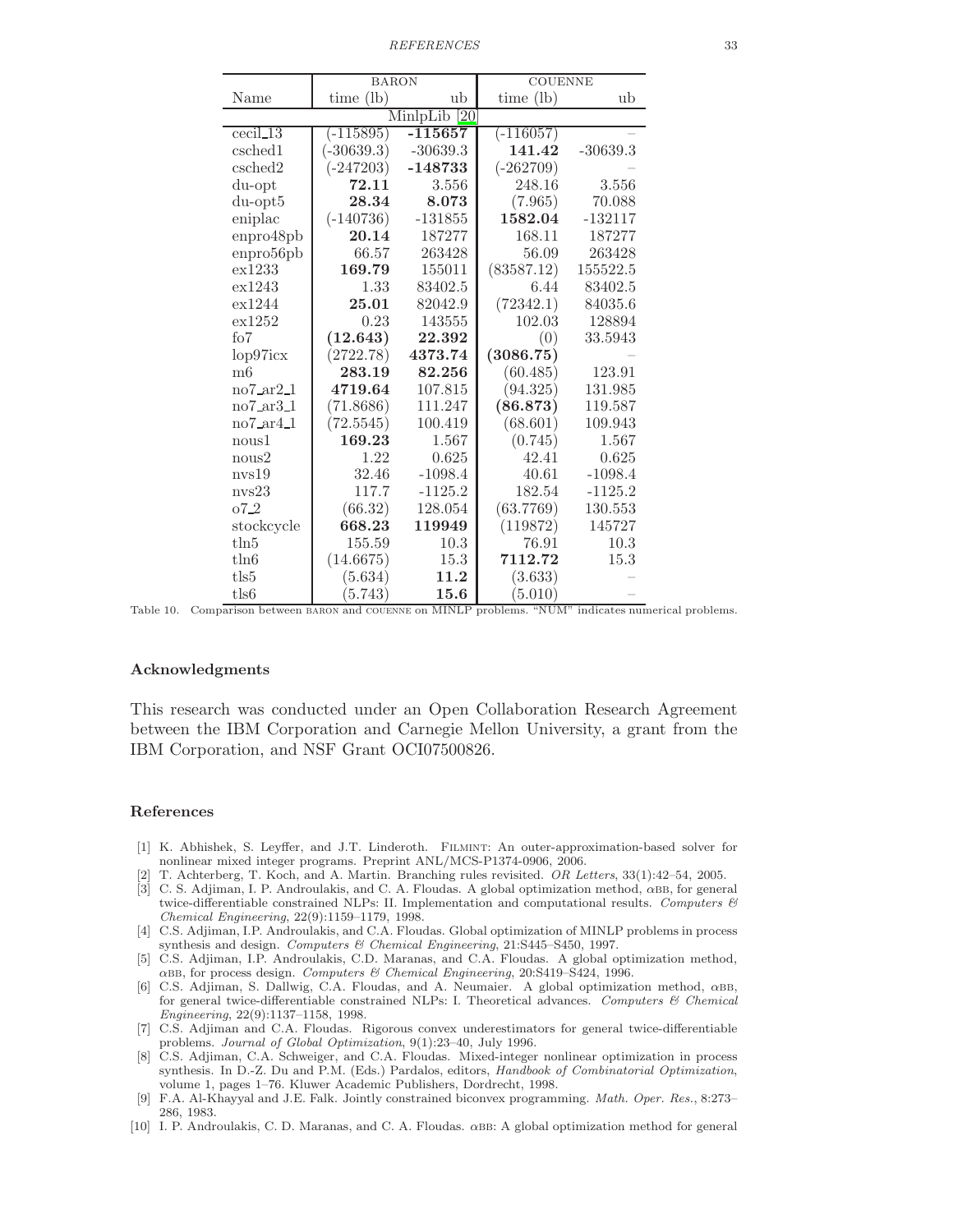![](_page_34_Figure_1.jpeg)

<span id="page-34-13"></span>Figure 12. Comparison between baron and couenne.

constrained nonconvex problems. *Journal of Global Optimization*, 7(4):337–363, December 1995.

- <span id="page-34-5"></span>[11] D.L. Applegate, R.E. Bixby, V. Chv´atal, and W.J. Cook. *The Traveling Salesman Problem, A Computational Study*. Princeton, 2006.
- <span id="page-34-10"></span>[12] M. Barton and A. Selot. A production allocation framework for natural gas production systems. In V. Plesu and P.S. Agachi, editors, *17th European Symposium on Computer Aided Process Engineering - ESCAPE17*, 2007.
- <span id="page-34-15"></span>[13] E. M. L. Beale and J. J. H. Forrest. Global optimization using special ordered sets. *Mathematical Programming*, 10(1):52–69, 1976.
- <span id="page-34-7"></span><span id="page-34-6"></span>[14] P. Belotti. Couenne, an Open-Source solver for Mixed-Integer non-convex problems. In preparation. [15] M. Benichou, J. M. Gauthier, P. Girodet, G. Hentges, G. Ribiere, and O. Vincent. Experiments in
- mixed-integer programming. *Mathematical Programming*, 1:76–94, 1971.
- <span id="page-34-0"></span>[16] L.T. Biegler, I.E. Grossmann, and A.W. Westerberg. *Systematic Methods of Chemical Process Design*. Prentice Hall, Upper Saddle River (NJ), 1997.
- <span id="page-34-2"></span>[17] P. Bonami, L. Biegler, A. Conn, G. Cornuéjols, I. Grossmann, C. Laird, J. Lee, A. Lodi, F. Margot, N. Sawaya, and A. Wächter. An algorithmic framework for convex mixed integer nonlinear programs. *Discrete Optimization*, 5:186–204, 2008.
- <span id="page-34-14"></span>[18] P. Bonami, G. Cornuéjols, A. Lodi, and F. Margot. A Feasibility Pump for Mixed Integer Nonlinear Programs. Technical Report RC23862, IBM, 2008. To appear on Mathematical Programming.
- <span id="page-34-12"></span>[19] A. Brooke, D. Kendrick, and A. Meeraus. *GAMS: A User's Guide, Release 2.25*. The Scientific Press, 1992. <http://citeseer.ist.psu.edu/brooke92gams.html>.
- <span id="page-34-8"></span>[20] M.R. Bussieck, A.S. Drud, and A. Meeraus. MINLPLib – a collection of test models for mixed-integer nonlinear programming. *INFORMS Journal of Computing*, 15(1), 2003. <http://www.gamsworld.org/minlp/minlplib/minlpstat.htm>.
- <span id="page-34-4"></span>[21] E. Carrizosa, P. Hansen, and F. Messine. Improving interval analysis bounds by translations. *Journal of Global Optimization*, 29(2):157–172, 2004.
- <span id="page-34-3"></span>[22] COIN-OR project. See <http://www.coin-or.org>.<br>[23] G. Cornuéjols and R. Tütüncü. *Optimization* 1
- <span id="page-34-1"></span>G. Cornuéjols and R. Tütüncü. *Optimization Methods in Finance*. Cambridge University Press, Cambridge, 2006.
- <span id="page-34-9"></span>[24] E.D. Dolan and J.J. Moré. Benchmarking optimization software with performance profiles. *Mathematical Programming*, 91(2):201–213, 2002.
- <span id="page-34-11"></span>[25] E.D. Dolan, J.J. Moré, and T.S. Munson. Benchmarking optimization software with COPS 3.0. Technical Report ANL/MCS-273, Mathematics and Computer Science Division, Argonne National Laboratory, 2004. <http://www.mcs.anl.gov/~more/cops/cgilog.cgi?+/cops/cops3.pdf>.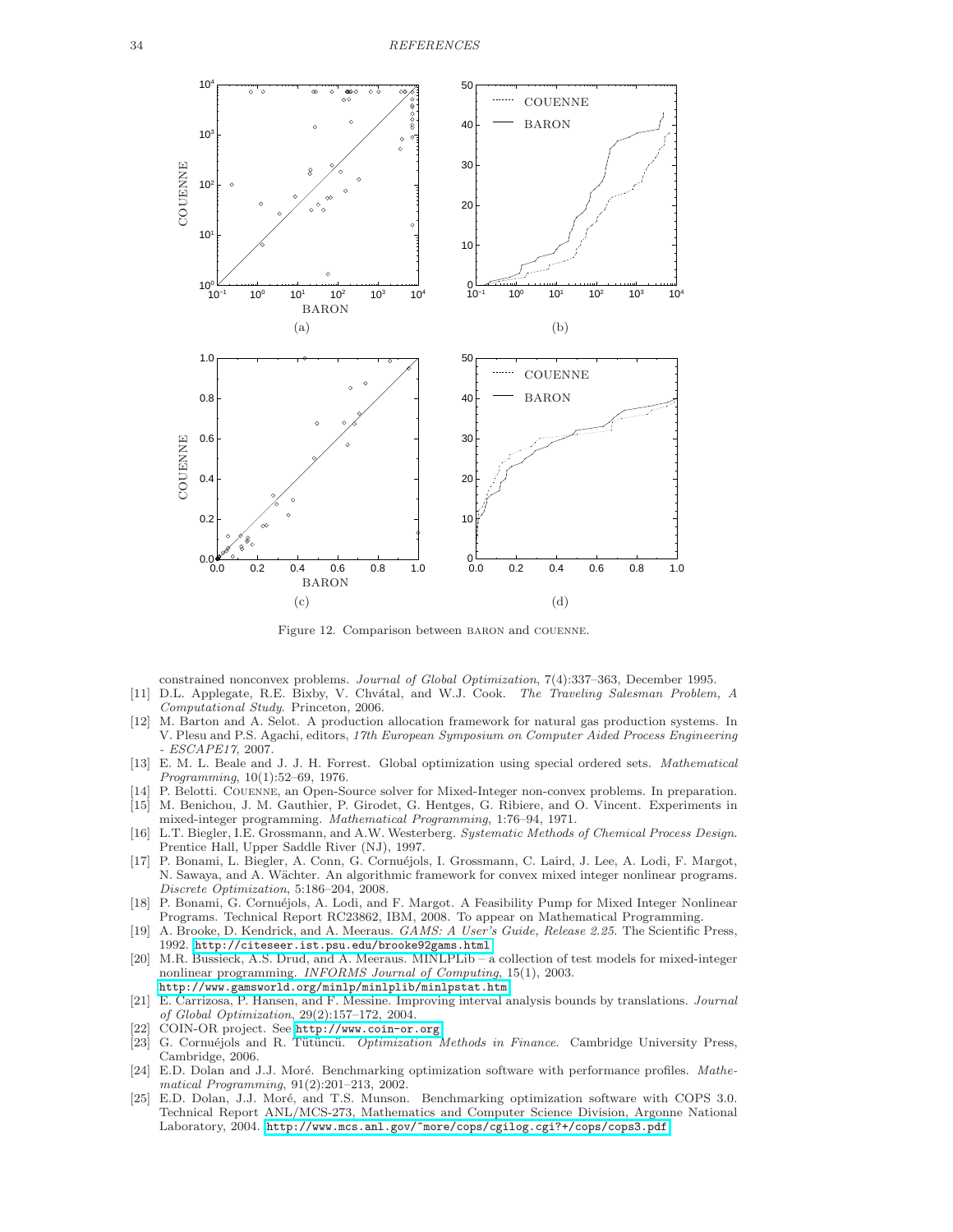- <span id="page-35-14"></span>[26] T.G.W. Epperly and E.N. Pistikopoulos. A reduced space branch and bound algorithm for global optimization. *Journal of Global Optimization*, 11:287:311, 1997.
- <span id="page-35-12"></span>[27] J.E. Falk and R.M. Soland. An algorithm for separable nonconvex programming problems. *Management Science*, 15:550–569, 1969.
- <span id="page-35-8"></span>[28] R. Fletcher and S. Leyffer. Solving mixed integer nonlinear programs by outer approximation. *Mathematical Programming*, 66:327–349, 1994.
- <span id="page-35-21"></span>[29] R. Fletcher and S. Leyffer. Numerical experience with lower bounds for MIQP branch-and-bound. *SIAM Journal of Optimization*, 8(2):604–616, 1998.
- <span id="page-35-36"></span>[30] A. Flores-Tlacuahuac and L. T. Biegler. A robust and efficient mixed-integer non-linear dynamic optimization approach for simultaneous design and control. *Computers and Chemical Engineering*, 31:588–600, 2007.
- <span id="page-35-1"></span>[31] C.A. Floudas. Global optimization in design and control of chemical process systems. *Journal of Process Control*, 10:125–134, 2001.
- <span id="page-35-38"></span>[32] L.R. Foulds, D. Haugland, and K.Jörnsten. A bilinear approach to the pooling problem. *Optimization*, 24:165–180, 1992.
- <span id="page-35-39"></span>[33] R. Fourer, D.M. Gay, and B.W. Kernighan. *AMPL: a modeling language for mathematical programming*. Boyd and Fraser Publishing Company, 1993.
- <span id="page-35-31"></span>[34] A. Fügenschuh and L. Schewe. Solving a nonlinear mixed-integer sheet metal design problem with linear approximations, work in progress.
- <span id="page-35-20"></span>[35] GAMS Development Corp. SBB - <http://www.gams.com/dd/docs/solvers/sbb.pdf>.
- <span id="page-35-10"></span>[36] I. Grossmann. Review of nonlinear mixed-integer and disjunctive programming techniques. *Optimization and Engineering*, 3(3):227–252, 2002.
- <span id="page-35-26"></span>[37] E. Hansen. *Global Optimization Using Interval Analysis*. Marcel Dekker, Inc., New York, 1992.
- <span id="page-35-13"></span>[38] R. Horst. A general-class of branch-and-bound methods in global optimization with some new approaches for concave minimization. *Journal of Optimization Theory and Applications*, 51(2):271–291, November 1986.
- <span id="page-35-9"></span>[39] R. Horst and H. Tuy. *Global Optimization: Deterministic Approaches*. Springer Verlag, Berlin, 1996.
- <span id="page-35-6"></span>[40] M. Jünger and D. Naddef, editors. *Computational Combinatorial Optimization*, volume 2241 of *Lecture Notes in Computer Science*. Springer, Berlin/Heidelberg, 2001.
- <span id="page-35-2"></span>[41] J. Kallrath. Solving planning and design problems in the process industry using mixed integer and global optimization. *Annals of Operations Research*, 140(1):339–373, 2005.
- <span id="page-35-15"></span>[42] P. Kesavan and P.I. Barton. Generalized branch-and-cut framework for mixed-integer nonlinear optimization problems. *Computers & Chemical Engineering*, 24:1361–1366, 2000.
- [43] S. Leyffer. MacMINLP: ampl collection of MINLPs. <http://www-unix.mcs.anl.gov/~leyffer/MacMINLP>.
- <span id="page-35-32"></span><span id="page-35-22"></span>[44] S. Leyffer. User manual for MINLP\_BB. Technical report, University of Dundee, UK, March 1999. [45] L. Liberti. Writing global optimization software. In L. Liberti and N. Maculan, editors, *Global*
- <span id="page-35-23"></span><span id="page-35-11"></span>*Optimization: from Theory to Implementation*, pages 211–262. Springer, Berlin, 2006. [46] L. Liberti. Reformulation techniques in mathematical programming, November 2007. Thèse
- d'Habilitation `a Diriger des Recherches.
- <span id="page-35-24"></span>[47] L. Liberti. Reformulations in mathematical programming: Definitions. In R. Aringhieri, R. Cordone, and G. Righini, editors, *Proceedings of the 7th Cologne-Twente Workshop on Graphs and Combinatorial Optimization*, Crema, 2008. Universit`a degli Studi di Milano.
- <span id="page-35-3"></span>[48] L. Liberti, C. Lavor, and N. Maculan. A branch-and-prune algorithm for the molecular distance geometry problem. *International Transactions in Operational Research*, 15:1–17, 2008.
- <span id="page-35-4"></span>[49] L. Liberti, C. Lavor, M.A. Chaer Nascimento, and N. Maculan. Reformulation in mathematical programming: an application to quantum chemistry. *Discrete Applied Mathematics*, accepted for publication.
- <span id="page-35-25"></span>[50] L. Liberti and C.C. Pantelides. Convex envelopes of monomials of odd degree. *Journal of Global Optimization*, 25(2):157–168, 2003.
- <span id="page-35-34"></span>[51] GamsWorld Global Optimization library. <http://www.gamsworld.org/global/globallib/globalstat.htm>.<br>[52] Lindo Systems, Lindo solver suite. See http://www.gams.com/solvers/lindoglobal.pdf.
- Lindo Systems. Lindo solver suite. See <http://www.gams.com/solvers/lindoglobal.pdf>.
- <span id="page-35-17"></span><span id="page-35-0"></span>[53] G.P. McCormick. *Nonlinear programming: theory, algorithms and applications*. John Wiley & sons, 1983.
- <span id="page-35-28"></span>[54] F. Messine. Deterministic global optimization using interval constraint propagation techniques. *RAIRO-RO*, 38(4):277–294, 2004.
- <span id="page-35-33"></span>[55] H. Mittelmann. A collection of mixed integer quadratically constrained quadratic programs. [http://plato.asu.edu/ftp/ampl](http://plato.asu.edu/ftp/ampl_files/miqp_ampl)\_files/miqp\_ampl.
- <span id="page-35-35"></span>[56] H. Mittelmann. A collection of quadratically constrained quadratic programs. [http://plato.asu.edu/ftp/ampl](http://plato.asu.edu/ftp/ampl_files/qp_ampl)\_files/qp\_ampl.
- <span id="page-35-27"></span>[57] R.E. Moore. *Methods and Applications of Interval Analysis*. Siam, Philadelphia, 1979.
- <span id="page-35-19"></span>[58] A.S. Moura, J. MacGregor Smith, and R.H.C. Takahashi. An ellipsoidal branch-and-cut method for solving mixed-integer quasi-convex problems, 2007.
- <span id="page-35-29"></span>[59] G.L. Nemhauser and L.A. Wolsey. *Integer and Combinatorial Optimization*. John Wiley and Sons, 1988.
- <span id="page-35-18"></span>[60] I. Nowak, H. Alperin, and S. Vigerske. LaGO – an object oriented library for solving MINLPs. In *Global Optimization and Constraint Satisfaction*, number 2861 in Lecture Notes in Computer Science, pages 32–42. Springer, Berlin/Heidelberg, 2003.
- <span id="page-35-16"></span>[61] A.R.F. O'Grady, I.D.L. Bogle, and E.S. Fraga. Interval analysis in automated design for bounded solutions. *Chemicke Zvesti*, 55(6):376–381, 2001.
- <span id="page-35-37"></span>[62] Open Source Initiative OSI. Common public license version 1.0.
- <http://www.opensource.org/licenses/cpl1.0.php>.
- <span id="page-35-7"></span>[63] M.W. Padberg and G. Rinaldi. A branch-and-cut algorithm for the resolution of large-scale symmetric traveling salesman problems. *SIAM Review*, 33(1):60–100, 1991.
- <span id="page-35-30"></span>[64] Web page for the IBM/CMU MINLP project. <http://egon.cheme.cmu.edu/ibm/page.htm>.
- <span id="page-35-5"></span>[65] A.T. Phillips and J.B. Rosen. A quadratic assignment formulation of the molecular conformation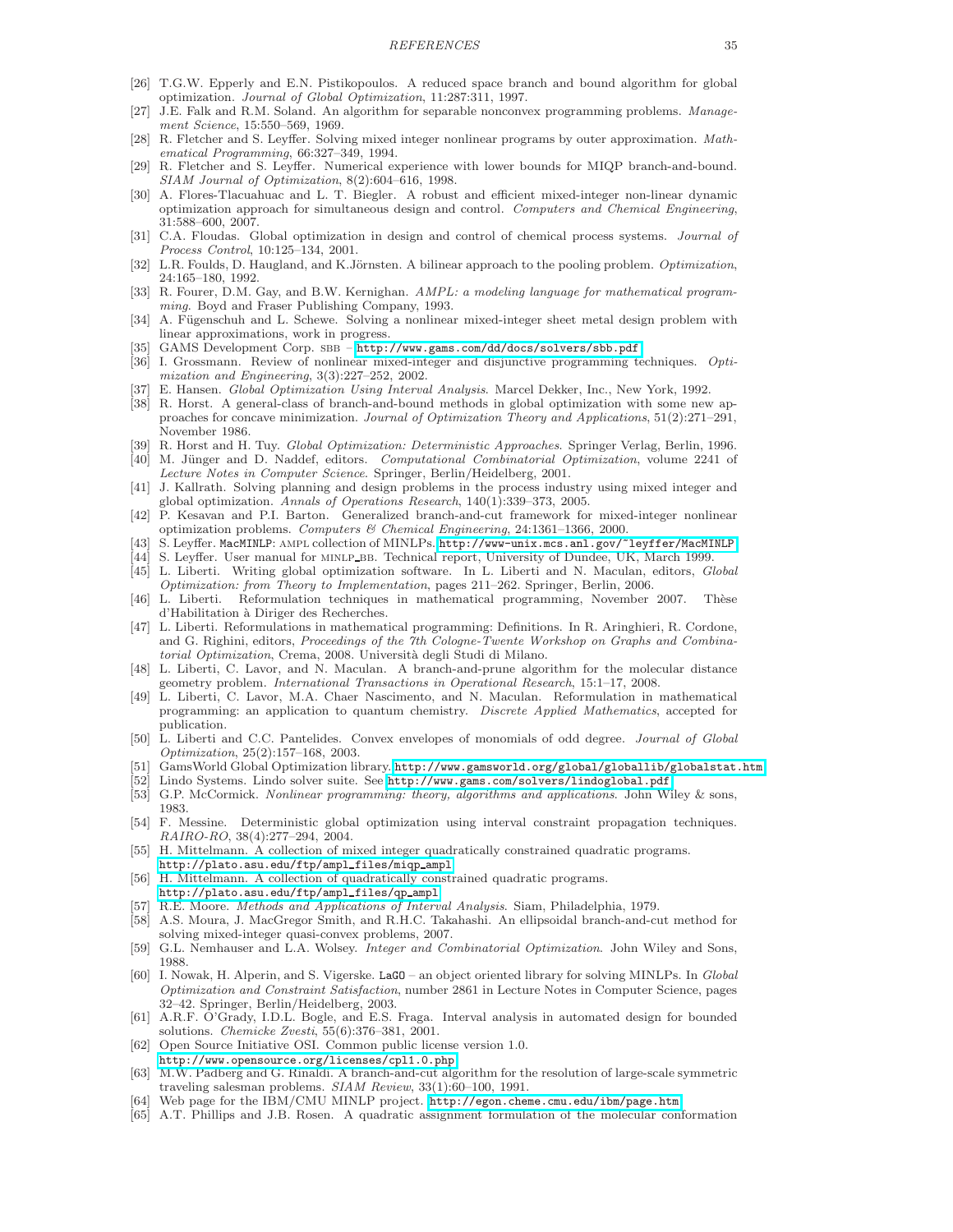#### 36 *REFERENCES*

problem. Technical report, CSD, University of Minnesota, 1998.

- <span id="page-36-1"></span>[66] I. Quesada and I.E. Grossmann. Global optimization of bilinear process networks and multicomponent flows. *Computers & Chemical Engineering*, 19(12):1219–1242, 1995.
- <span id="page-36-14"></span>[67] H. Ratschek and J. Rokne. Interval methods. In R. Horst and P.M. Pardalos, editors, *Handbook of Global Optimization*, volume 1, pages 751–828. Kluwer Academic Publishers, Dordrecht, 1995.
- <span id="page-36-4"></span>[68] H. S. Ryoo and N. V. Sahinidis. A branch-and-reduce approach to global optimization. *Journal of Global Optimization*, 8(2):107–138, March 1996.
- <span id="page-36-5"></span>[69] H.S. Ryoo and N.V. Sahinidis. Global optimization of nonconvex NLPs and MINLPs with applications in process design. *Computers & Chemical Engineering*, 19(5):551–566, 1995.
- <span id="page-36-19"></span>[70] N. V. Sahinidis, I.E. Grossmann, R. E. Fornari, and M. Chathrathi. Optimization model for long range planning in the chemical industry, 1989.
- <span id="page-36-12"></span>[71] N.V. Sahinidis. Baron: a general purpose global optimization software package. *Journal of Global Optimization*, 8:201–205, 1996.
- <span id="page-36-17"></span>[72] M.W.P. Savelsbergh. Preprocessing and probing techniques for mixed integer programming problems. *ORSA Journal on Computing*, 6(4):445–454, 1994.
- <span id="page-36-21"></span>[73] H. Schichl. Global optimization in the COCONUT project. In *Numerical Software with Result Verification*, number 2991 in Lecture Notes in Computer Science, pages 243–249. Springer, Berlin/Heidelberg, 2004.
- <span id="page-36-15"></span>[74] J.P. Shectman and N.V. Sahinidis. A finite algorithm for global minimization of separable concave programs. *Journal of Global Optimization*, 12:1–36, 1998.
- <span id="page-36-6"></span>[75] E.M.B. Smith. *On the Optimal Design of Continuous Processes*. PhD thesis, Imperial College of Science, Technology and Medicine, University of London, October 1996.
- <span id="page-36-7"></span>[76] E.M.B. Smith and C.C. Pantelides. Global optimisation of nonconvex MINLPs. *Computers & Chemical Engineering*, 21:S791–S796, 1997.
- <span id="page-36-8"></span>[77] E.M.B. Smith and C.C. Pantelides. A symbolic reformulation/spatial branch-and-bound algorithm for the global optimisation of nonconvex MINLPs. *Computers & Chemical Engineering*, 23:457–478, 1999.
- <span id="page-36-2"></span>[78] M. Tawarmalani and N.V. Sahinidis. *Convexification and global optimization in continuous and mixed-integer nonlinear programming: Theory, algorithms, software and applications*, volume 65 of *Nonconvex Optimization and Its Applications*. Kluwer Academic Publishers, Dordrecht, 2002.
- <span id="page-36-3"></span>[79] M. Tawarmalani and N.V. Sahinidis. Global optimization of mixed-integer nonlinear programs: A theoretical and computational study. *Mathematical Programming*, 99(3):563–591, 2004.
- <span id="page-36-10"></span>[80] R. Vaidyanathan and M. El-Halwagi. Global optimization of nonconvex MINLPs by interval analysis. In I.E. Grossmann, editor, *Global Optimization in Engineering Design*, pages 175–193. Kluwer Academic Publishers, Dordrecht, 1996.
- <span id="page-36-16"></span>[81] P. Van Hentenryck, L. Michel, and Y. Deville. *Numerica, a Modeling Language for Global Optimization*. MIT Press, Cambridge, MA, 1997.
- <span id="page-36-18"></span>[82] D. Vandenbussche and G.L. Nemhauser. A branch-and-cut algorithm for nonconvex quadratic programs with box constraints. *Math. Prog.*, 102(3), 2005.
- <span id="page-36-13"></span>[83] J.P. Vielma, S. Ahmed, and G.L. Nemhauser. A lifted linear programming branch-and-bound algorithm for mixed integer conic quadratic programs. *INFORMS Journal on Computing*, to appear.
- <span id="page-36-20"></span>[84] A. Wächter and L.T. Biegler. On the implementation of an interior-point filter line-search algorithm for large-scale nonlinear programming. *Mathematical Programming*, 106(1):25–57, 2006.
- <span id="page-36-0"></span>[85] L.A. Wolsey. *Integer Programming*. Wiley, 1998.
- <span id="page-36-9"></span>[86] J. M. Zamora and I. E. Grossmann. A branch and contract algorithm for problems with concave univariate, bilinear and linear fractional terms. *Journal of Global Optimization*, 14:217:249, 1999.
- <span id="page-36-11"></span>[87] J. Žilinskas and I.D.L. Bogle. Evaluation ranges of functions using balanced random interval arithmetic. *Informatica*, 14(3):403–416, 2003.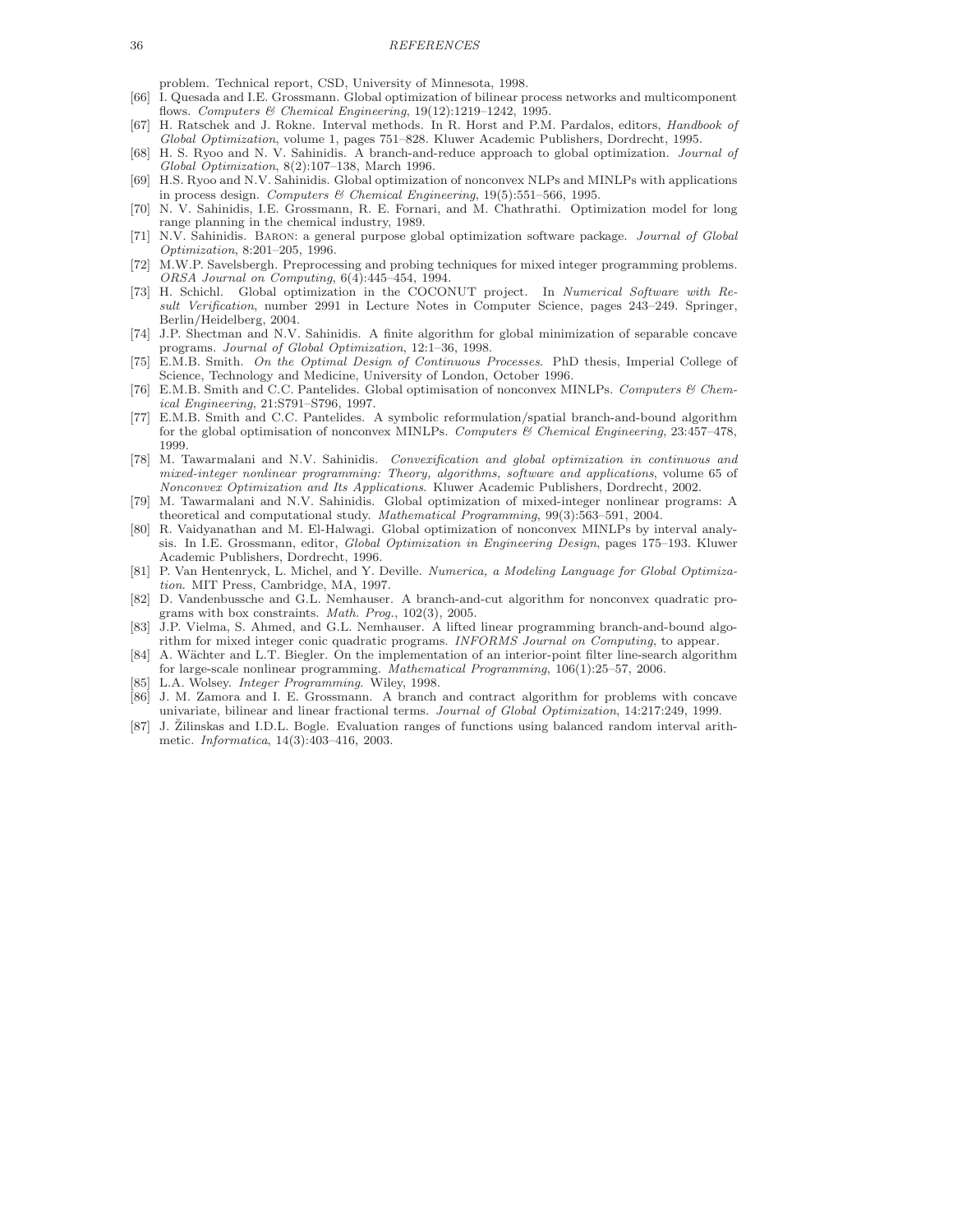|                                        | tuned          |                                 | fbbt          |           | abt                     |           | $no-bt$       |                          | obbt          |           |  |
|----------------------------------------|----------------|---------------------------------|---------------|-----------|-------------------------|-----------|---------------|--------------------------|---------------|-----------|--|
| Name                                   | $time$ (lb)    | ub                              | time $(lb)$   | ub        | time (lb)               | ub        | $time$ (lb)   | ub                       | time $(lb)$   | ub        |  |
| nvs19                                  | $( -1463.84)$  | $-971.4$                        | $( -1105.05)$ | $-1094$   | $(-1110.59)$            | $-1094.8$ | $( -42192)$   | $\overline{\phantom{0}}$ | $( -1202.95)$ | $-1073.6$ |  |
| nvs23                                  | $(-1310.02)$   | $-1091.2$                       | $(-233524)$   |           | $(-233558)$             |           | $(-233484)$   |                          | $(-1360.12)$  | $-1089.4$ |  |
| $du$ -opt $5$                          | 47.2           | 8.07366                         | 17.5          | 8.07366   | 50.9                    | 8.07366   | 15.3          | 8.07366                  | 414.4         | 8.07366   |  |
| du-opt                                 | 57.7           | 3.55634                         | 16.2          | 3.55634   | 39.6                    | 3.55634   | 19.9          | 3.55634                  | 519.5         | 3.55634   |  |
| $t\ln 5$                               | (6.74481)      | 10.6                            | (6.45067)     | 10.8      | (6.3782)                | 10.8      | (5.68835)     | 10.6                     | (7.12437)     | 10.3      |  |
| ex1252                                 | 61.3           | 128894                          | 60.8          | 128894    | 69.0                    | 128894    | (0)           |                          | 43.4          | 128894    |  |
| ex1233                                 | 1144.9         | 155011                          | 620.0         | 155011    | 590.5                   | 155011    | <b>NUM</b>    |                          | 922.5         | 155011    |  |
| nous1                                  | $(-0.232433)$  | 1.56707                         | $(-0.432783)$ | 1.62254   | $(-0.433816)$           | 1.56707   | $(-0.519321)$ | 1.56707                  | $(-0.174955)$ | 1.56707   |  |
| nous2                                  | 4.5            | 0.625967                        | 431.5         | 0.625967  | $(-9.501e-02)$          | 1.38432   | $(-0.467679)$ | 0.625967                 | 10.8          | 0.625967  |  |
| $t\ln 6$                               | (7.96525)      |                                 | (7.66781)     |           | (7.65883)               |           | (7.78365)     |                          | (8.11623)     |           |  |
| ex1243                                 | 47.8           | 83402.5                         | 47.2          | 83402.5   | 50.1                    | 83402.5   | (75688.2)     |                          | 54.4          | 83402.5   |  |
| csched1                                | $(-41999.5)$   | $-29397.7$                      | $(-45987)$    |           | $(-45987)$              |           |               |                          | $(-44263.6)$  |           |  |
| m6                                     | 141.1          | 82.2569                         | 145.5         | 82.2569   | 231.5                   | 82.2569   | 106.9         | 82.2569                  | 700.4         | 82.2569   |  |
| ex1244                                 | 7.8            | 82042.9                         | 3.8           | 82042.9   | 8.2                     | 82042.9   | 3.4           | 82042.9                  | 41.8          | 82042.9   |  |
| f <sub>0</sub> 7                       | (1.95463)      | 28.2364                         | (1.95463)     | 28.2364   | (1.95463)               | 29.1573   | (1.95463)     | 33.9566                  | (2.01885)     | 36.1932   |  |
| no7ar21                                | (72.9292)      | $\hspace{0.1mm}-\hspace{0.1mm}$ | (71.8953)     |           | (70.583)                |           | (83.387)      |                          | (69.4742)     |           |  |
| $no7_ara3_1$                           | (51.0052)      |                                 | (50.7747)     |           | (49.2448)               | 128.495   | (61.2455)     | 130.911                  | (44.4205)     |           |  |
| $no7$ <sub>-ar</sub> $4$ <sub>-1</sub> | (46.4066)      | 127.966                         | (47.2538)     |           | (45.4067)               | 122.135   | (58.9944)     | 106.393                  | (40.2347)     |           |  |
| $07-2$                                 | (9.99795)      | 153.94                          | (9.8579)      | 142.047   | (9.71642)               | 154.248   | (7.65306)     | 153.688                  | (9.39165)     | 147.859   |  |
| enpro56pb                              | 772.0          | 263428                          | 714.2         | 263428    | 765.1                   | 263428    | 449.2         | 263428                   | (260898)      |           |  |
| eniplac                                | 1280.1         | $-132117$                       | 1442.5        | $-132117$ | 1622.8                  | $-132117$ | $(-170806)$   |                          | 1815.6        | $-132117$ |  |
| enpro48pb                              | 49.8           | 187277                          | 65.6          | 187277    | 84.7                    | 187277    | 88.2          | 187277                   | 835.3         | 187277    |  |
| tls5                                   | (0.281252)     | $\overline{\phantom{a}}$        | (0.692908)    |           | (0.691527)              |           | (0)           |                          | (1.03417)     |           |  |
| tls6                                   | (0.472321)     | $\overline{\phantom{m}}$        | (0.687032)    |           | (0.685201)              |           | $(9.176e-02)$ |                          | (1.06872)     |           |  |
| csched2                                | $(-3.907e+07)$ | $\overline{\phantom{0}}$        | (-689735)     |           | $(-690558)$             |           |               |                          | $(-3138600)$  |           |  |
| stockcycle                             | 133.8          | 119949                          | 115.8         | 119949    | 129.9                   | 119949    | 130.9         | 119949                   | 150.1         | 119949    |  |
| $\operatorname{cccil\_13}$             | $(-124286)$    | $\overline{\phantom{a}}$        | $(-115771)$   | $-115656$ | $\left( -115774\right)$ | $-115656$ | $(-116363)$   |                          | $(-115843)$   | $-115656$ |  |
| lop97icx                               | (2654.42)      |                                 | (2662.7)      |           | (2658.59)               |           | (2613.1)      |                          | (2654.85)     |           |  |

<span id="page-37-0"></span>Table 11. Tests on bounds tightening variants for MINLP instances. The "NUM" for  $\mathbf{no\_bt}$  on instance  $ex1233$  is caused by a numerically unstable initial linearization  $\mathbf{LP}_0$ .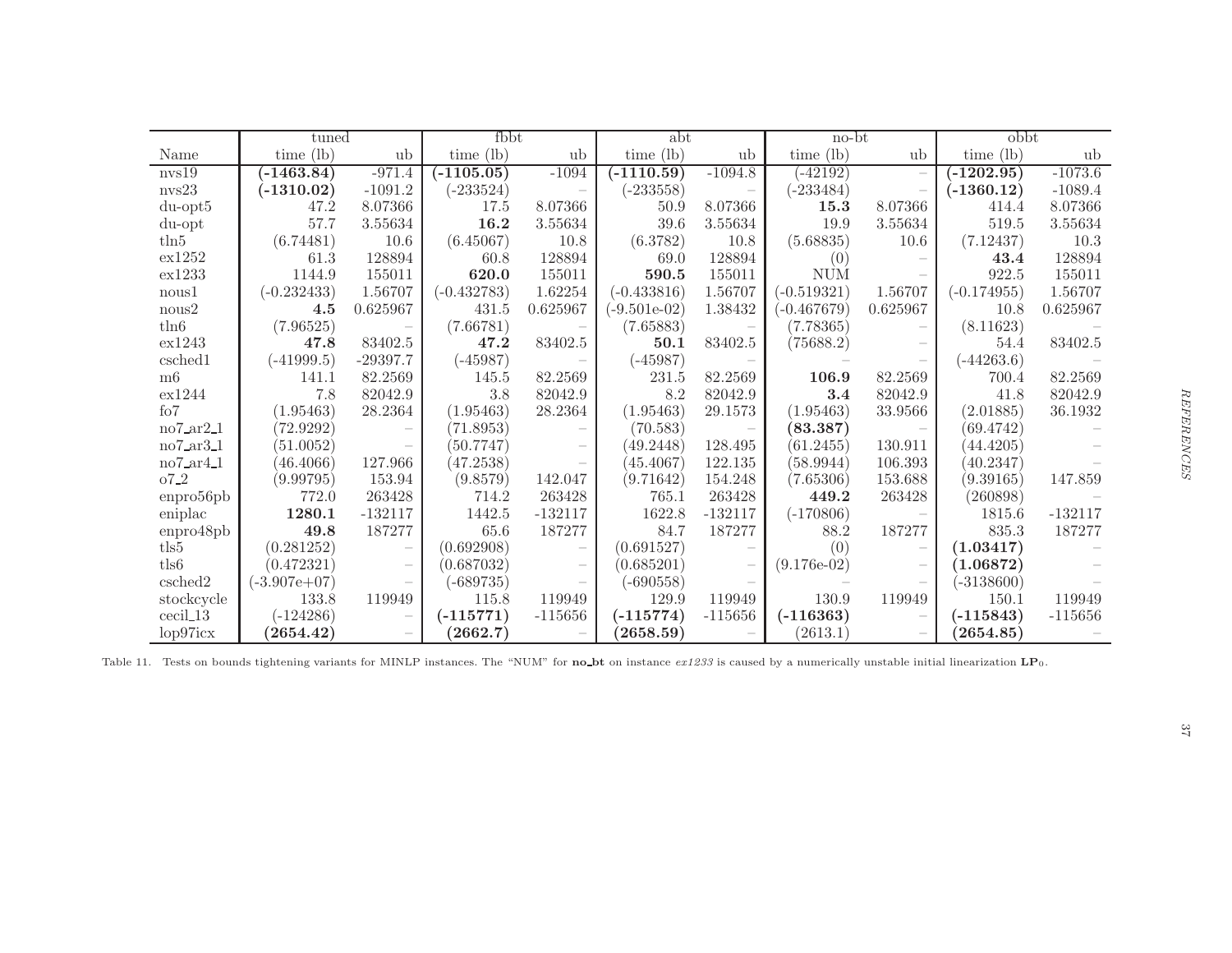|                            | tuned          |                          | fbbt           |                          | abt            |              | no-bt          |                          | obbt           |              | ಜ  |
|----------------------------|----------------|--------------------------|----------------|--------------------------|----------------|--------------|----------------|--------------------------|----------------|--------------|----|
| Name                       | time $(lb)$    | ub                       | time (lb)      | ub                       | time $(lb)$    | ub           | time $(lb)$    | ub                       | $time$ (lb)    | ub           |    |
| Synheat                    | (140732)       | 155174                   | (140667)       | 155376                   | (151425)       | 154997       | (139465)       | 155510                   | (143798)       | 154997       |    |
| SynheatMod                 | (150668)       | 154997                   | (150030)       | 154997                   | (151379)       | 154997       | (135633)       | 160497                   | (151396)       | 154997       |    |
| $c$ -sched-4-7             | $(-433662)$    | $\qquad \qquad -$        | $(-6.222e+07)$ | $\overline{\phantom{a}}$ | $(-9.089e+07)$ |              | $(-1.579e+08)$ |                          | $(-5.602e+07)$ |              |    |
| par <sup>72</sup>          | (-21696.5)     | $\overline{\phantom{a}}$ | $-337822$      | 2423.41                  | (-411453)      | 2423.41      | $(-6.053e+07)$ | $\overline{\phantom{a}}$ | (-1.971e+07)   | 2448.61      |    |
| Multistage                 | $(-57499.5)$   |                          | $-56658.2$     |                          | $-56658.2$     |              |                |                          | $-29200.4)$    |              |    |
| space- $25$                | (122.365)      | $\overline{\phantom{a}}$ | (103.979)      | $\overline{\phantom{a}}$ | (103.825)      |              | 42.6826        |                          | (100.266)      |              |    |
| space- $25-r$              | (69.7149)      |                          | (69.6589)      | $\overline{\phantom{a}}$ | (69.6244)      |              | (61.7838)      |                          | (69.6452)      |              |    |
| trimlon7                   | (5.06921)      | $\overline{\phantom{a}}$ | (5.05375)      | 21.1                     | (5.06725)      |              | (5.0581)       |                          | (5.64155)      |              |    |
| trimlon12                  | (16.1689)      | $\overline{\phantom{m}}$ | (13.3971)      |                          | (13.3971)      |              | (11.5577)      |                          | (16.0731)      |              |    |
| iran8x32                   | (5087.56)      | 5393.52                  | (5084.18)      | 5554.62                  | (5070.81)      | 5539.45      | (5094.53)      | 5591.68                  | (5039.13)      | 5575.38      |    |
| ibell3a                    | 975.4          | 878785                   | 1520.5         | 878785                   | 1483.0         | 878785       | 618.9          | 878785                   | 1414.7         | 878785       |    |
| ibienst1                   | 4536.7         | 48.7377                  | 5143.1         | 48.7377                  | 5580.1         | 48.7377      | 4207.4         | 48.7377                  | (24.923)       | 54.6463      |    |
| imisc07                    | (1765.82)      | 2975.27                  | (1790.73)      | 3255.2                   | (1769.01)      | 3094.7       | (1811.63)      |                          | (1442.17)      |              |    |
| nConvPI                    | $-8268.21)$    | $-4362.17$               | -8267.89)      | $-4362.17$               | $-8292.82$     | $-4362.17$   | $-8741.39)$    |                          | $-8302.14)$    | $-4362.17$   | RE |
| foulds3                    | $-76.1689)$    | -8                       | $-75.5308)$    | $-8$                     | $(-79.2133)$   | $-8$         | $-80.1292)$    | $-8$                     | $-75.1851)$    | -8           |    |
| barton                     | $(-113.257)$   |                          | $-105.795)$    |                          | $-105.795)$    |              | $(-113.267)$   |                          | $(-104.034)$   |              |    |
| CLay0203H                  | (O)            |                          | (41573.1)      | 41573.3                  | (41573.2)      | 41573.3      | 0)             |                          | 3750.3         | 41573.2      |    |
| CLay0204H                  | (0)            |                          | 68.0           | 6545                     | 122.3          | 6545         | 0)             | 7300                     | 627.8          | 6545         |    |
| airConduct                 | (24.5116)      | 26.8327                  | (24.512)       | 25.4557                  | (24.512)       | 26.8327      | (24.2041)      |                          | (24.512)       | 26.8327      |    |
| shortfall 30 <sub>-0</sub> | 104.9          | $-1.08072$               | $-1.08075$     |                          | $-1.08075$     | $-1.07975$   | 646.6          | $-1.08072$               | 193.0          | $-1.08072$   |    |
| shortfall_30_1             | $(-1.08838)$   | $-1.07865$               | $(-1.08834)$   | $-1.07207$               | $(-1.08834)$   | $-1.07865$   | $(-1.08832)$   | $-1.07489$               | $(-1.0884)$    | $-1.07865$   |    |
| classical 40.0             | $(-8.289e-02)$ | $-7.861e-02$             | 1187.7         | $-8.152e-02$             | 1003.1         | $-8.152e-02$ | 578.4          | $-8.152e-02$             | 1630.3         | $-8.152e-02$ |    |
| classical <sub>40-1</sub>  | 6031.5         | $-8.475e-02$             | 2054.9         | $-8.475e-02$             | 1530.1         | $-8.475e-02$ | 663.3          | $-8.475e-02$             | 2126.2         | $-8.475e-02$ |    |
| robust $30-0$              | 1.3            | $-4.545e-02$             | 1.3            | $-4.545e-02$             | 1.6            | $-4.545e-02$ | 1.4            | $-4.545e-02$             | 1.4            | $-4.545e-02$ |    |
| robust $30-1$              | 135.7          | $-4.775e-02$             | $(-9.091e-02)$ | $-4.726e-02$             | $(-9.108e-02)$ | $-4.580e-02$ | 57.7           | $-4.775e-02$             | (-7.049e-02)   | $-4.739e-02$ |    |

<span id="page-38-0"></span>Table 12. Tests on bounds tightening variants for MINLP instances (continued).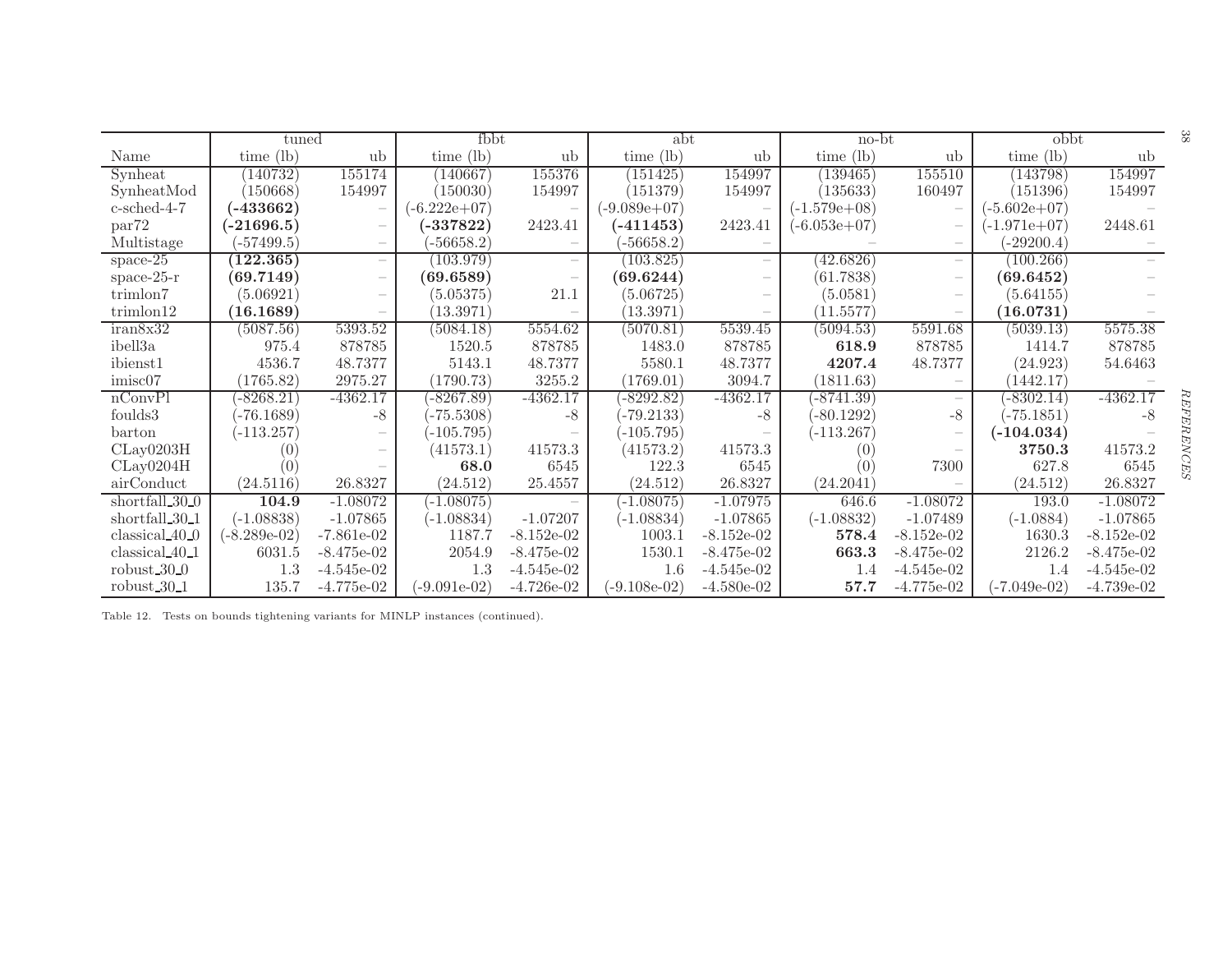|                      | tuned         |                          | fbbt          |             | abt           |             | no-bt         |             | obbt          |             |  |
|----------------------|---------------|--------------------------|---------------|-------------|---------------|-------------|---------------|-------------|---------------|-------------|--|
| Name                 | time $(lb)$   | ub                       | time $(lb)$   | ub          | $time$ (lb)   | ub          | time $(lb)$   | ub          | $time$ (lb)   | ub          |  |
| ex5.2.5              | $(-5186.13)$  | $-3500$                  | $(-5185.4)$   | $-3500$     | $(-5245.9)$   | $-3500$     | $-5395.08$    | $-3500$     | $(-4588.03)$  | $-3500$     |  |
| ex5.3.3              | (1.66301)     | 3.39097                  | (1.65313)     | 3.30464     | (1.65883)     | 3.23402     | (1.63485)     | 3.23402     | (1.67527)     | 3.23402     |  |
| foulds3              | $(-76.1689)$  | $-8$                     | $(-75.5308)$  | $-8$        | $(-79.2133)$  | $-8$        | $(-80.1292)$  | $-8$        | $(-75.1851)$  | $-8$        |  |
| qp1                  | $(-0.130191)$ | 8.093e-04                | $(-0.13365)$  | 8.093e-04   | $(-0.128582)$ | 8.093e-04   |               | 8.093e-04   | $(-0.13861)$  | 8.093e-04   |  |
| qp2                  | $(-0.143293)$ | 8.093e-04                | $(-0.121931)$ | 8.093e-04   | $(-0.13552)$  | 8.093e-04   |               | 8.093e-04   | $(-0.136783)$ | 8.093e-04   |  |
| qp3                  | $(-0.303239)$ | 8.093e-04                | $(-0.367258)$ | 8.093e-04   | $(-0.379187)$ | 8.093e-04   |               | 8.093e-04   | $(-0.23947)$  | 8.093e-04   |  |
| Hicks <sub>5</sub>   | 7.5           | 227.257                  | $(2.630e-02)$ | 227.257     | (1.6942)      | 227.257     | (1.18405)     | 227.257     | (141.096)     | 227.257     |  |
| Hicks_10             | 29.0          | 227.257                  | $(2.914e-03)$ | 227.257     | (0.868933)    | 227.257     | $(1.833e-02)$ | 227.257     | (0.261244)    | 227.257     |  |
| Hicks_20             | 111.2         | 227.257                  | $(2.975e-03)$ | 227.257     | (0.515046)    | 227.257     | $(5.346e-02)$ | 227.257     | 30.7          | 227.257     |  |
| Hicks_50             | 735.4         | 227.257                  | (0.197572)    | 227.257     | (0.284617)    | 227.257     | $(6.934e-03)$ | 227.257     | (0.443255)    | 227.257     |  |
| Hicks_100            | 2684.3        | 227.257                  | (0.446834)    | 227.257     | (0.334031)    | 227.257     | $(5.032e-03)$ | 227.257     | 481.8         | 227.257     |  |
| $*$ spar030-060-1    | 3226.8        | $-706$                   | 2958.3        | $-706$      | 3071.1        | $-706$      | 2794.3        | $-706$      | $(-707.375)$  | $-696.5$    |  |
| $*$ par030-060-2     | 20.7          | $-1377.17$               | 2.0           | $-1377.17$  | 6.9           | $-1377.17$  | 1.7           | $-1377.17$  | 468.2         | $-1377.17$  |  |
| $spr040-050-1$       | $(-1172.88)$  | $-1154.5$                | $(-1173.29)$  | $-1154.5$   | $(-1174.81)$  | $-1154.5$   | $(-1169.87)$  | $-1154.5$   | $(-1347.16)$  | $-1154.5$   |  |
| $*$ par040-050-2     | 3238.4        | $-1430.98$               | 3223.2        | $-1430.98$  | 3215.8        | $-1430.98$  | 2635.0        | $-1430.98$  | $(-1593.19)$  | $-1430.98$  |  |
| $*$ spar040-060-1    | $(-1735.62)$  | $-1322.67$               | $(-1735.5)$   | $-1322.67$  | $(-1737.06)$  | $-1322.67$  | $(-1708.97)$  | $-1311.06$  | $(-2110.22)$  | $-1311.06$  |  |
| $*$ par $050-040-1$  | $(-1613.34)$  | $-1411$                  | $(-1612.84)$  | $-1411$     | $(-1613.78)$  | $-1411$     | $(-1594.53)$  | $-1411$     | $(-1948.22)$  | $-1411$     |  |
| $*$ spar $050-050-1$ | $(-2254.94)$  | $-1193$                  | $(-2254.25)$  | $-1193$     | $(-2257)$     | $-1193$     | $(-2221.94)$  | $-1193$     | $(-2886.12)$  | $-1193$     |  |
| $*$ par060-020-1     | 405.2         | $-1212$                  | 376.5         | $-1212$     | 421.1         | $-1212$     | 276.2         | $-1212$     | 5167.5        | $-1212$     |  |
| $*$ par060-020-2     | 33.1          | $-1925.5$                | $5.3\,$       | $-1925.5$   | 17.3          | $-1925.5$   | 4.5           | $-1925.5$   | 2072.6        | $-1925.5$   |  |
| $*$ par070-025-1     | $(-2881.28)$  | $-2538.91$               | $(-2879.97)$  | $-2538.91$  | $(-2882.72)$  | $-2538.91$  | $(-2861.72)$  | $-2538.91$  | $(-3333.94)$  | $-2538.91$  |  |
| $*$ par $080-025-1$  | $(-3786.06)$  | $-3157$                  | $(-3782.25)$  | $-3157$     | $(-3790)$     | $-3157$     | $(-3755.56)$  | $-3157$     | $(-4386.94)$  | $-3157$     |  |
| spar090-025-1        | $(-4899.62)$  | $-3361.5$                | $(-4896.69)$  | $-3361.5$   | $(-4905)$     | $-3361.5$   | $(-4862.06)$  | $-3361.5$   | $(-5671.62)$  | $-3361.5$   |  |
| dualc <sub>8</sub>   | (18309.1)     | 18309.2                  | (18309.2)     | 18309.2     | (18309.1)     | 18309.2     | (18309.2)     | 18309.2     | (18309.2)     | 18309.2     |  |
| dual4                | $(-78.3223)$  | 0.746091                 | $(-65.9165)$  | 0.746091    | $(-70.537)$   | 0.746091    | $(-68.8498)$  | 0.746091    | $(-305.806)$  | 0.746091    |  |
| dual1                | $(-78.21)$    | 3.501e-02                | $(-50.2085)$  | 3.501e-02   | $(-56.7133)$  | 3.501e-02   | $(-58.0487)$  | 3.501e-02   | $(-214.391)$  | 3.501e-02   |  |
| dual2                | $(-221.494)$  | 3.373e-02                | $(-60.5728)$  | 3.373e-02   | $(-221.494)$  | 3.373e-02   | $(-71.5777)$  | 3.373e-02   | $(-221.494)$  | 3.373e-02   |  |
| qadlittl             | 2186.2        | 480319                   | 2215.9        | 480319      | 2674.6        | 480319      | 760.6         | 480319      | 2227.1        | 480319      |  |
| $cvxqp1_s$           | (10680.2)     | $\overline{\phantom{a}}$ | (10681)       |             | (10680.2)     |             | (9577.69)     |             | (10381.7)     |             |  |
| $cvxqp2_s$           | (7424.12)     |                          | (7422.84)     |             | (7422.35)     |             | (6906.99)     | $\equiv$    | (7301.97)     |             |  |
| cvxqp3s              | (11943.4)     | 13727.9                  | (11932.5)     | 12024.6     | (11934)       | 12103.9     | (11932.7)     | 12035       | (11943)       | 11947.2     |  |
| values               | $(-7.28079)$  | $-1.39662$               | $(-8.13076)$  | $-1.39662$  | $(-8.21165)$  | $-1.39662$  | $(-8.06712)$  | $-1.39662$  | $(-8.51661)$  | $-1.39662$  |  |
| qbrandy              | 32.7          | 28375.1                  | 85.2          | 28375.1     | 199.1         | 28375.1     | 43.0          | 28375.1     | 136.1         | 28375.1     |  |
| qshare1b             | 6571.0        | 720078                   | (720078)      | 720078      | (720078)      | 720078      | (719944)      |             | 6707.9        | 720078      |  |
| qetamacr             | (63739.6)     | 86760.4                  | (70321.8)     | 86760.4     | (69397.5)     | 86760.4     | (70810.4)     | 86760.4     | (63555.4)     | 86760.4     |  |
| gouldqp2             | $(-0.15444)$  | 1.843e-04                | $(-0.154362)$ | 1.843e-04   | $(-0.154406)$ | 1.843e-04   | $(-0.154254)$ | 1.843e-04   | $(-0.206172)$ | 1.843e-04   |  |
| primal4              | 1180.6        | $-0.746091$              | 7.4           | $-0.746091$ | $(-0.746759)$ | $-0.746091$ | 8.0           | $-0.746091$ | 800.4         | $-0.746091$ |  |
| stcqp1               | (151116)      | 155144                   | (151296)      | 155144      | (151254)      | 155144      | (151341)      | 155144      | (148329)      | 155144      |  |

<span id="page-39-0"></span>Table 13. Tests on bounds tightening variants for continuous NLP instances.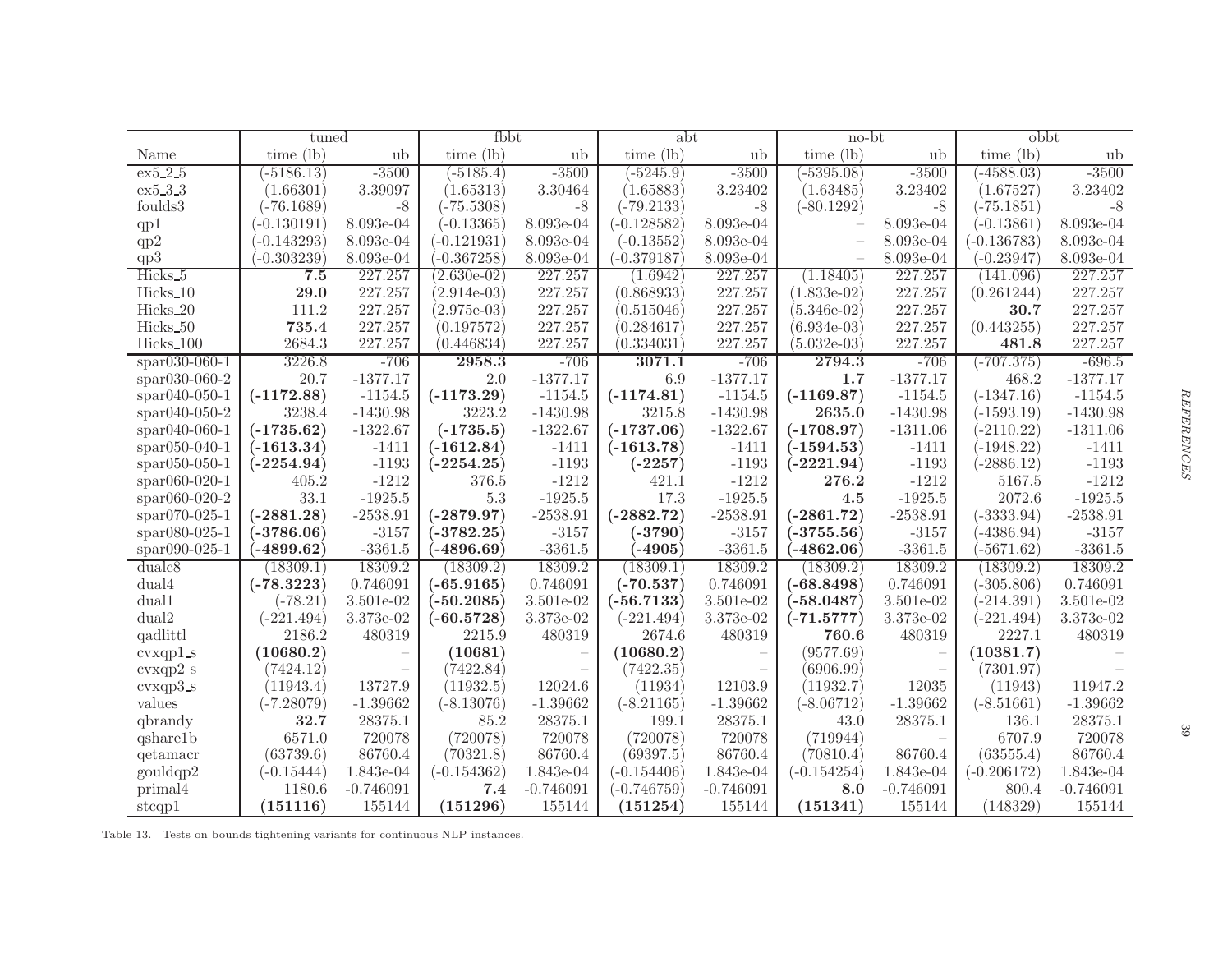|                   | str-br      |                                 | $r\overline{b\text{-}int\text{-}}br\text{-}rev$ |                          | br-plain         |                          | pure-vt          |                          | $rb$ - $\inf$ |            | $\ddot{\sigma}$ |
|-------------------|-------------|---------------------------------|-------------------------------------------------|--------------------------|------------------|--------------------------|------------------|--------------------------|---------------|------------|-----------------|
| Name              | time (lb)   | ub                              | time $(lb)$                                     | ub                       | time $(lb)$      | ub                       | time (lb)        | ub                       | time (lb)     | ub         |                 |
| nvs19             | 208.7       | $-1098.4$                       | 31.8                                            | $-1098.4$                | $(-1463.84)$     | $-971.4$                 | $(-1230.4)$      | $-1078.8$                | 58.2          | $-1098.4$  |                 |
| $\text{nvs}23$    | 927.3       | $-1125.2$                       | 153.5                                           | $-1125.2$                | $(-1310.02)$     | $-1091.2$                | $(-1283.64)$     | $-1083.2$                | 310.1         | $-1125.2$  |                 |
| $du$ -opt $5$     | 1777.6      | 8.07366                         | (7.96564)                                       | 157.292                  | 47.2             | 8.07366                  | 47.3             | 8.07366                  | 525.6         | 8.07366    |                 |
| du-opt            | 564.6       | 3.55634                         | 359.6                                           | $3.55634\,$              | 57.7             | 3.55634                  | 57.9             | 3.55634                  | 301.2         | 3.55634    |                 |
| $t\ln 5$          | 132.3       | 10.3                            | 57.0                                            | 10.3                     | (6.74481)        | 10.6                     | 95.6             | 10.3                     | 41.8          | 10.3       |                 |
| $\mathrm{ex}1252$ | 89.8        | 128894                          | 91.7                                            | 128894                   | 61.3             | 128894                   | 22.4             | 128894                   | (96158.2)     | 140049     |                 |
| ex1233            | (98260.7)   | 313541                          | (85451.1)                                       | 313541                   | 1144.9           | 155011                   | 911.1            | 155011                   | (90049.1)     | 313541     |                 |
| nous1             | (1.13599)   | 1.56707                         | (1.54113)                                       | 1.56707                  | $(-0.232433)$    | 1.56707                  | (0.585914)       | 1.56707                  | (0.469265)    | 1.56707    |                 |
| nous2             | 577.1       | 0.625967                        | 463.6                                           | 0.625967                 | 4.5              | 0.625967                 | 5.2              | 0.625967                 | 104.7         | 0.625967   |                 |
| tln6              | 2133.0      | $15.3\,$                        | (15.1)                                          | 15.6                     | (7.96525)        |                          | (7.98961)        | $\overline{\phantom{a}}$ | 1451.6        | 15.3       |                 |
| ex1243            | 9.4         | 83402.5                         | 4.8                                             | 83402.5                  | 47.8             | 83402.5                  | 103.5            | 83402.5                  | 2.9           | 83402.5    |                 |
| csched1           | 52.1        | $-30639.3$                      | $24.9\,$                                        | $-30639.3$               | $(-41999.5)$     | $-29397.7$               | 9.1              | $-30639.3$               | $-30639.3)$   | $-30639.3$ |                 |
| m6                | (82.193)    | 82.2855                         | (61.4593)                                       | 82.2855                  | 141.1            | 82.2569                  | 138.9            | 82.2569                  | (78.8575)     | 111.297    |                 |
| ex1244            | 135.0       | 82042.9                         | (73629.7)                                       | 85275.1                  | 7.8              | 82042.9                  | 8.9              | 82042.9                  | 744.9         | 82042.9    |                 |
| $\rm{fo}7$        | (9.17862)   | 26.8476                         | (4.50536)                                       | 25.8579                  | (1.95463)        | 28.2364                  | (1.95463)        | 28.2364                  | (6.34519)     | 28.1697    | REFERENCES      |
| $no7ar2_1$        | (105.138)   | 107.863                         | (92.6172)                                       | 117.579                  | (72.9292)        | $\overline{\phantom{m}}$ | (72.9557)        | $\overline{\phantom{m}}$ | (95.1179)     |            |                 |
| $no7_ara3_1$      | (90.9676)   | 116.287                         | (88.3894)                                       | 137.694                  | (51.0052)        |                          | (50.9655)        |                          | (85.2688)     | 134.893    |                 |
| $no7_ard_1$       | (84.8417)   | 125.531                         | (69.8584)                                       | 120.749                  | (46.4066)        | 127.966                  | (46.4613)        | 127.966                  | (71.7896)     |            |                 |
| $07-2$            | (65.6153)   | 158.178                         | (67.0205)                                       | 140.876                  | (9.99795)        | 153.94                   | (10.0484)        | 153.94                   | (74.0129)     | 137.399    |                 |
| enpro56pb         | 57.3        | 263428                          | 64.4                                            | 263428                   | 772.0            | 263428                   | 751.3            | 263428                   | 44.4          | 263428     |                 |
| eniplac           | $(-134499)$ | $\hspace{0.1mm}-\hspace{0.1mm}$ | 1314.5                                          | $-132117$                | 1280.1           | $-132117$                | 1290.2           | $-132117$                | 2267.8        | $-132117$  |                 |
| enpro48pb         | 83.2        | 187277                          | 84.8                                            | 187277                   | 49.8             | 187277                   | 49.7             | 187277                   | 454.5         | 187277     |                 |
| tls5              | (5.6)       | $\overline{\phantom{a}}$        | (4.07901)                                       |                          | (0.281252)       |                          | (0.281717)       | $\overline{\phantom{m}}$ | (4.75417)     |            |                 |
| tls6              | (5.66333)   | $\overline{\phantom{m}}$        | $\left( 5.54602\right)$                         | $\overline{\phantom{a}}$ | (0.472321)       | $\overline{\phantom{a}}$ | (0.490006)       | $\overline{\phantom{m}}$ | (5.25982)     |            |                 |
| csched2           | $(-305830)$ | $\overline{\phantom{m}}$        | $(-255056)$                                     | $\overline{\phantom{m}}$ | $(-3.90708e+07)$ | $\overline{\phantom{m}}$ | $(-3.90219e+07)$ | $\overline{\phantom{m}}$ | $-305830)$    |            |                 |
| stockcycle        | 1581.6      | 119949                          | (119933)                                        | 145727                   | 133.8            | 119949                   | 134.2            | 119949                   | (119841)      | 120199     |                 |
| cecil_13          | $(-116000)$ | $\overline{\phantom{m}}$        | $(-116025)$                                     |                          | $(-124286)$      |                          | (-124277)        | $\overline{\phantom{a}}$ | $(-116004)$   |            |                 |
| lop97icx          | (3091.46)   | $\overline{\phantom{a}}$        | (3073.41)                                       |                          | (2654.42)        |                          | (2654.73)        |                          | (3088.98)     |            |                 |

<span id="page-40-0"></span>Table 14. Tests for branching techniques on MINLP instances.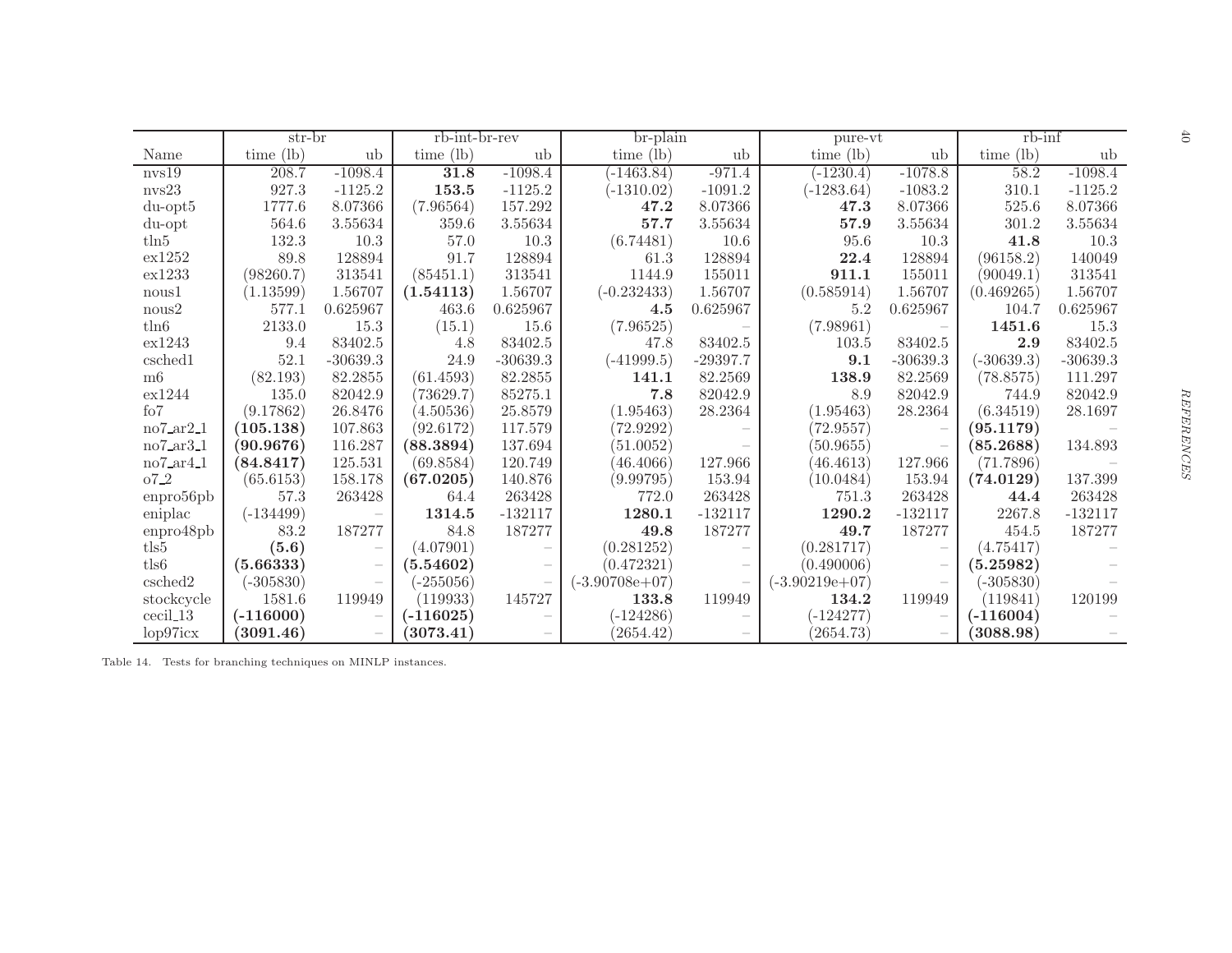|                            | str-br         |              | rb-int-br-rev  |                          | br-plain       |              | pure-vt        |                          | $rb$ - $\inf$  |              |
|----------------------------|----------------|--------------|----------------|--------------------------|----------------|--------------|----------------|--------------------------|----------------|--------------|
| Name                       | $time$ (lb)    | ub           | $time$ (lb)    | ub                       | time $(lb)$    | ub           | time (lb)      | ub                       | time (lb)      | ub           |
| Synheat                    | (81061.9)      | 161010       | (76212.1)      | 161010                   | (140732)       | 155174       | (144347)       | 154997                   | (75746.4)      | 161010       |
| SynheatMod                 | 79384.7)       | 161010       | (79573.3)      | 161010                   | (150668)       | 154997       | (150311)       | 154997                   | (78234)        | 161010       |
| $c$ -sched-4-7             | -261947)       |              | $-254372)$     |                          | $-433662$      |              | $-223972$      |                          | $-263059$      |              |
| par <sup>72</sup>          | $-3234.77)$    | 19057.7      | $-8535.91$     | $\overline{\phantom{a}}$ | $-21696.5)$    |              | (374.956)      |                          | $-3234.77)$    |              |
| Multistage                 | 533.7          | $-7582.62$   | $-36772.2)$    |                          | $-57499.5$     |              | 2565.2         | $-7582.62$               | $-94089.1)$    |              |
| $space-25$                 | (87.9277)      |              | (97.0191)      |                          | 122.365)       |              | (120.165)      |                          | (85.5853)      |              |
| space- $25-r$              | (70.8325)      |              | (69.2622)      | $\overline{\phantom{m}}$ | (69.7149)      |              | (69.7442)      | $\overline{\phantom{a}}$ | (70.8325)      |              |
| trimlon7                   | (14.7173)      |              | 3593.8         | 15                       | (5.06921)      |              | (5.02803)      | $\overline{\phantom{a}}$ | 1012.6         | 15           |
| trimlon12                  | (30.2292)      |              | (29.7712)      |                          | (16.1689)      |              | (16.1688)      |                          | (30.2558)      |              |
| iran8x32                   | (5229.01)      | 5649.76      | 5095.2         | 5255.45                  | (5087.56)      | 5393.52      | (5089.34)      | 5529.02                  | 5125.9         | 5255.45      |
| ibell3a                    | 3381.4         | 878785       | 953.3          | 878785                   | 975.4          | 878785       | 922.1          | 878785                   | 1213.8         | 878785       |
| ibienst1                   | 5265.8         | 48.7377      | 4292.4         | 48.7377                  | 4536.7         | 48.7377      | 4328.2         | 48.7377                  | 3671.0         | 48.7377      |
| imisc07                    | (2041.18)      | 2815.47      | (2536.14)      | 2814.37                  | (1765.82)      | 2975.27      | (1765.25)      | 2975.27                  | (2291.95)      | 2814.54      |
| nConvPI                    | $-8842.22$     | $-4579.99$   | $-8793.61$     | $-4579.99$               | $-8268.21$     | $-4362.17$   | $-8267.71$     | $-4362.17$               | $-8842.22$     | $-4579.99$   |
| foulds3                    | $-55.7946)$    | -8           | $(-57.3748)$   | $-8$                     | $-76.1689$     | $-8$         | $-68.7305)$    | -8                       | $-55.4884)$    | -8           |
| barton                     | $(-102.736)$   |              | $(-102.924)$   |                          | $(-113.257)$   |              | $(-103.544)$   | $\overline{\phantom{a}}$ | $(-102.736)$   |              |
| CLay0203H                  | (4761.22)      | 41907.5      | (40179)        | 41573.3                  |                |              | (33667.7)      |                          | (40104.9)      | 41737.5      |
| CLay0204H                  | 101.8          | 6545         | (3025)         | 7025                     |                |              | 64.5           | 6545                     | (3025)         | 6775         |
| airConduct                 | (24.5134)      | 26.8327      | (24.5108)      | 26.8327                  | (24.5116)      | 26.8327      | (24.5106)      | 25.4557                  | (24.5117)      | 26.8327      |
| shortfall 30 <sub>-0</sub> | 791.0          | $-1.08072$   | 867.5          | $-1.08072$               | 104.9          | $-1.08072$   | 324.9          | $-1.08072$               | 2888.3         | $-1.08072$   |
| shortfall 30 <sub>-1</sub> | $(-1.08833)$   | $-1.07865$   | $(-1.08833)$   | $-1.07865$               | $(-1.08838)$   | $-1.07865$   | $(-1.08731)$   | $-1.08069$               | $(-1.08841)$   | $-1.07865$   |
| $classical_40_0$           | 1195.9         | $-8.152e-02$ | 1070.1         | $-8.152e-02$             | $(-8.289e-02)$ | $-7.861e-02$ | 1254.9         | $-8.152e-02$             | $(-8.168e-02)$ | $-7.833e-02$ |
| classical 40 <sub>-1</sub> | 882.6          | $-8.475e-02$ | 146.8          | $-8.475e-02$             | 6031.5         | $-8.475e-02$ | 2006.4         | $-8.475e-02$             | 190.3          | $-8.475e-02$ |
| robust $30-0$              | 1.4            | $-4.545e-02$ | 1.4            | $-4.545e-02$             | 1.3            | $-4.545e-02$ | 1.2            | $-4.545e-02$             | 1.7            | $-4.545e-02$ |
| robust $30-1$              | $(-4.780e-02)$ | $-4.771e-02$ | $(-4.775e-02)$ | $-4.351e-02$             | 135.7          | $-4.775e-02$ | $(-7.035e-02)$ | $-4.741e-02$             | $(-4.797e-02)$ | $-4.748e-02$ |

<span id="page-41-0"></span>Table 15. Tests for branching techniques on MINLP instances (continued).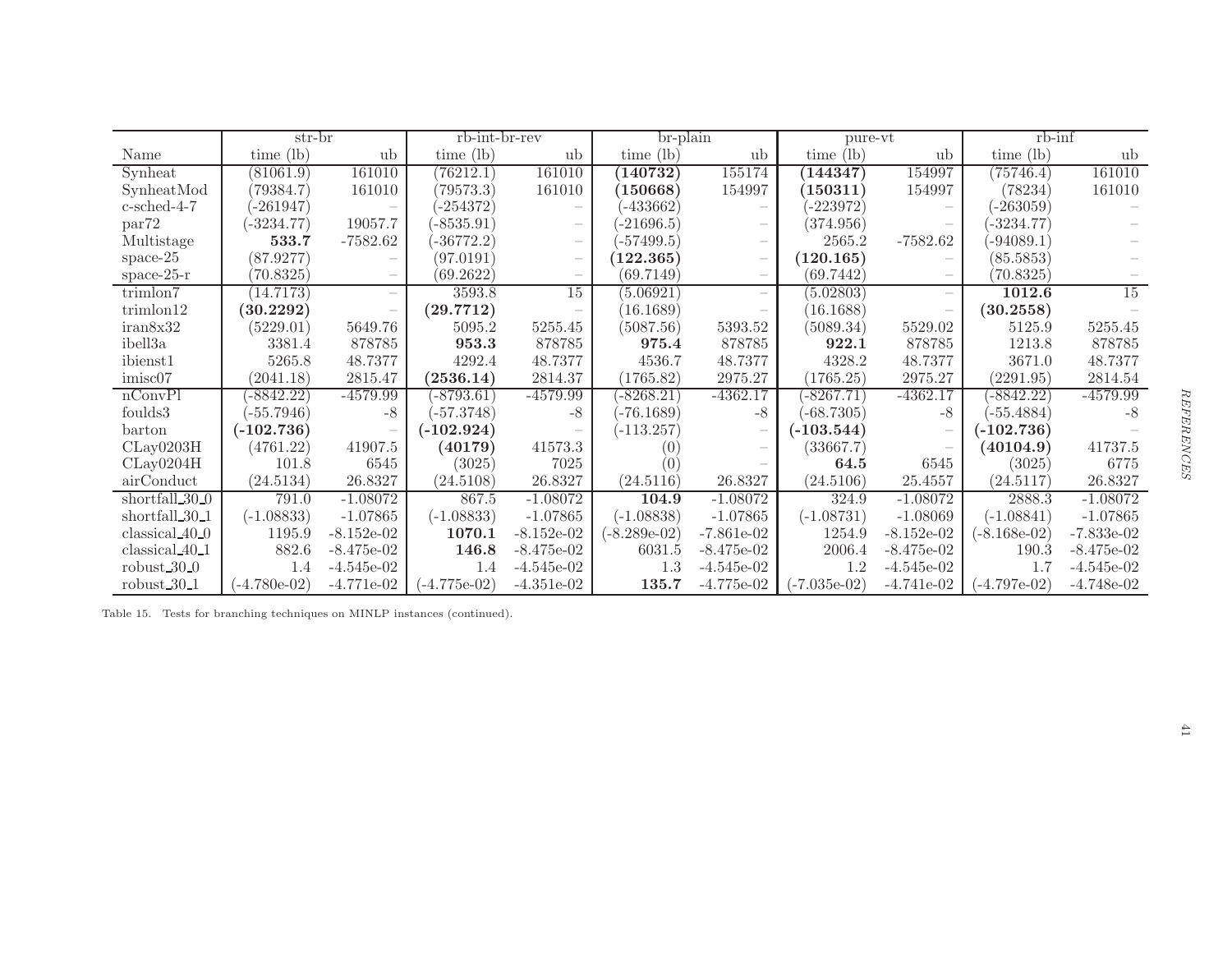|                     | str-br        |             | rb-int-br-rev  |                          | br-plain      |                          | pure-vt        |             | $rb$ - $\inf$ |             | 47      |
|---------------------|---------------|-------------|----------------|--------------------------|---------------|--------------------------|----------------|-------------|---------------|-------------|---------|
| Name                | time $(lb)$   | ub          | $time$ (lb)    | ub                       | $time$ (lb)   | ub                       | time (lb)      | ub          | time $(lb)$   | ub          |         |
| ex5.2.5             | $-7078.7)$    | $-3500$     | $-6900.79)$    | $-3500$                  | $(-5186.13)$  | $-3500$                  | $(-7225.22)$   | $-3500$     | $(-7079.57)$  | $-3500$     |         |
| ex5.3.3             | (1.88559)     | 3.24012     | (1.83954)      | 3.24012                  | (1.66301)     | 3.39097                  | (1.65172)      | 3.39097     | (1.8111)      | 3.23402     |         |
| foulds3             | $-55.7946)$   | $-8$        | $(-57.3748)$   | $-8$                     | $(-76.1689)$  | $-8$                     | $(-68.7305)$   | $-8$        | $(-55.4884)$  | $-8$        |         |
| qp1                 | $-0.226998$   | 8.093e-04   | $(-8.387e-02)$ | 8.093e-04                | $(-0.130191)$ | 8.093e-04                | $(-9.678e-02)$ | 8.093e-04   | $(-0.356874)$ | 8.093e-04   |         |
| qp2                 | $-0.233894)$  | 8.093e-04   | $(-8.195e-02)$ | 8.093e-04                | $(-0.143293)$ | 8.093e-04                | $(-9.556e-02)$ | 8.093e-04   | $(-0.303211)$ | 8.093e-04   |         |
| qp3                 | $(-0.320343)$ | 8.093e-04   | $(-0.28616)$   | 8.093e-04                | $(-0.303239)$ | 8.093e-04                | $(-0.33229)$   | 8.093e-04   | $-0.308834$   | 8.093e-04   |         |
| $span(030-060-1)$   | $(-754.843)$  | $-706$      | 1817.1         | $-706$                   | 3226.8        | $-706$                   | 2460.6         | $-706$      | 1908.9        | $-706$      |         |
| $*$ par030-060-2    | 48.6          | $-1377.17$  | 25.4           | $-1377.17$               | 20.7          | $-1377.17$               | 20.4           | $-1377.17$  | 21.7          | $-1377.17$  |         |
| $spr040-050-1$      | $(-1358.83)$  | $-1154.5$   | $(-1183.65)$   | $-1154.5$                | $(-1172.88)$  | $-1154.5$                | $(-1195.22)$   | $-1154.5$   | $(-1175.81)$  | $-1154.5$   |         |
| spar040-050-2       | $(-1557.62)$  | $-1430.98$  | 3106.3         | $-1430.98$               | 3238.4        | $-1430.98$               | 4269.2         | $-1430.98$  | 2905.5        | $-1430.98$  |         |
| $*$ par040-060-1    | $(-1939.54)$  | $-1322.67$  | $(-1716.17)$   | $-1311.06$               | $(-1735.62)$  | $-1322.67$               | $(-1725.41)$   | $-1322.67$  | $(-1699.1)$   | $-1322.67$  |         |
| $*$ par $050-040-1$ | $(-1809.56)$  | $-1411$     | $(-1595.22)$   | $-1411$                  | $(-1613.34)$  | $-1411$                  | $(-1616.34)$   | $-1411$     | $(-1601.27)$  | $-1411$     |         |
| $*$ par050-050-1    | $(-2496.53)$  | $-1193$     | $(-2204.72)$   | $-1193$                  | $(-2254.94)$  | $-1193$                  | $(-2289.31)$   | $-1193$     | $(-2202.69)$  | $-1193$     |         |
| $*$ par060-020-1    | 1550.7        | $-1212$     | 422.2          | $-1212$                  | 405.2         | $-1212$                  | 729.0          | $-1212$     | 366.5         | $-1212$     |         |
| $*$ par060-020-2    | 47.1          | $-1925.5$   | 45.5           | $-1925.5$                | 33.1          | $-1925.5$                | 36.3           | $-1925.5$   | 45.1          | $-1925.5$   | REFEREN |
| $*$ par070-025-1    | $(-3036.2)$   | $-2538.91$  | $(-2853.54)$   | $-2538.91$               | $(-2881.28)$  | $-2538.91$               | $(-2848.78)$   | $-2538.91$  | $(-2852.95)$  | $-2538.91$  |         |
| $span080-025-1$     | $(-4030)$     | $-3157$     | $-3759.91)$    | $-3157$                  | $-3786.06$    | $-3157$                  | $-3817.44)$    | $-3157$     | $(-3763.5)$   | $-3157$     |         |
| spar090-025-1       | $(-5181.81)$  | $-3372.5$   | $-4865.31)$    | $-3361.5$                | $(-4899.62)$  | $-3361.5$                | $-5261.44$     | $-3361.5$   | $(-4879.44)$  | $-3372.5$   |         |
| cvxqp1s             | (10769)       |             | (10790.5)      | 12468                    | (10680.2)     | $\overline{\phantom{a}}$ | (11159.4)      | 11800       | (10764)       |             |         |
| $cvxqp2_s$          | (7327.87)     |             | (7297.41)      | $\overline{\phantom{m}}$ | (7424.12)     | $\overline{\phantom{m}}$ | (7677.29)      |             | (7329.36)     |             |         |
| $cvxqp3_s$          | (11942.9)     |             | (11942.8)      |                          | (11943.4)     | 13727.9                  | 3957.4         | 11943.4     | (11942.9)     |             |         |
| dual1               | $(-214.431)$  | 3.501e-02   | $-214.431$     | 3.501e-02                | $(-78.21)$    | 3.501e-02                | $(-214.431)$   | 3.501e-02   | $-214.431)$   | 3.501e-02   |         |
| dual2               | $-221.265)$   | 3.373e-02   | $-221.494$     | 3.373e-02                | $(-221.494)$  | 3.373e-02                | $-221.265$     | 3.373e-02   | $-221.265)$   | 3.373e-02   |         |
| dual4               | $-304.143)$   | 0.746091    | $-304.143$     | 0.746091                 | $(-78.3223)$  | 0.746091                 | $(-79.7629)$   | 0.746091    | $-304.143$    | 0.746091    |         |
| gouldqp2            | $(-0.171471)$ | 1.843e-04   | $(-0.165717)$  | 1.843e-04                | $(-0.15444)$  | 1.843e-04                | $(-0.161887)$  | 1.843e-04   | $(-0.162164)$ | 1.843e-04   |         |
| qbrandy             | 317.8         | 28375.1     | 46.7           | 28375.1                  | 32.7          | 28375.1                  | (28375.1)      | 28411.7     | (28375.1)     |             |         |
| qadlittl            | (480318)      |             | 6404.6         | 480319                   | 2186.2        | 480319                   | (480317)       |             | (480304)      |             |         |
| qshare1b            | (720056)      |             | (720048)       |                          | 6571.0        | 720078                   | (720078)       |             | (720078)      |             |         |
| dualc <sub>8</sub>  | (18307.1)     | 18309.3     | (18309.2)      | 18309.2                  | (18309.1)     | 18309.2                  | (18296.9)      | 18323.6     | (17741.6)     | 18324.2     |         |
| qetamacr            | (63739.6)     | 86760.4     | (63739.6)      | 86760.4                  | (63739.6)     | 86760.4                  | (63739.6)      | 86760.4     | (63739.6)     | 86760.4     |         |
| primal4             | 1214.5        | $-0.746091$ | 1384.4         | $-0.746091$              | 1180.6        | $-0.746091$              | 1194.9         | $-0.746091$ | 1216.1        | $-0.746091$ |         |
| stcqp1              | (148329)      | 155144      | (148329)       | 155144                   | (151116)      | 155144                   | (151064)       | 155144      | (148329)      | 155144      |         |
| values              | $(-13.6214)$  | $-1.39662$  | $(-13.6214)$   | $-1.39662$               | $-7.28079$    | $-1.39662$               | $(-7.03803)$   | $-1.39662$  | $(-13.6214)$  | $-1.39662$  |         |

<span id="page-42-0"></span>Table 16. Tests for branching techniques on continuous NLP instances.

 $42\,$